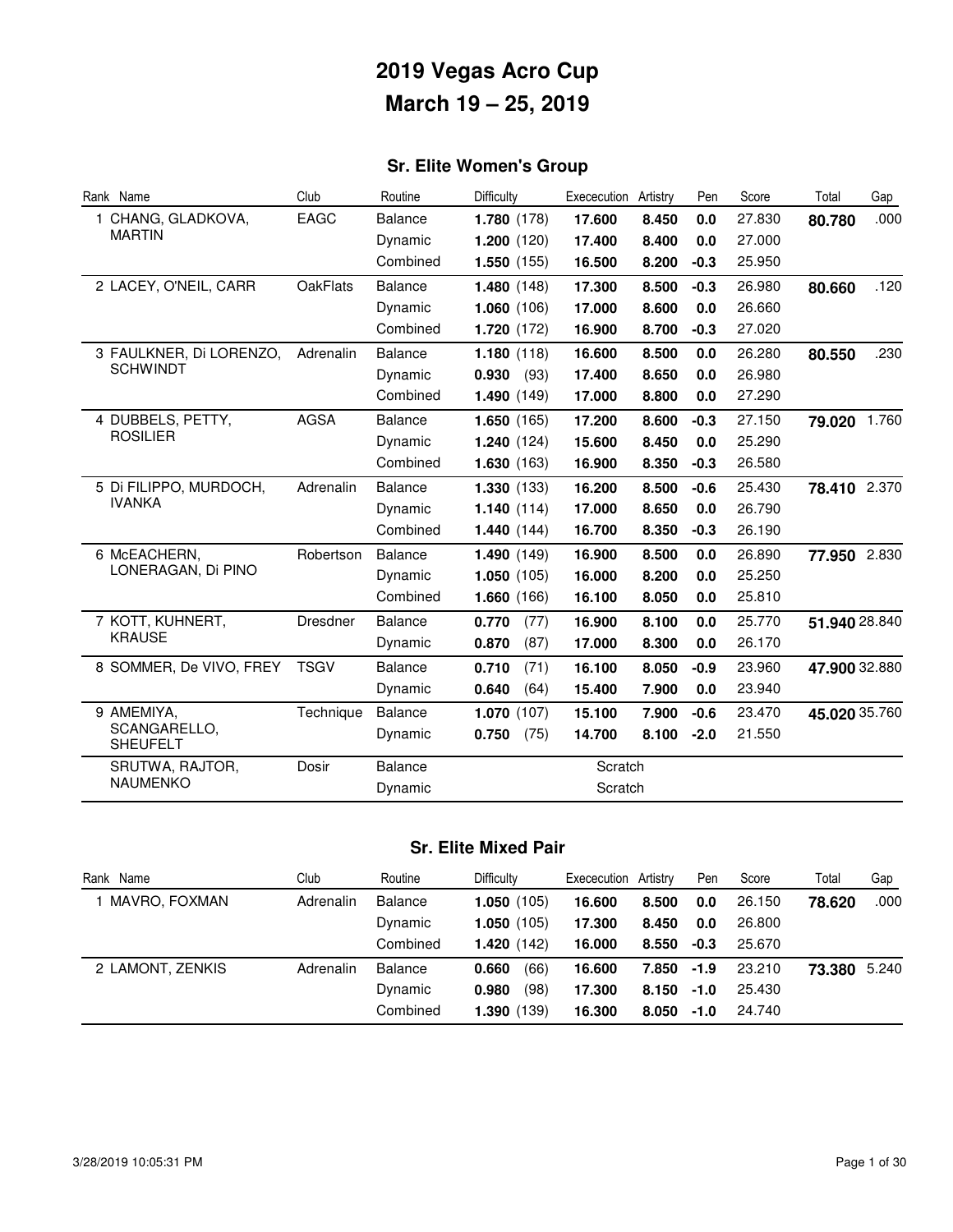## **Sr. Elite Women's Pair**

| Rank Name              | Club        | Routine        | Difficulty    | Exececution | Artistry      | Pen  | Score  | Total  | Gap  |
|------------------------|-------------|----------------|---------------|-------------|---------------|------|--------|--------|------|
| <b>BLANTE, SWEENEY</b> | <b>WCTC</b> | Balance        | 1.160(116)    | 15.900      | 8.200         | -0.6 | 24.660 | 70.920 | .000 |
|                        |             | Dynamic        | (63)<br>0.630 | 15.600      | 8.350         | 0.0  | 24.580 |        |      |
|                        |             | Combined       | (88)<br>0.880 | 15.100      | $7.500 - 1.8$ |      | 21.680 |        |      |
| DAVIS, ROSILIER        | AGSA        | <b>Balance</b> |               | Scratch     |               |      |        |        |      |
|                        |             | Dynamic        |               | Scratch     |               |      |        |        |      |

### **Jr. Elite 13-19 Women's Group**

| Rank Name               | Club            | Routine        | Difficulty    | Exececution | Artistry | Pen    | Score  | Total         | Gap   |
|-------------------------|-----------------|----------------|---------------|-------------|----------|--------|--------|---------------|-------|
| 1 BLIGH, CARLTON, CALVO | CALG            | <b>Balance</b> | 1.140(114)    | 17.700      | 8.500    | 0.0    | 27.340 | 81.590        | .000  |
|                         |                 | Dynamic        | 1.100(112)    | 17.100      | 8.400    | 0.0    | 26.600 |               |       |
|                         |                 | Combined       | 1.400(141)    | 17.600      | 8.650    | 0.0    | 27.650 |               |       |
| 2 MEADOWS, RIEKSTINS,   | Richmond        | Balance        | 1.090(109)    | 16.300      | 8.300    | 0.0    | 25.690 | 80.180        | 1.410 |
| <b>ERNSTZEN</b>         |                 | Dynamic        | 1.090(109)    | 17,600      | 8.700    | 0.0    | 27.390 |               |       |
|                         |                 | Combined       | 1.400(143)    | 17.300      | 8.400    | 0.0    | 27.100 |               |       |
| 3 TREANOR, CONROY,      | <b>OakFlats</b> | <b>Balance</b> | 1.160(116)    | 17.300      | 8.500    | 0.0    | 26.960 | 79.800        | 1.790 |
| <b>GIBSON</b>           |                 | Dynamic        | 0.810<br>(81) | 17.200      | 8.200    | 0.0    | 26.210 |               |       |
|                         |                 | Combined       | 1.230(123)    | 17.300      | 8.400    | $-0.3$ | 26.630 |               |       |
| 4 CONLIN, PARKER, SMITH | <b>STGC</b>     | <b>Balance</b> | 1.200(120)    | 17.200      | 8.250    | 0.0    | 26.650 | 79.070        | 2.520 |
|                         |                 | Dynamic        | 1.100(112)    | 16.600      | 8.500    | 0.0    | 26,200 |               |       |
|                         |                 | Combined       | 1.120(112)    | 16.700      | 8.400    | 0.0    | 26.220 |               |       |
| 5 De ASIS, PALOMBO,     | <b>SXL</b>      | <b>Balance</b> | 0.730<br>(73) | 16.300      | 8.250    | $-0.9$ | 24.380 | 76.530        | 5.060 |
| <b>HEAP</b>             |                 | Dynamic        | 0.560<br>(56) | 17.200      | 8.550    | 0.0    | 26.310 |               |       |
|                         |                 | Combined       | 0.890<br>(89) | 16.300      | 8.650    | 0.0    | 25.840 |               |       |
| 6 RICKETTS, WRIGHT,     | Spelthorne      | <b>Balance</b> | 1.000(100)    | 15.500      | 8.050    | $-0.9$ | 23.650 | 74.390        | 7.200 |
| <b>TURNER</b>           |                 | Dynamic        | 1.070(107)    | 17,600      | 8.650    | 0.0    | 27.320 |               |       |
|                         |                 | Combined       | 1.170(117)    | 15.800      | 8.350    | $-1.9$ | 23.420 |               |       |
| 7 WOLCZANSKA,           | Dosir           | <b>Balance</b> | 1.160(116)    | 16.600      | 8.400    | 0.0    | 26.160 | 49.120 32.470 |       |
| NACZYNSKA, MUSIOL       |                 | Dynamic        | (86)<br>0.860 | 15.000      | 8.100    | $-1.0$ | 22.960 |               |       |
| 8 WISEMAN, WALKER,      | Robertson       | <b>Balance</b> | 1.200(128)    | 14.700      | 7.600    | $-0.9$ | 22,600 | 48.370 33.220 |       |
| <b>HOLMAN</b>           |                 | Dynamic        | 0.720<br>(72) | 17,000      | 8.050    | 0.0    | 25.770 |               |       |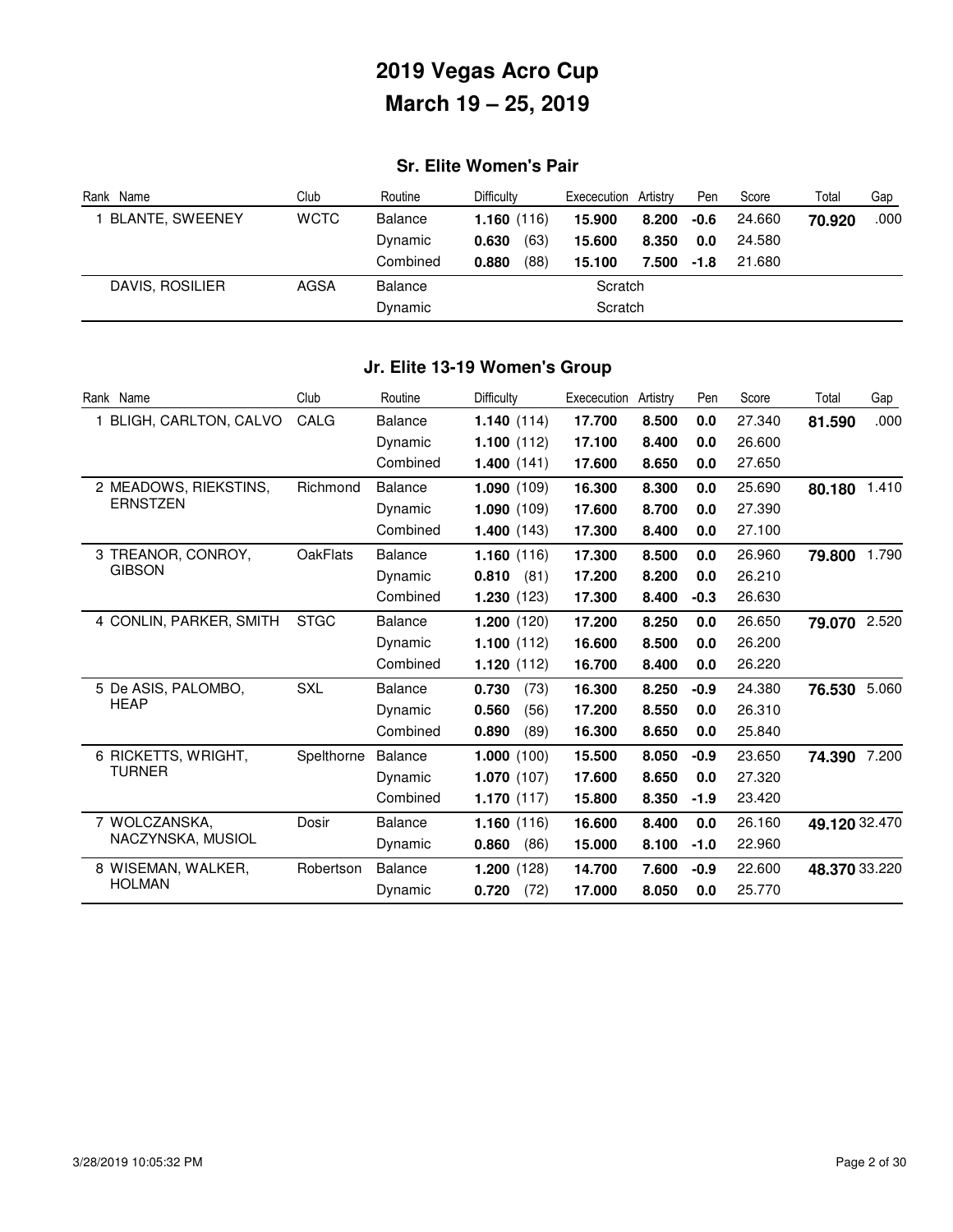### **Jr. Elite 13-19 Mixed Pair**

| Rank Name          | Club        | Routine        | Difficulty | Exececution | Artistry | Pen    | Score  | Total        | Gap  |
|--------------------|-------------|----------------|------------|-------------|----------|--------|--------|--------------|------|
| 1 LYNCH, REYNOLDS  | Spelthorne  | <b>Balance</b> | 1.200(121) | 17.100      | 8.900    | $-0.3$ | 26,900 | 83.150       | .000 |
|                    |             | Dynamic        | 1.100(126) | 17.800      | 9.000    | 0.0    | 27.900 |              |      |
|                    |             | Combined       | 1.400(140) | 18.000      | 8.950    | 0.0    | 28.350 |              |      |
| 2 HOWELLS, SADY    | KEAC        | <b>Balance</b> | 1.200(120) | 17.300      | 8.650    | 0.0    | 27.150 | 82.700       | .450 |
|                    |             | Dynamic        | 1.100(130) | 18.100      | 9.050    | 0.0    | 28,250 |              |      |
|                    |             | Combined       | 1.400(147) | 17.200      | 8.700    | 0.0    | 27,300 |              |      |
| 3 GRUENDLER, MASSA | <b>AGSA</b> | <b>Balance</b> | 1.200(127) | 16.600      | 8.450    | $-0.3$ | 25.950 | 74.040 9.110 |      |
|                    |             | Dynamic        | 1.030(103) | 16.000      | 8.550    | 0.0    | 25.580 |              |      |
|                    |             | Combined       | 1.010(101) | 15,300      | 8.100    | $-1.9$ | 22.510 |              |      |
| NEWLIN, WHITE      | <b>WCTC</b> | <b>Balance</b> |            | Scratch     |          |        |        |              |      |
|                    |             | Dynamic        |            | Scratch     |          |        |        |              |      |

#### **Jr. Elite 13-19 Men's Pair**

| Rank Name           | Club      | Routine        | <b>Difficulty</b> | Exececution | Artistrv | Pen    | Score  | Total         | Gap  |
|---------------------|-----------|----------------|-------------------|-------------|----------|--------|--------|---------------|------|
| <b>ISMAIL, IVAN</b> | KAZ       | <b>Balance</b> | 1.200(128)        | 18.300      | 8.600    | -0.5   | 27.600 | 80.100        | .000 |
|                     |           | Dynamic        | 1.100(119)        | 17.000      | 8.450    | $-0.5$ | 26.050 |               |      |
|                     |           | Combined       | 1.400(152)        | 17.800      | 7.750    | $-0.5$ | 26.450 |               |      |
| 2 HEATH-DEBERT,     | Robertson | Balance        | 1.010(101)        | 14.600      | 7.600    | $-1.3$ | 21.910 | 67.920 12.180 |      |
| CATTANACH           |           | Dynamic        | (92)<br>0.920     | 14.400      | 7.800    | $-1.0$ | 22.120 |               |      |
|                     |           | Combined       | 1.290(129)        | 16.000      | 7.600    | $-1.0$ | 23,890 |               |      |

### **Jr. Elite 13-19 Women's Pair**

| Rank Name            | Club        | Routine        | Difficulty           | Exececution | Artistry | Pen    | Score  | Total         | Gap   |
|----------------------|-------------|----------------|----------------------|-------------|----------|--------|--------|---------------|-------|
| 1 GREEN, ZUNENSHINE  | <b>MACD</b> | Balance        | 1.200(126)           | 18.400      | 9.050    | $-0.3$ | 28.350 | 84.710        | .000  |
|                      |             | Dynamic        | 0.990<br>(99)        | 17.900      | 9.000    | 0.0    | 27.890 |               |       |
|                      |             | Combined       | 1.370(137)           | 18.000      | 9.100    | 0.0    | 28.470 |               |       |
| 2 STRACHAN-WILLS.    | <b>KEAC</b> | Balance        | 1.200(123)           | 17.300      | 9.000    | 0.0    | 27.500 | 83.950        | .760  |
| <b>WILLIAMS</b>      |             | Dynamic        | 1.100(119)           | 17.900      | 9.050    | 0.0    | 28.050 |               |       |
|                      |             | Combined       | <b>1.400</b> $(140)$ | 18.000      | 9.000    | 0.0    | 28.400 |               |       |
| 3 RUBINSTEIN, SHAVIT | <b>MACD</b> | Balance        | 1.170(117)           | 17.700      | 9.000    | 0.0    | 27.870 | 81.100        | 3.610 |
|                      |             | Dynamic        | 0.800<br>(80)        | 16.600      | 8.700    | 0.0    | 26.100 |               |       |
|                      |             | Combined       | 1.230(123)           | 17.700      | 8.500    | $-0.3$ | 27.130 |               |       |
| 4 BROGDEN, HERNANDEZ | <b>AGSA</b> | <b>Balance</b> | 1.200(122)           | 17.800      | 8.400    | 0.0    | 27.400 | 80.800        | 3.910 |
|                      |             | Dynamic        | 1.100(111)           | 16.600      | 8.750    | 0.0    | 26.450 |               |       |
|                      |             | Combined       | 1.400(142)           | 16.900      | 8.650    | 0.0    | 26.950 |               |       |
| 5 ARCEO, HUMPHREY    | Aspire      | <b>Balance</b> | (55)<br>0.550        | 14.100      | 7.000    | $-2.0$ | 19.650 | 59.880 24.830 |       |
|                      |             | Dynamic        | 0.540<br>(54)        | 14.300      | 6.850    | $-2.5$ | 19.190 |               |       |
|                      |             | Combined       | (69)<br>0.690        | 14.200      | 6.950    | $-0.8$ | 21.040 |               |       |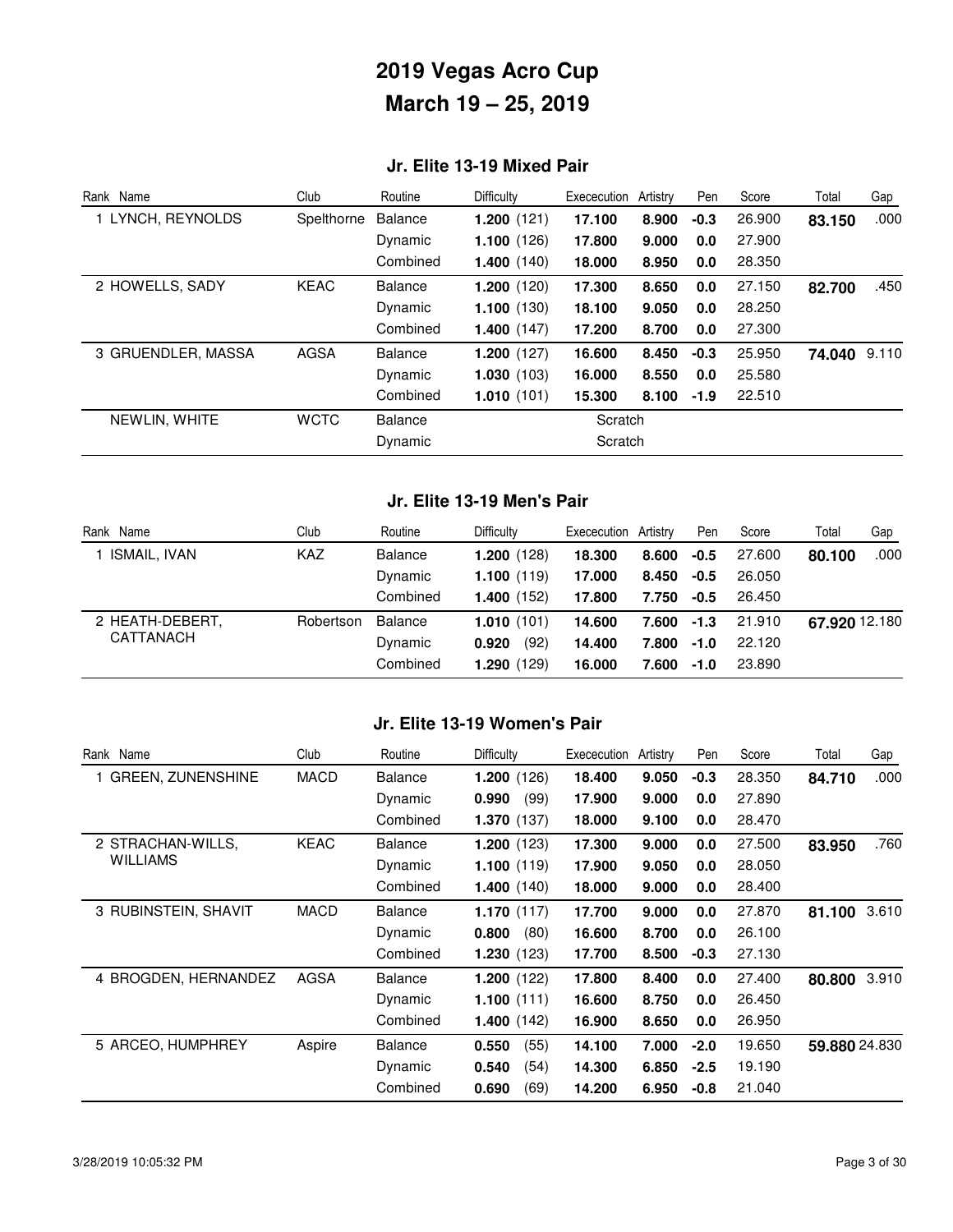### **Jr. Elite 12-18 Men's Group**

| Name<br>Rank        | Club | Routine  | Difficultv    | Artistry<br>Exececution | Pen | Score  | Total  | Gap  |
|---------------------|------|----------|---------------|-------------------------|-----|--------|--------|------|
| CHANG, FREED, LACY, | EAGC | Balance  | (75)<br>0.750 | 17.400<br>8.050         | 0.0 | 26,200 | 77.060 | .000 |
| <b>SHIELDS</b>      |      | Dynamic  | (68)<br>0.680 | 16.200<br>8.450         | 0.0 | 25,330 |        |      |
|                     |      | Combined | (98)<br>0.980 | 16.200<br>8.350         | 0.0 | 25.530 |        |      |

### **Jr. Elite 12-18 Women's Group**

| Rank Name              | Club               | Routine        | Difficulty    | Exececution Artistry |       | Pen     | Score  | Total        | Gap   |
|------------------------|--------------------|----------------|---------------|----------------------|-------|---------|--------|--------------|-------|
| 1 SAID, ATKINSON,      | <b>STGC</b>        | <b>Balance</b> | (80)<br>0.800 | 17.800               | 8.500 | 0.0     | 27.100 | 81.550       | .000  |
| <b>SCANDLE</b>         |                    | Dynamic        | 0.700<br>(70) | 17.400               | 8.700 | 0.0     | 26.800 |              |       |
|                        |                    | Combined       | 1.000(101)    | 17.800               | 8.850 | 0.0     | 27.650 |              |       |
| 2 CORBETT, CU, ROE     | <b>WCTC</b>        | <b>Balance</b> | 0.800<br>(80) | 17.000               | 8.600 | 0.0     | 26.400 | 79.860       | 1.690 |
|                        |                    | Dynamic        | 0.580<br>(58) | 17.700               | 8.350 | 0.0     | 26.630 |              |       |
|                        |                    | Combined       | 0.880<br>(88) | 17.400               | 8.550 | 0.0     | 26.830 |              |       |
| 3 SCHMALFUB, PRELL,    | Dresdner           | <b>Balance</b> | 0.780<br>(78) | 17.100               | 8.450 | 0.0     | 26.330 | 79.120 2.430 |       |
| <b>KRAUSE</b>          |                    | Dynamic        | 0.700<br>(70) | 17.500               | 8.450 | $0.0\,$ | 26.650 |              |       |
|                        |                    | Combined       | (99)<br>0.990 | 16.800               | 8.350 | 0.0     | 26.140 |              |       |
| 4 FREED, KICZA,        | EAGC               | <b>Balance</b> | 0.800<br>(80) | 17.000               | 8.250 | 0.0     | 26.050 | 78.800 2.750 |       |
| <b>TUTBERIDZE</b>      |                    | Dynamic        | (70)<br>0.700 | 17.300               | 8.050 | 0.0     | 26.050 |              |       |
|                        |                    | Combined       | 1.000(101)    | 17.200               | 8.500 | 0.0     | 26.700 |              |       |
| 5 GIBBS, WILCOCK,      | Richmond           | <b>Balance</b> | (58)<br>0.580 | 16.600               | 8.300 | 0.0     | 25.480 | 77.870 3.680 |       |
| KIRDAR-SMITH           |                    | Dynamic        | (69)<br>0.690 | 17.400               | 8.700 | $-0.3$  | 26.490 |              |       |
|                        |                    | Combined       | (85)<br>0.850 | 16.800               | 8.250 | 0.0     | 25.900 |              |       |
| 6 BAKMAN, NGUYEN,      | <b>WOGA</b>        | <b>Balance</b> | 0.660<br>(66) | 16.900               | 8.550 | $-0.3$  | 25.810 | 77.460       | 4.090 |
| <b>NGUYEN</b>          |                    | Dynamic        | (70)<br>0.700 | 16.600               | 8.550 | 0.0     | 25.850 |              |       |
|                        |                    | Combined       | 1.000(110)    | 16.200               | 8.600 | 0.0     | 25.800 |              |       |
| 7 ANDERSON, GRIGSBY,   | Empire             | <b>Balance</b> | 0.800<br>(80) | 16.700               | 8.200 | 0.0     | 25.700 | 77.150 4.400 |       |
| <b>SMITH</b>           |                    | Dynamic        | 0.700<br>(70) | 16.800               | 8.350 | 0.0     | 25.850 |              |       |
|                        |                    | Combined       | 1.000(101)    | 16.400               | 8.200 | 0.0     | 25.600 |              |       |
| 8 MASSARA,             | Adrenalin          | <b>Balance</b> | 0.680<br>(68) | 16.200               | 8.200 | 0.0     | 25.080 | 76.880       | 4.670 |
| GURMESEVIC, LE         |                    | Dynamic        | 0.700<br>(70) | 17.500               | 8.350 | 0.0     | 26.550 |              |       |
|                        |                    | Combined       | 1.000(104)    | 16.000               | 8.250 | 0.0     | 25.250 |              |       |
| 9 JENNINGS, PREVOST,   | Xtreme Acr Balance |                | 0.750<br>(75) | 16.300               | 8.300 | 0.0     | 25.350 | 76.500 5.050 |       |
| <b>WATTS</b>           |                    | Dynamic        | 0.700<br>(70) | 17.100               | 8.400 | 0.0     | 26.200 |              |       |
|                        |                    | Combined       | 1.000(100)    | 15.600               | 8.350 | 0.0     | 24.950 |              |       |
| 10 MOORE, CLARKE, GUMM | <b>OakFlats</b>    | <b>Balance</b> | (80)<br>0.800 | 17.400               | 8.450 | 0.0     | 26.650 | 73.350 8.200 |       |
|                        |                    | Dynamic        | (60)<br>0.600 | 16.200               | 8.350 | 0.0     | 25.150 |              |       |
|                        |                    | Combined       | (90)<br>0.900 | 13.100               | 7.550 | 0.0     | 21.550 |              |       |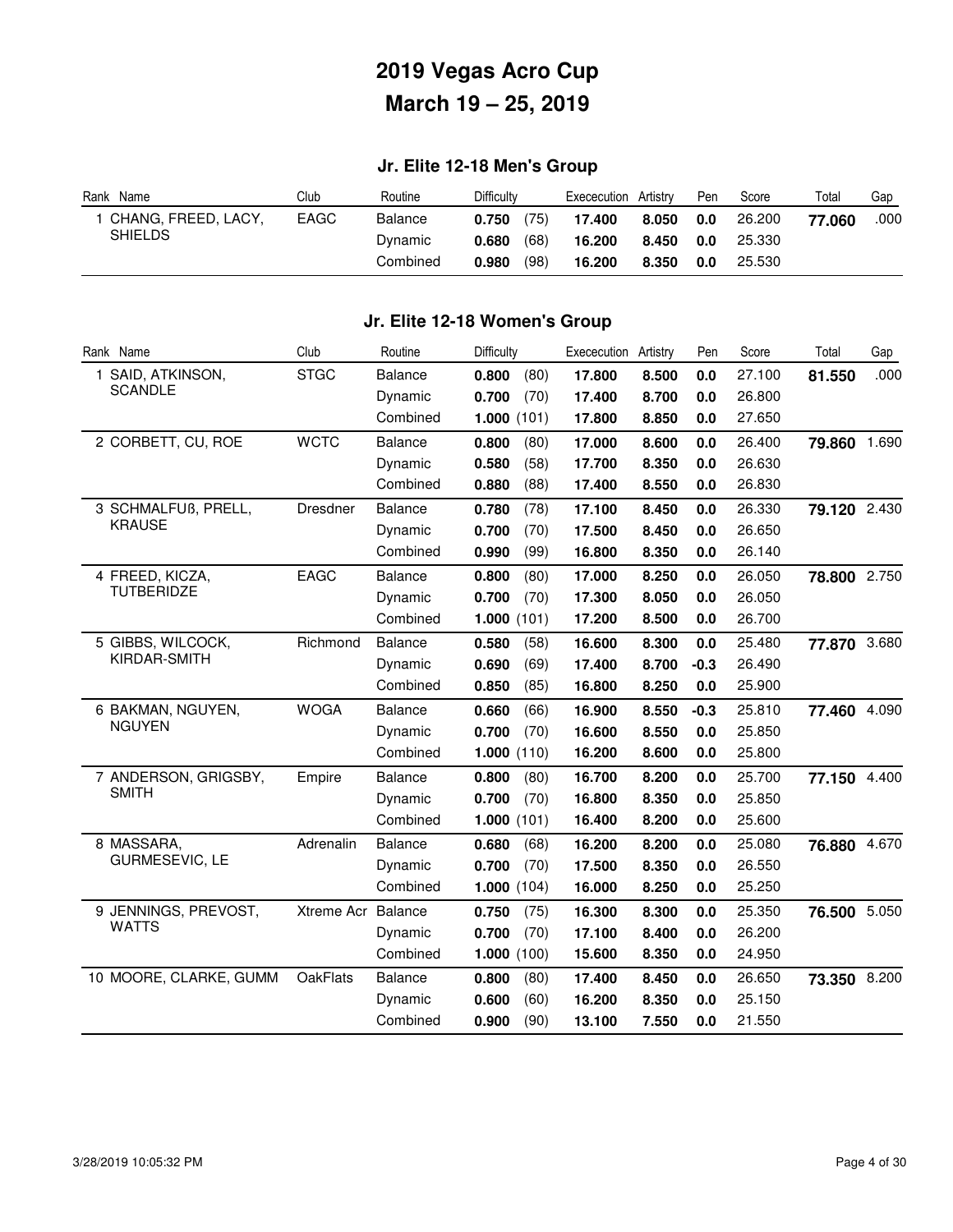## **Jr. Elite 12-18 WG - Flight 2**

| Rank Name                      | Club            | Routine        | Difficulty |      | Exececution | Artistry | Pen    | Score  | Total  | Gap   |
|--------------------------------|-----------------|----------------|------------|------|-------------|----------|--------|--------|--------|-------|
| 7 WILLIAMS, BASISTY,           | CCGC            | <b>Balance</b> | 0.580      | (58) | 17.300      | 7.950    | 0.0    | 25.830 | 51.200 | 2.700 |
| <b>MORGENSZTERN</b>            |                 | Dynamic        | 0.570      | (57) | 17.100      | 8.000    | $-0.3$ | 25.370 |        |       |
| 8 GLICK, SOUSA, SOUSA          | <b>CEK</b>      | <b>Balance</b> | 0.750      | (75) | 16.700      | 8.250    | $-0.3$ | 25.400 | 50.940 | 2.960 |
|                                |                 | Dynamic        | 0.690      | (69) | 17.000      | 8.150    | $-0.3$ | 25.540 |        |       |
| 9 MALONE, COLBERT,             | CALG            | <b>Balance</b> | 0.800      | (80) | 16.500      | 7.900    | $-0.3$ | 24.900 | 49.900 | 4.000 |
| <b>JENKINS</b>                 |                 | Dynamic        | 0.550      | (55) | 16.400      | 8.050    | 0.0    | 25.000 |        |       |
| 10 CLARK, POWELL,              | Xtreme Acr      | <b>Balance</b> | 0.700      | (70) | 15.600      | 8.050    | $-0.3$ | 24.050 | 49.500 | 4.400 |
| <b>ROLLMAN</b>                 |                 | Dynamic        | 0.600      | (60) | 16.600      | 8.250    | 0.0    | 25.450 |        |       |
| GREER, NOWAK, TSUKER ATA<br>11 |                 | <b>Balance</b> | 0.700      | (70) | 15.100      | 8.350    | $-0.9$ | 23.250 | 47.790 | 6.110 |
|                                |                 | Dynamic        | 0.640      | (64) | 15.700      | 8.200    | 0.0    | 24.540 |        |       |
| 12 BERG, HAMILTON,             | Aspire          | <b>Balance</b> | 0.630      | (63) | 15.100      | 7.850    | $-0.3$ | 23,280 | 45.660 | 8.240 |
| <b>KNIGHTS</b>                 |                 | Dynamic        | 0.530      | (53) | 14.600      | 7.850    | $-0.6$ | 22.380 |        |       |
| COLLIER, ADAMS,                | <b>OakFlats</b> | <b>Balance</b> |            |      | Scratch     |          |        |        |        |       |
| <b>MAYTON</b>                  |                 | Dynamic        |            |      | Scratch     |          |        |        |        |       |
| AGUAYO, BERG, CLARK            | Aspire          | <b>Balance</b> |            |      | Scratch     |          |        |        |        |       |
|                                |                 | Dynamic        |            |      | Scratch     |          |        |        |        |       |

## **Jr. Elite 12-18 WG - Flight 1**

| Rank Name                          | Club        | Routine        | <b>Difficulty</b> |      | Exececution | Artistry | Pen    | Score  | Total  | Gap   |
|------------------------------------|-------------|----------------|-------------------|------|-------------|----------|--------|--------|--------|-------|
| 5 FLETCHER, HUA, OKADA             | <b>SXL</b>  | <b>Balance</b> | 0.800             | (80) | 17.000      | 8.150    | 0.0    | 25.950 | 51.370 | .730  |
|                                    |             | Dynamic        | 0.620             | (62) | 16.700      | 8.100    | 0.0    | 25.420 |        |       |
| 6 COPELIN, BURNETT,                | Robertson   | <b>Balance</b> | 0.770             | (77) | 17.200      | 8.150    | 0.0    | 26.120 | 51.010 | 1.090 |
| <b>RICHARDS</b>                    |             | Dynamic        | 0.590             | (59) | 16.400      | 7.900    | 0.0    | 24.890 |        |       |
| 7 PILLING, EVANS, BEARD            | <b>STGC</b> | <b>Balance</b> | 0.750             | (75) | 16.700      | 8.350    | 0.0    | 25.800 | 50.900 | 1.200 |
|                                    |             | Dynamic        | 0.550             | (55) | 16.400      | 8.150    | 0.0    | 25.100 |        |       |
| 8 De ASIS, SINCLAIR,               | <b>SXL</b>  | <b>Balance</b> | 0.710             | (71) | 16.000      | 8.550    | $-0.3$ | 24.960 | 50.350 | 1.750 |
| <b>HUTTON</b>                      |             | Dynamic        | 0.590             | (59) | 16.500      | 8.300    | 0.0    | 25.390 |        |       |
| 9 GRUSZKA, SOLOMON,                | <b>WCTC</b> | <b>Balance</b> | 0.730             | (73) | 16.400      | 8.200    | 0.0    | 25.330 | 50.130 | 1.970 |
| <b>WHITE</b>                       |             | Dynamic        | 0.700             | (70) | 16.100      | 8.000    | 0.0    | 24.800 |        |       |
| 10 FRANCIS, BADENHORST,            | Robertson   | <b>Balance</b> | 0.490             | (49) | 16.200      | 8.000    | 0.0    | 24.690 | 49.690 | 2.410 |
| <b>MORISAKI</b>                    |             | Dynamic        | 0.500             | (50) | 16.600      | 7.900    | 0.0    | 25.000 |        |       |
| 11 CONOVER, JAMES,                 | AA          | <b>Balance</b> | 0.700             | (70) | 15,800      | 8.050    | 0.0    | 24.550 | 49.200 | 2.900 |
| <b>SHEPHERD</b>                    |             | Dynamic        | 0.700             | (70) | 16.100      | 7.850    | 0.0    | 24.650 |        |       |
| 12 BUSARELLO, PIRTLE.              | <b>AGSA</b> | <b>Balance</b> | 0.800             | (80) | 15,800      | 7.800    | $-0.3$ | 24.100 | 48.600 | 3.500 |
| <b>ROSIER</b>                      |             | Dynamic        | 0.700             | (70) | 15.800      | 8.000    | 0.0    | 24.500 |        |       |
| 13 FREEMAN,                        | Xtreme Acr  | Balance        | 0.800             | (80) | 15.400      | 7.950    | $-1.5$ | 22.650 | 48.190 | 3.910 |
| HOLLINGSWORTH.<br><b>ROSENBERG</b> |             | Dynamic        | 0.640             | (64) | 16.700      | 8.200    | 0.0    | 25.540 |        |       |
| 14 SULEMANI, PIOUN, PIOUN          | <b>GM</b>   | <b>Balance</b> | 0.780             | (78) | 13.600      | 7.800    | $-0.9$ | 21.280 | 45.130 | 6.970 |
|                                    |             | Dynamic        | 0.700             | (70) | 15.300      | 7.850    | 0.0    | 23.850 |        |       |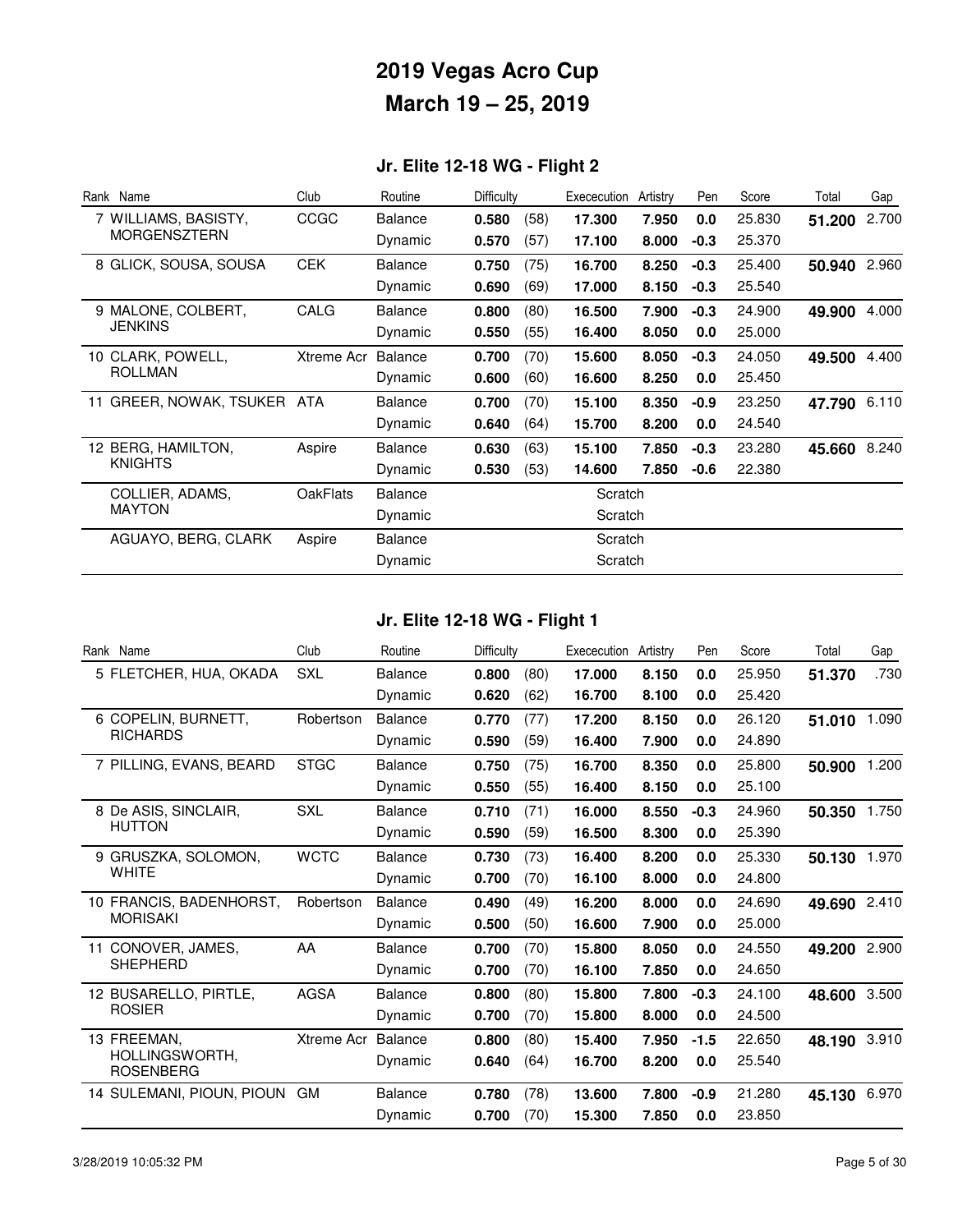## **Jr. Elite 12-18 Mixed Pair**

| Rank Name             | Club       | Routine        | <b>Difficulty</b> | Exececution | Artistry | Pen    | Score  | Total  | Gap   |
|-----------------------|------------|----------------|-------------------|-------------|----------|--------|--------|--------|-------|
| <b>SLATER, DILLON</b> | Richmond   | <b>Balance</b> | (93)<br>0.800     | 17.200      | 8.450    | $-0.3$ | 26.150 | 78.580 | .000  |
|                       |            | Dynamic        | 0.700<br>(71)     | 17.400      | 8.650    | $-0.3$ | 26.450 |        |       |
|                       |            | Combined       | (98)<br>0.980     | 16.900      | 8.400    | $-0.3$ | 25.980 |        |       |
| 2 BLOUGH, BREEN       | Realis     | <b>Balance</b> | 0.800<br>(95)     | 17.700      | 8.850    | $-0.3$ | 27.050 | 77.750 | .830  |
|                       |            | Dynamic        | (79)<br>0.700     | 15.400      | 8.500    | 0.0    | 24.600 |        |       |
|                       |            | Combined       | 1.000(106)        | 17.000      | 8.700    | $-0.6$ | 26.100 |        |       |
| 3 BORCEA-PFITZMANN,   | Dresdner   | <b>Balance</b> | 0.800<br>(81)     | 17.700      | 8.300    | 0.0    | 26.800 | 76.350 | 2.230 |
| RAWOLLE               |            | Dynamic        | 0.700<br>(75)     | 16.300      | 8.500    | 0.0    | 25.500 |        |       |
|                       |            | Combined       | 1.000(110)        | 15.100      | 8.250    | $-0.3$ | 24.050 |        |       |
| 4 MAGDICH, FLANNERY   | CALG       | <b>Balance</b> | (56)<br>0.560     | 16.800      | 8.200    | 0.0    | 25.560 | 74.750 | 3.830 |
|                       |            | Dynamic        | 0.420<br>(42)     | 15.900      | 8.150    | $-0.1$ | 24.370 |        |       |
|                       |            | Combined       | 0.670<br>(67)     | 16.300      | 7.850    | 0.0    | 24.820 |        |       |
| 5 POWELL, WANG        | Xtreme Acr | Balance        | 0.660<br>(66)     | 15.600      | 8.050    | 0.0    | 24.310 | 71.390 | 7.190 |
|                       |            | Dynamic        | (70)<br>0.700     | 15.000      | 7.950    | 0.0    | 23.650 |        |       |
|                       |            | Combined       | (88)<br>0.880     | 14.700      | 7.850    | 0.0    | 23.430 |        |       |

#### **Jr. Elite 12-18 Men's Pair**

| Name<br>Rank | Club        | Routine  | Difficulty    | Exececution Artistry | Pen           | Score  | Total  | Gap  |
|--------------|-------------|----------|---------------|----------------------|---------------|--------|--------|------|
| CAIN, CARR   | <b>STGC</b> | Balance  | (78)<br>0.780 | 16.100               | $8.100 - 1.1$ | 23.880 | 74.860 | .000 |
|              |             | Dynamic  | (51)<br>0.510 | 17.100               | 8.300 -0.5    | 25.410 |        |      |
|              |             | Combined | (82)<br>0.820 | 17.100               | 8.150 -0.5    | 25.570 |        |      |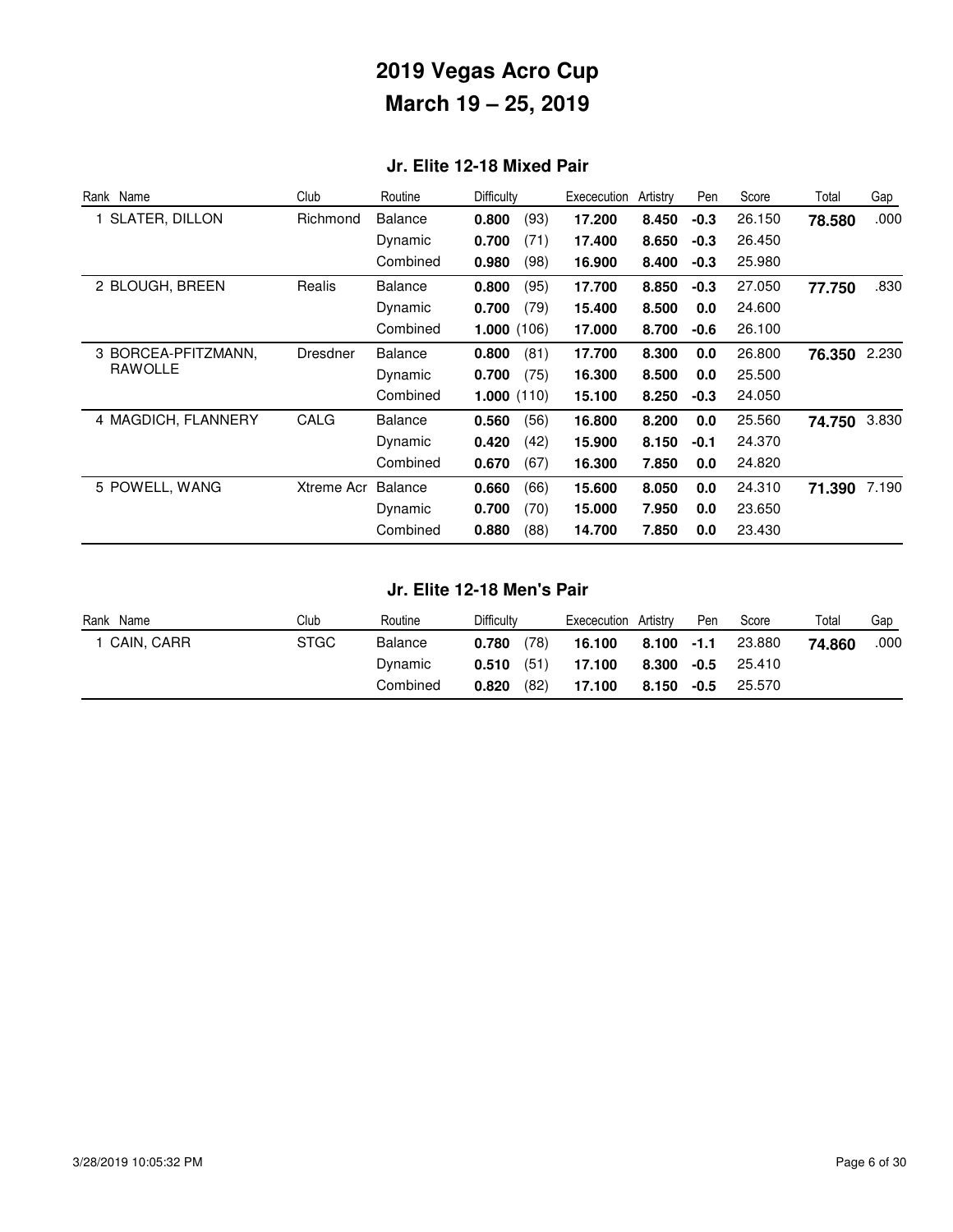## **Jr. Elite 12-18 Women's Pair**

| Rank Name                  | Club        | Routine        | <b>Difficulty</b> | Exececution | Artistry | Pen    | Score  | Total         | Gap   |
|----------------------------|-------------|----------------|-------------------|-------------|----------|--------|--------|---------------|-------|
| 1 DINAR, RAM               | <b>MACD</b> | Balance        | 0.730<br>(73)     | 18.400      | 9.250    | 0.0    | 28.380 | 80.080        | .000  |
|                            |             | Dynamic        | 0.690<br>(69)     | 16.600      | 8.700    | 0.0    | 25.990 |               |       |
|                            |             | Combined       | (96)<br>0.960     | 16.000      | 8.750    | 0.0    | 25.710 |               |       |
| 2 COMNICK, WILLIAMS        | Realis      | <b>Balance</b> | 0.800<br>(94)     | 16.800      | 8.650    | $-0.3$ | 25.950 | 76.750 3.330  |       |
|                            |             | Dynamic        | 0.550<br>(55)     | 16.100      | 8.250    | 0.0    | 24.900 |               |       |
|                            |             | Combined       | 1.000(100)        | 16.100      | 8.800    | 0.0    | 25.900 |               |       |
| 3 DAVIS, McDONALD          | <b>AGSA</b> | Balance        | 0.800<br>(81)     | 17.200      | 8.150    | 0.0    | 26.150 | 75.950        | 4.130 |
|                            |             | Dynamic        | 0.700<br>(72)     | 15.100      | 8.100    | 0.0    | 23.900 |               |       |
|                            |             | Combined       | 1.000(105)        | 16.500      | 8.400    | 0.0    | 25.900 |               |       |
| 4 BARBER, YEOMANS          | <b>SXL</b>  | Balance        | 0.800<br>(84)     | 16.700      | 8.400    | 0.0    | 25.900 | 75.460        | 4.620 |
|                            |             | Dynamic        | 0.450<br>(45)     | 16.000      | 8.250    | 0.0    | 24.700 |               |       |
|                            |             | Combined       | 0.760<br>(76)     | 16.000      | 8.400    | $-0.3$ | 24.860 |               |       |
| 5 BORCHERDING, NOLTING SMA |             | <b>Balance</b> | 0.800<br>(92)     | 16.900      | 8.500    | 0.0    | 26.200 | 73.470 6.610  |       |
|                            |             | Dynamic        | 0.520<br>(52)     | 14.000      | 7.800    | 0.0    | 22.320 |               |       |
|                            |             | Combined       | 1.000(116)        | 16.000      | 7.950    | 0.0    | 24.950 |               |       |
| 6 De VIVO, PETRI           | <b>TSGV</b> | <b>Balance</b> | 0.800<br>(92)     | 14.000      | 7.300    | 0.0    | 22.100 | 67.990 12.090 |       |
|                            |             | Dynamic        | (44)<br>0.440     | 15.600      | 7.800    | 0.0    | 23.840 |               |       |
|                            |             | Combined       | 0.900<br>(90)     | 14.200      | 7.250    | $-0.3$ | 22.050 |               |       |
| 7 HARRISON, HARRISON       | <b>WCTC</b> | <b>Balance</b> | 0.490<br>(49)     | 13.300      | 7.350    | $-0.9$ | 20.240 | 44.010 36.070 |       |
|                            |             | Dynamic        | 0.570<br>(57)     | 15.300      | 7.900    | 0.0    | 23.770 |               |       |
| 8 TAKAHASHI, TENENBAUM     | Paramount   | <b>Balance</b> | 0.480<br>(48)     | 14.000      | 7.650    | $-1.5$ | 20.630 | 43.720 36.360 |       |
|                            |             | Dynamic        | 0.690<br>(69)     | 14.900      | 7.500    | 0.0    | 23.090 |               |       |
| 8 MAWER, LASCELLES         | Robertson   | <b>Balance</b> | 0.740<br>(74)     | 14.600      | 7.150    | $-0.5$ | 21.990 | 43.720 36.360 |       |
|                            |             | Dynamic        | (33)<br>0.330     | 14.400      | 7.500    | $-0.5$ | 21.730 |               |       |
| 10 EHRENBUSCH,             | AK          | <b>Balance</b> | 0.800<br>(80)     | 14.000      | 7.100    | $-0.3$ | 21.600 | 41.980 38.100 |       |
| <b>HAABMETS</b>            |             | Dynamic        | 0.480<br>(48)     | 13.100      | 6.800    | 0.0    | 20.380 |               |       |
| 11 ADDISON, HAMER          | Aspire      | <b>Balance</b> | 0.760<br>(76)     | 14.400      | 7.500    | $-1.8$ | 20.860 | 39.650 40.430 |       |
|                            |             | Dynamic        | (44)<br>0.440     | 12.500      | 6.850    | $-1.0$ | 18.790 |               |       |

## **11-16 Men's Group**

| Rank<br>Name     | Club     | Routine | Difficulty | Exececution | Artistry | Pen | Score  | Total  | Gap  |
|------------------|----------|---------|------------|-------------|----------|-----|--------|--------|------|
| LOFNES, BIRCH,   | Richmond | Balance | 0.500      | 18.100      | 8.700    | 0.0 | 27,300 | 53.800 | .000 |
| ALEXANDER, BOOTH |          | Dvnamic | 0.500      | 17.400      | 8.600    | 0.0 | 26.500 |        |      |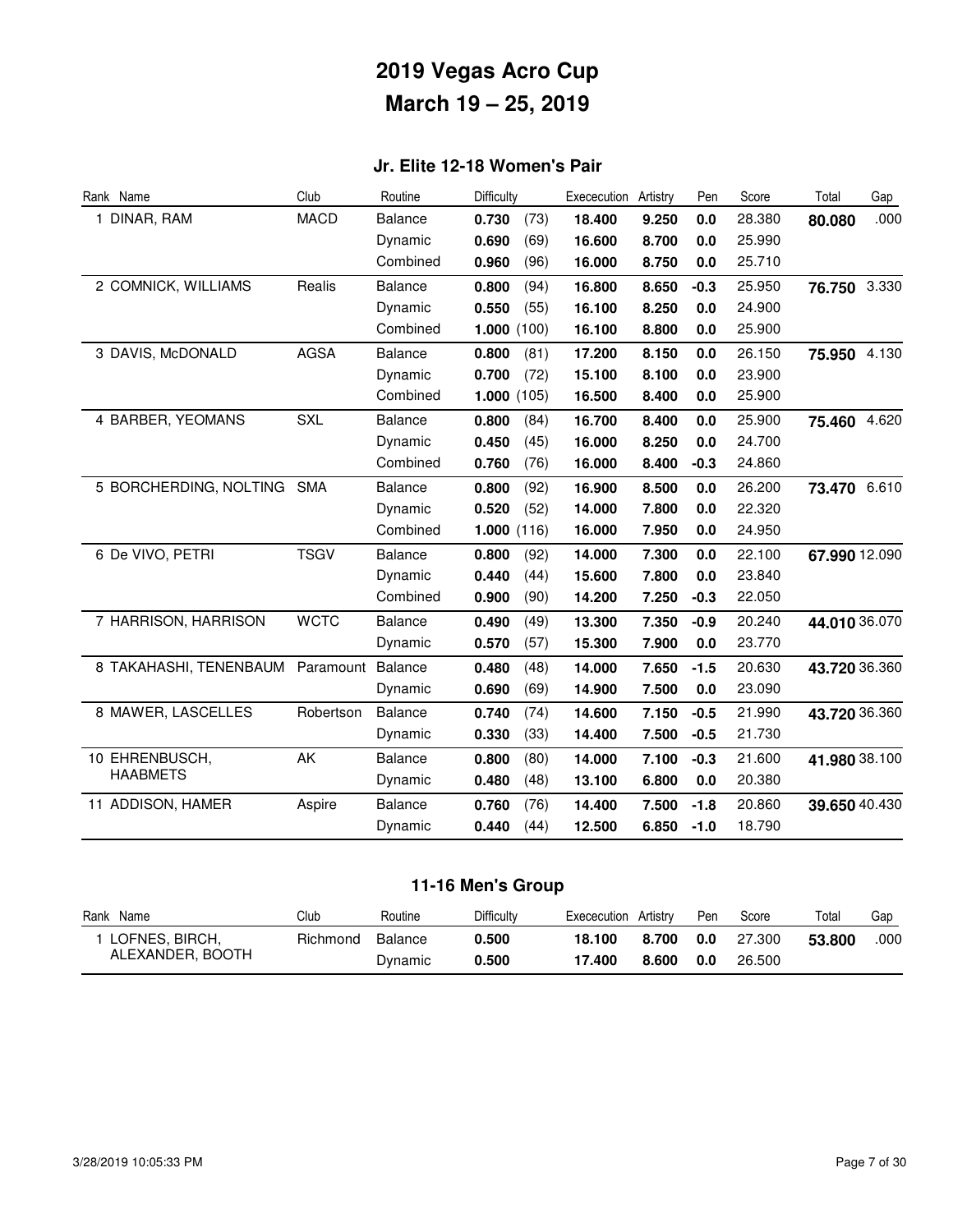## **11-16 WG - Flight 2**

| Rank Name              | Club            | Routine        | Difficulty | Exececution | Artistry | Pen    | Score  | Total        | Gap   |
|------------------------|-----------------|----------------|------------|-------------|----------|--------|--------|--------------|-------|
| 1 HELEY, NEAL, OLIVER  | <b>STGC</b>     | Balance        | 0.500      | 18.400      | 8.850    | 0.0    | 27.750 | 54.300       | .000  |
|                        |                 | Dynamic        | 0.500      | 17.600      | 8.450    | 0.0    | 26.550 |              |       |
| 2 GUMM, JEWISS, SURIAN | <b>OakFlats</b> | Balance        | 0.500      | 18.400      | 8.550    | 0.0    | 27.450 | 53.700       | .600  |
|                        |                 | Dynamic        | 0.500      | 17.500      | 8.250    | 0.0    | 26.250 |              |       |
| 3 GUASTELLA, GUL,      | Rodina Elit     | Balance        | 0.500      | 18.100      | 8.350    | 0.0    | 26.950 | 53.500       | .800  |
| <b>OSELSKA</b>         |                 | Dynamic        | 0.500      | 17.600      | 8.450    | 0.0    | 26.550 |              |       |
| 4 ALHASSAN, HUGHES,    | Adrenalin       | <b>Balance</b> | 0.500      | 17.300      | 8.350    | 0.0    | 26.150 | 52.200 2.100 |       |
| <b>HUGHES</b>          |                 | Dynamic        | 0.500      | 17.500      | 8.050    | 0.0    | 26.050 |              |       |
| 5 PHIPSON, LEE, TURNER | <b>SXL</b>      | <b>Balance</b> | 0.500      | 17.200      | 8.400    | 0.0    | 26.100 | 51.750 2.550 |       |
|                        |                 | Dynamic        | 0.500      | 16.800      | 8.350    | 0.0    | 25.650 |              |       |
| 6 DOUGLAS, MIZGALA,    | CCG             | Balance        | 0.500      | 17.500      | 8.400    | 0.0    | 26.400 | 51.200 3.100 |       |
| THIENEMAN              |                 | Dynamic        | 0.500      | 16.400      | 7.900    | 0.0    | 24.800 |              |       |
| 7 BELLARDO, MOLINAR,   | CCoast          | Balance        | 0.500      | 17.100      | 8.700    | $-0.6$ | 25.700 | 50.600       | 3.700 |
| <b>SWARTHOUT</b>       |                 | Dynamic        | 0.500      | 16.400      | 8.000    | 0.0    | 24.900 |              |       |
| 8 ALVAREZ, CABANA,     | Realis          | <b>Balance</b> | 0.500      | 17.000      | 8.150    | 0.0    | 25.650 | 50.100       | 4.200 |
| CASTELLANO             |                 | Dynamic        | 0.500      | 15.800      | 8.150    | 0.0    | 24.450 |              |       |
| 9 MAHONY, MURPHY,      | <b>NOLA</b>     | <b>Balance</b> | 0.500      | 17.100      | 7.950    | 0.0    | 25.550 | 49.100 5.200 |       |
| <b>POWERS</b>          |                 | Dynamic        | 0.500      | 15.000      | 8.050    | 0.0    | 23.550 |              |       |
| 10 DUKE, STONE, WRIGHT | <b>TAAG</b>     | <b>Balance</b> | 0.500      | 15.800      | 7.650    | 0.0    | 23.950 | 47.300       | 7.000 |
|                        |                 | Dynamic        | 0.500      | 15.100      | 7.750    | 0.0    | 23.350 |              |       |
| 11 DRISCOLL, PABLO,    | Pegasus         | <b>Balance</b> | 0.500      | 15.500      | 7.950    | $-0.3$ | 23.650 | 44.400 9.900 |       |
| RAKOZ                  |                 | Dynamic        | 0.500      | 14.600      | 7.650    | $-2.0$ | 20.750 |              |       |
| LIBERTO, PECK,         | <b>BGC</b>      | <b>Balance</b> |            | Scratch     |          |        |        |              |       |
| <b>STEVENS</b>         |                 | Dynamic        |            | Scratch     |          |        |        |              |       |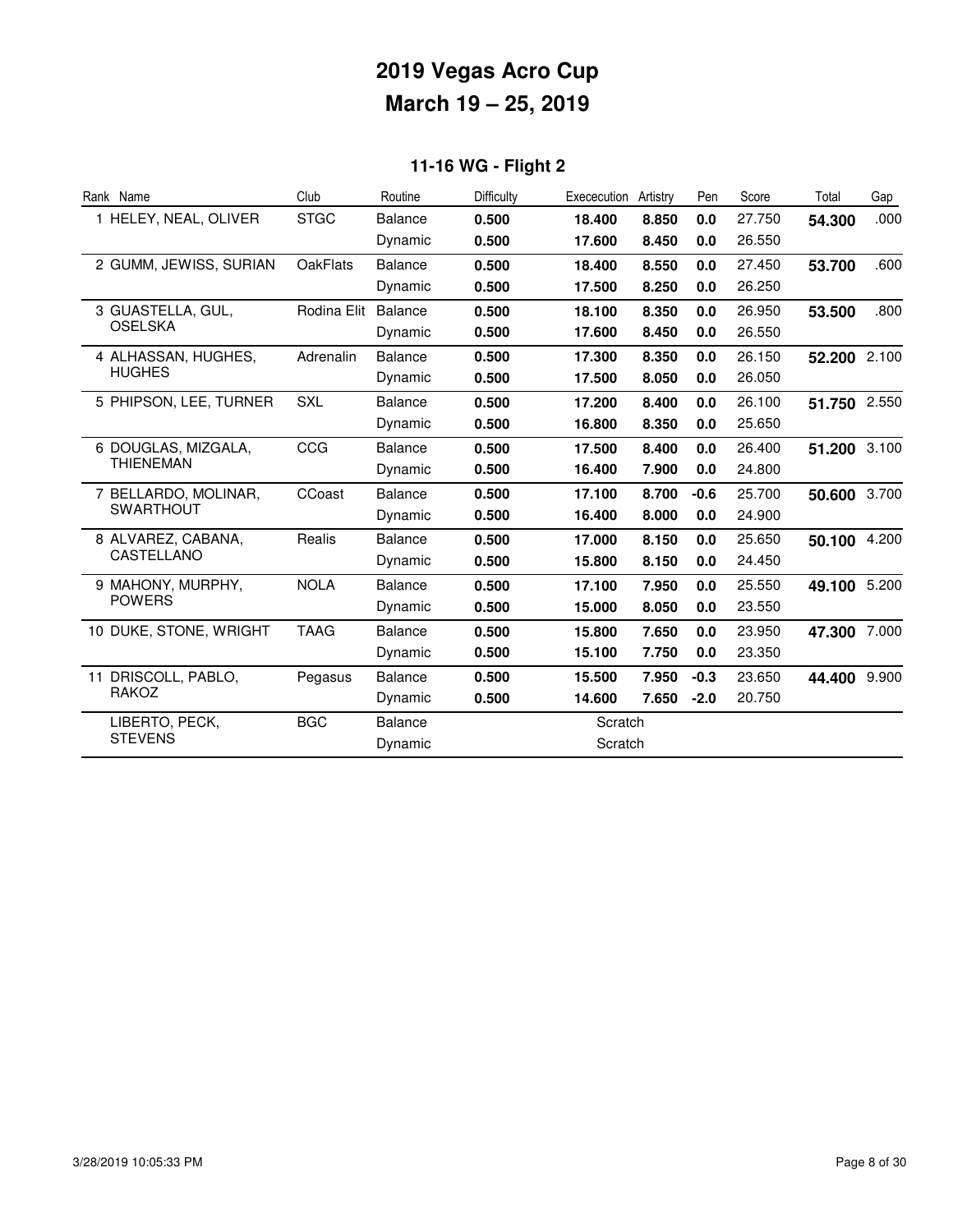## **11-16 WG - Flight 1**

| Rank Name               | Club        | Routine        | Difficulty | Exececution | Artistry | Pen    | Score  | Total  | Gap   |
|-------------------------|-------------|----------------|------------|-------------|----------|--------|--------|--------|-------|
| 1 ARUMUGAM, DAWSON,     | Richmond    | <b>Balance</b> | 0.500      | 18.000      | 8.500    | 0.0    | 27.000 | 53.400 | .000  |
| <b>BARTHOLOME</b>       |             | Dynamic        | 0.500      | 17.400      | 8.500    | 0.0    | 26.400 |        |       |
| 2 LAWSCHA, McDOUGALD-   | Rodina Elit | <b>Balance</b> | 0.500      | 17.800      | 8.200    | 0.0    | 26.500 | 52.700 | .700  |
| TAYLOR, VANG            |             | Dynamic        | 0.500      | 17.500      | 8.200    | 0.0    | 26.200 |        |       |
| 3 KAMPMANN, LACY,       | <b>EAGC</b> | <b>Balance</b> | 0.500      | 17.200      | 8.200    | 0.0    | 25.900 | 52.350 | 1.050 |
| <b>SHADRICK</b>         |             | Dynamic        | 0.500      | 17.500      | 8.450    | 0.0    | 26.450 |        |       |
| 4 KOZELSKY, MARTINEZ,   | <b>AGSA</b> | Balance        | 0.500      | 17.500      | 8.400    | 0.0    | 26.400 | 51.600 | 1.800 |
| <b>PATEL</b>            |             | Dynamic        | 0.500      | 16.400      | 8.300    | 0.0    | 25.200 |        |       |
| 5 ALVAREZ.              | Flip Force  | <b>Balance</b> | 0.500      | 17.500      | 8.050    | 0.0    | 26.050 | 51.450 | 1.950 |
| BAJDARVANOV, DORAIS     |             | Dynamic        | 0.500      | 16.800      | 8.100    | 0.0    | 25.400 |        |       |
| 6 PLUMMER, VESPER,      | Xtreme Acr  | Balance        | 0.500      | 17.700      | 8.500    | 0.0    | 26.700 | 51.300 | 2.100 |
| WANG                    |             | Dynamic        | 0.500      | 16.000      | 8.100    | 0.0    | 24.600 |        |       |
| 7 ERICSON, WEBER,       | CCGC        | <b>Balance</b> | 0.500      | 15.600      | 8.000    | $-0.3$ | 23,800 | 49.850 | 3.550 |
| <b>STOCK</b>            |             | Dynamic        | 0.500      | 17.200      | 8.350    | 0.0    | 26.050 |        |       |
| 8 FRAZIER, KLUEMPERS,   | <b>SMA</b>  | <b>Balance</b> | 0.500      | 16.000      | 7.700    | $-0.6$ | 23.600 | 47.350 | 6.050 |
| <b>MAUNE</b>            |             | Dynamic        | 0.500      | 15.300      | 7.950    | 0.0    | 23.750 |        |       |
| 9 SEARS, SHAMIS, TAYLOR | Realis      | <b>Balance</b> | 0.500      | 14.900      | 7.650    | 0.0    | 23.050 | 46.850 | 6.550 |
|                         |             | Dynamic        | 0.500      | 15.600      | 7.700    | 0.0    | 23.800 |        |       |
| 10 FLACKMILLER,         | AE          | <b>Balance</b> | 0.400      | 15.400      | 8.300    | $-1.8$ | 22,300 | 45.900 | 7.500 |
| NEATHERY, TANNER        |             | Dynamic        | 0.500      | 15.000      | 8.100    | 0.0    | 23.600 |        |       |
| DARST, KENT, WALLACH    | <b>WOGA</b> | <b>Balance</b> |            | Scratch     |          |        |        |        |       |
|                         |             | Dynamic        |            | Scratch     |          |        |        |        |       |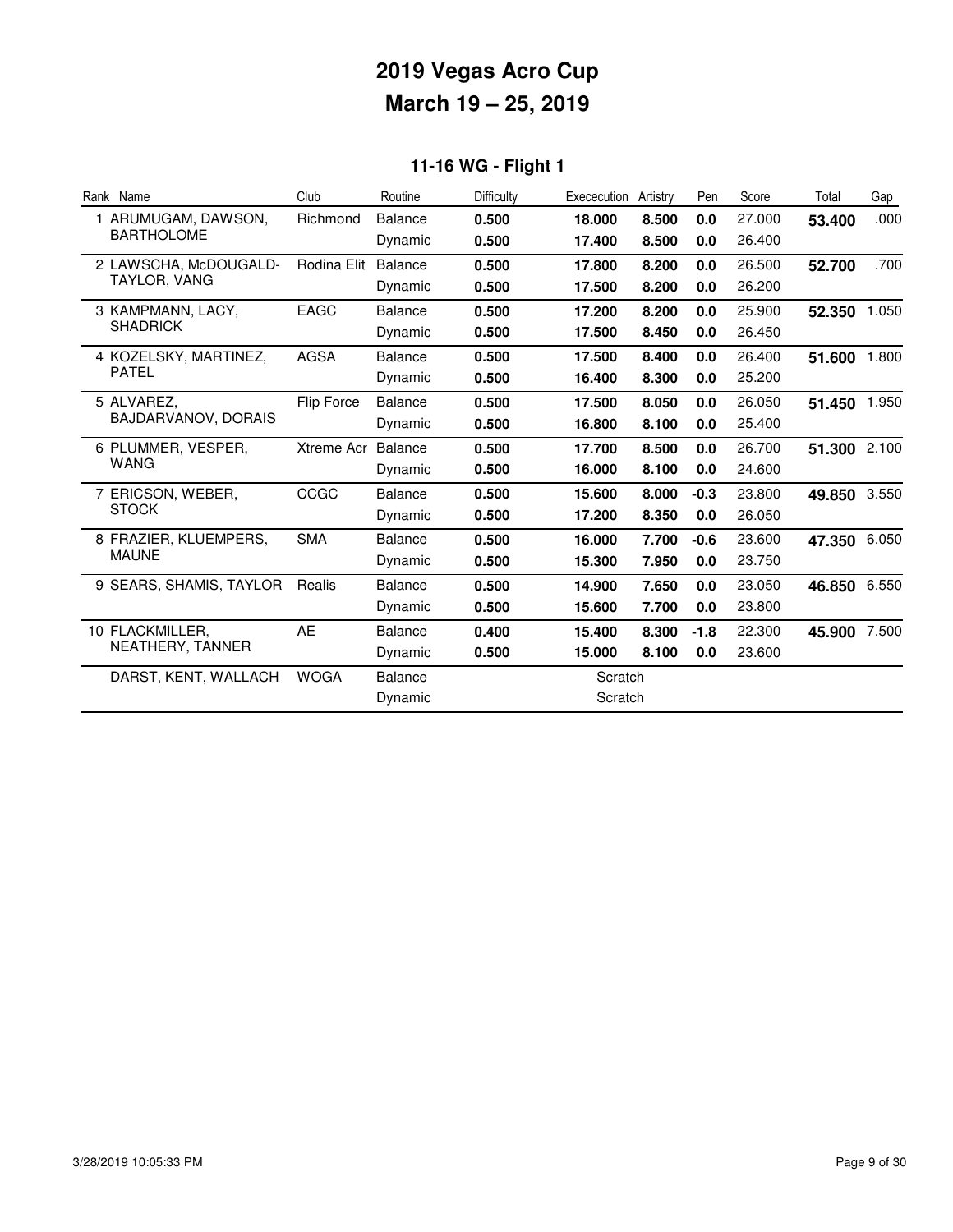## **11-16 Women's Group Finals**

| Rank Name                              | Club            | Routine | Difficulty | Exececution | Artistry | Pen | Score  | Total  | Gap   |
|----------------------------------------|-----------------|---------|------------|-------------|----------|-----|--------|--------|-------|
| ARUMUGAM, DAWSON,<br><b>BARTHOLOME</b> | Richmond        | Dynamic | 0.500      | 17.700      | 8.400    | 0.0 | 26.600 | 26.600 | .000  |
| 2 HELEY, NEAL, OLIVER                  | <b>STGC</b>     | Dynamic | 0.500      | 17.500      | 8.150    | 0.0 | 26.150 | 26.150 | .450  |
| 3 LAWSCHA, McDOUGALD-<br>TAYLOR, VANG  | Rodina Elit     | Dynamic | 0.500      | 17.500      | 8.100    | 0.0 | 26.100 | 26.100 | .500  |
| 4 KAMPMANN, LACY,<br><b>SHADRICK</b>   | EAGC            | Dynamic | 0.500      | 17.400      | 8.200    | 0.0 | 26.100 | 26.100 | .500  |
| 5 GUMM, JEWISS, SURIAN                 | <b>OakFlats</b> | Dynamic | 0.500      | 17.300      | 8.250    | 0.0 | 26.050 | 26,050 | .550  |
| 6 GUASTELLA, GUL,<br>OSELSKA           | Rodina Elit     | Dynamic | 0.500      | 16.900      | 8.200    | 0.0 | 25.600 | 25.600 | 1.000 |
| 7 PHIPSON, LEE, TURNER                 | SXL             | Dynamic | 0.500      | 16.800      | 8.300    | 0.0 | 25.600 | 25,600 | 1.000 |
| 8 ALHASSAN, HUGHES,<br><b>HUGHES</b>   | Adrenalin       | Dynamic | 0.500      | 17.000      | 8.050    | 0.0 | 25.550 | 25.550 | 1.050 |
| 9 ALVAREZ.<br>BAJDARVANOV, DORAIS      | Flip Force      | Dynamic | 0.500      | 16.800      | 7.950    | 0.0 | 25.250 | 25.250 | 1.350 |
| 10 KOZELSKY, MARTINEZ,<br><b>PATEL</b> | AGSA            | Dynamic | 0.500      | 16.400      | 8.150    | 0.0 | 25.050 | 25,050 | 1.550 |

#### **11-16 Mixed Pair**

| Rank<br>Name        | Club        | Routine        | Difficulty | Exececution | Artistry | Pen    | Score  | Total  | Gap   |
|---------------------|-------------|----------------|------------|-------------|----------|--------|--------|--------|-------|
| 1 WONG, SABANG      | Okan        | <b>Balance</b> | 0.500      | 16.500      | 7.650    | 0.0    | 24.650 | 49.400 | .000  |
|                     |             | Dynamic        | 0.500      | 16.600      | 7.650    | 0.0    | 24.750 |        |       |
| 2 STOKER, WOOD      | <b>AGSA</b> | <b>Balance</b> | 0.500      | 16.200      | 7.700    | 0.0    | 24.400 | 48.750 | .650  |
|                     |             | Dynamic        | 0.500      | 16.000      | 7.850    | 0.0    | 24.350 |        |       |
| 3 CASTRO, RIVERA    | Realis      | <b>Balance</b> | 0.300      | 16.000      | 8.050    | 0.0    | 24.350 | 48.200 | .200  |
|                     |             | Dynamic        | 0.500      | 15.700      | 7.650    | 0.0    | 23,850 |        |       |
| 4 BESS-BADER, LUCHO | <b>AGA</b>  | <b>Balance</b> | 0.500      | 15.700      | 8.050    | $-0.6$ | 23.650 | 47.050 | 2.350 |
|                     |             | Dynamic        | 0.500      | 15.500      | 7.400    | 0.0    | 23,400 |        |       |
| 5 COOPER-DRIVER.    | Richmond    | <b>Balance</b> | 0.200      | 15.000      | 8.250    | $-2.8$ | 20.650 | 46.400 | 3.000 |
| WAINMAN             |             | Dynamic        | 0.400      | 17.100      | 8.250    | 0.0    | 25.750 |        |       |
| 6 IDZIAK, WOLANO    | <b>MKS</b>  | <b>Balance</b> | 0.500      | 15.700      | 7.650    | $-3.4$ | 20.450 | 44.400 | 5.000 |
|                     |             | Dynamic        | 0.500      | 16.100      | 7.650    | $-0.3$ | 23.950 |        |       |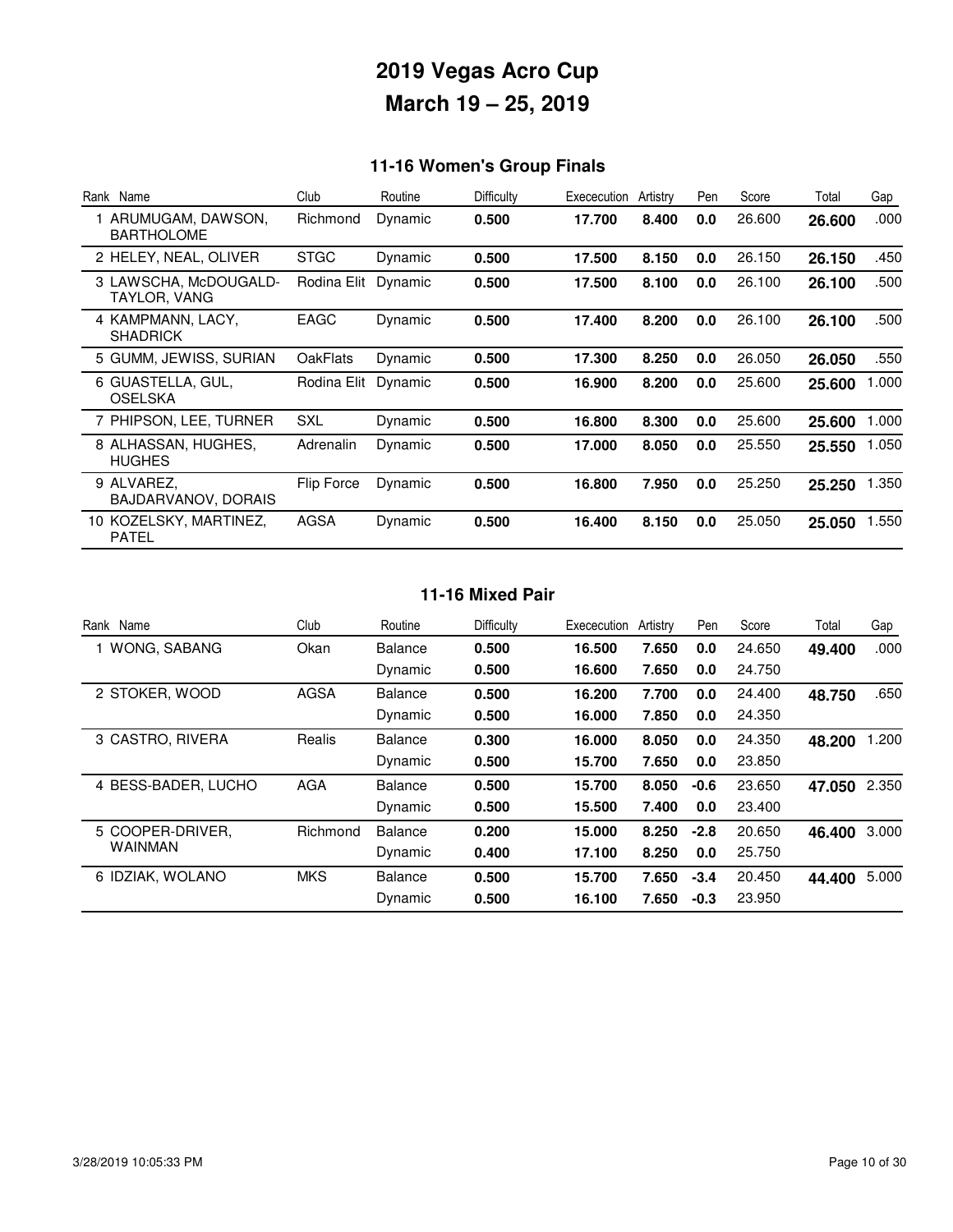### **11-16 Mixed Pair Finals**

| Rank<br>Name                | Club       | Routine | Difficulty | Exececution | Artistry | Pen    | Score  | Total  | Gap   |
|-----------------------------|------------|---------|------------|-------------|----------|--------|--------|--------|-------|
| I COOPER-DRIVER,<br>WAINMAN | Richmond   | Dynamic | 0.400      | 17.200      | 8.250    | 0.0    | 25.850 | 25.850 | .000  |
| 2 STOKER, WOOD              | AGSA       | Dynamic | 0.500      | 16.600      | 7.900    | 0.0    | 25.000 | 25.000 | .850  |
| 3 IDZIAK, WOLANO            | <b>MKS</b> | Dynamic | 0.500      | 16.800      | 7.950    | $-0.3$ | 24.950 | 24.950 | .900  |
| 4 WONG, SABANG              | Okan       | Dynamic | 0.500      | 16.500      | 7.950    | 0.0    | 24.950 | 24.950 | .900  |
| 5 BESS-BADER, LUCHO         | AGA        | Dynamic | 0.500      | 16.300      | 7.950    | 0.0    | 24.750 | 24.750 | 1.100 |
| 6 CASTRO, RIVERA            | Realis     | Dynamic | 0.500      | 15.800      | 7.800    | 0.0    | 24.100 | 24.100 | 1.750 |

### **11-16 Men's Pair**

| Rank<br>Name       | Club   | Routine        | Difficulty | Artistry<br>Exececution | Pen  | Score  | Total  | Gap   |
|--------------------|--------|----------------|------------|-------------------------|------|--------|--------|-------|
| <b>HOLE, PAGET</b> | KEAC   | <b>Balance</b> | 0.500      | 18.400<br>8.800         | 0.0  | 27.700 | 55.300 | .000  |
|                    |        | Dynamic        | 0.500      | 18.200<br>8.900         | 0.0  | 27.600 |        |       |
| 2 SARABIA, SARABIA | Realis | Balance        | 0.500      | 8.300<br>15.700         | -0.6 | 23,900 | 48.400 | 6.900 |
|                    |        | Dynamic        | 0.500      | 16.000<br>8.000         | 0.0  | 24.500 |        |       |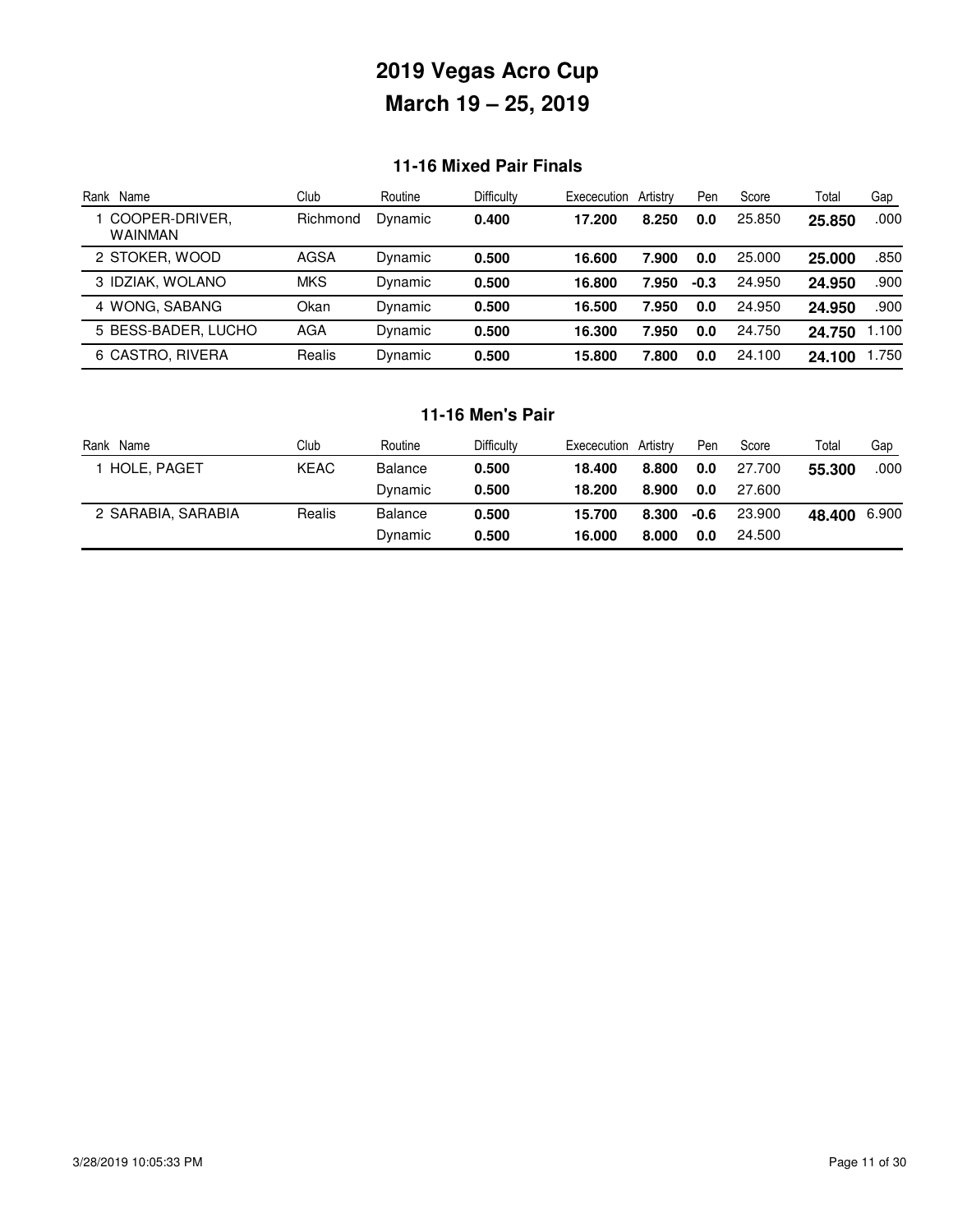## **11-16 WP - Flight 2**

| Rank Name           | Club         | Routine        | <b>Difficulty</b> | Exececution | Artistry | Pen    | Score  | Total  | Gap   |
|---------------------|--------------|----------------|-------------------|-------------|----------|--------|--------|--------|-------|
| 1 NELSON, GLADMAN   | <b>STGC</b>  | <b>Balance</b> | 0.500             | 17.300      | 8.550    | $-0.6$ | 25.750 | 53.300 | .000  |
|                     |              | Dynamic        | 0.500             | 18.300      | 8.750    | 0.0    | 27.550 |        |       |
| 2 DESANTIS, MORGAN  | CCG          | Balance        | 0.500             | 17.700      | 8.200    | 0.0    | 26.400 | 52.800 | .500  |
|                     |              | Dynamic        | 0.500             | 17.600      | 8.300    | 0.0    | 26.400 |        |       |
| 3 WETZEL, POTTER    | Richmond     | <b>Balance</b> | 0.500             | 17.400      | 8.450    | 0.0    | 26.350 | 52.650 | .650  |
|                     |              | Dynamic        | 0.500             | 17.500      | 8.300    | 0.0    | 26.300 |        |       |
| 4 McDUIE, JANG      | <b>SXL</b>   | Balance        | 0.500             | 17.300      | 8.300    | 0.0    | 26.100 | 52.450 | .850  |
|                     |              | Dynamic        | 0.500             | 17.600      | 8.250    | 0.0    | 26.350 |        |       |
| 5 FIORE, LAM        | <b>EYork</b> | <b>Balance</b> | 0.500             | 17.000      | 8.200    | 0.0    | 25.700 | 52.000 | 1.300 |
|                     |              | Dynamic        | 0.500             | 17.600      | 8.200    | 0.0    | 26.300 |        |       |
| 6 ANDREWS, JENSON   | <b>AGSA</b>  | <b>Balance</b> | 0.500             | 17.300      | 7.900    | 0.0    | 25.700 | 51.500 | 1.800 |
|                     |              | Dynamic        | 0.500             | 17.200      | 8.100    | 0.0    | 25.800 |        |       |
| 7 WINTLE, HUTTON    | <b>SXL</b>   | <b>Balance</b> | 0.500             | 16.700      | 8.100    | $-0.1$ | 25.200 | 51.000 | 2.300 |
|                     |              | Dynamic        | 0.500             | 17.400      | 8.000    | $-0.1$ | 25.800 |        |       |
| 8 HIGH, MILLER      | <b>WOGA</b>  | <b>Balance</b> | 0.500             | 16.300      | 8.400    | $-0.3$ | 24.900 | 50.650 | 2.650 |
|                     |              | Dynamic        | 0.500             | 17.200      | 8.050    | 0.0    | 25.750 |        |       |
| 9 VICKERS, VICKERS  | <b>WOGA</b>  | <b>Balance</b> | 0.500             | 17.400      | 8.150    | 0.0    | 26.050 | 49.850 | 3.450 |
|                     |              | Dynamic        | 0.500             | 15.400      | 7.900    | 0.0    | 23.800 |        |       |
| 10 VATHY, VELAZQUEZ | <b>AGSA</b>  | <b>Balance</b> | 0.500             | 15.700      | 7.650    | $-0.3$ | 23.550 | 48.000 | 5.300 |
|                     |              | Dynamic        | 0.500             | 16.100      | 7.850    | 0.0    | 24.450 |        |       |
| 11 CHAVEZ, PADIOS   | Realis       | <b>Balance</b> | 0.500             | 16.100      | 7.750    | $-0.3$ | 24.050 | 47.450 | 5.850 |
|                     |              | Dynamic        | 0.500             | 15.600      | 7.600    | $-0.3$ | 23.400 |        |       |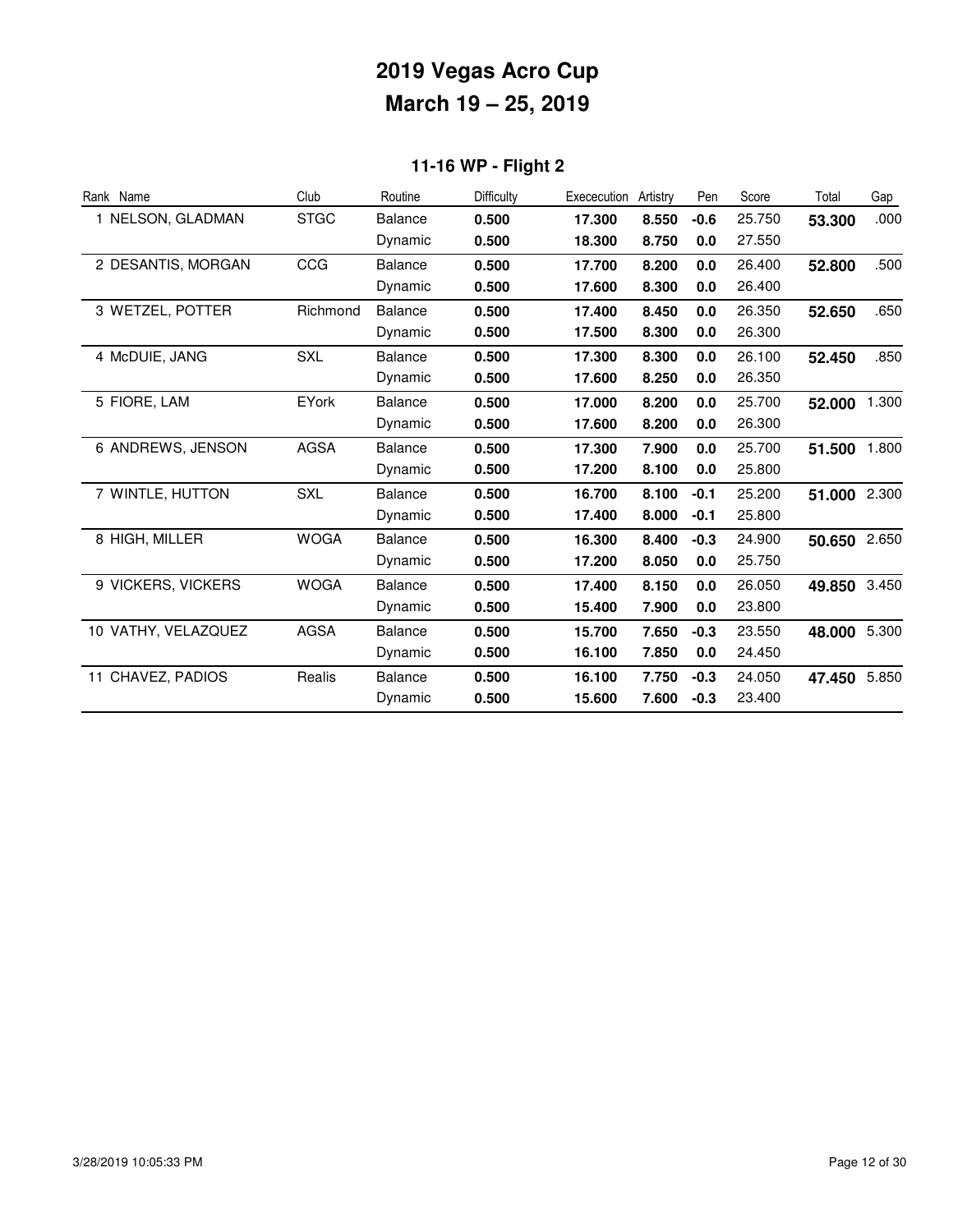## **11-16 WP - Flight 1**

| Rank Name           | Club               | Routine        | Difficulty | Exececution | Artistry | Pen    | Score  | Total  | Gap   |
|---------------------|--------------------|----------------|------------|-------------|----------|--------|--------|--------|-------|
| 1 PHAM, PITTERS     | CCGC               | <b>Balance</b> | 0.400      | 17.000      | 8.500    | $-0.1$ | 25.800 | 51.600 | .000  |
|                     |                    | Dynamic        | 0.500      | 17.200      | 8.200    | $-0.1$ | 25.800 |        |       |
| 2 WOODEN, YUN       | <b>Xtreme Acr</b>  | <b>Balance</b> | 0.500      | 16.700      | 8.100    | 0.0    | 25.300 | 51.550 | .050  |
|                     |                    | Dynamic        | 0.500      | 17.400      | 8.350    | 0.0    | 26.250 |        |       |
| 3 ARTHUR, KATSOV    | <b>MAATT</b>       | <b>Balance</b> | 0.500      | 16.300      | 8.100    | 0.0    | 24.900 | 51.150 | .450  |
|                     |                    | Dynamic        | 0.500      | 17.500      | 8.250    | 0.0    | 26.250 |        |       |
| 4 MARTIN, JONES     | CALG               | <b>Balance</b> | 0.500      | 16.600      | 8.100    | 0.0    | 25.200 | 51.000 | .600  |
|                     |                    | Dynamic        | 0.500      | 17.000      | 8.300    | 0.0    | 25.800 |        |       |
| 5 KHAN, ZUPER       | Paramount          | <b>Balance</b> | 0.500      | 17.100      | 7.800    | 0.0    | 25.400 | 50.500 | 1.100 |
|                     |                    | Dynamic        | 0.500      | 16.700      | 7.900    | 0.0    | 25.100 |        |       |
| 6 LAWRENCE, WINFREY | CCG                | <b>Balance</b> | 0.500      | 17.500      | 7.850    | $-0.6$ | 25.250 | 49.950 | 1.650 |
|                     |                    | Dynamic        | 0.500      | 16.500      | 8.000    | $-0.3$ | 24.700 |        |       |
| 7 CLYNE, MILLS      | Salto              | <b>Balance</b> | 0.500      | 16.100      | 7.750    | 0.0    | 24.350 | 48.850 | 2.750 |
|                     |                    | Dynamic        | 0.500      | 16.500      | 7.500    | 0.0    | 24.500 |        |       |
| 8 SMITH, TILL       | <b>First State</b> | <b>Balance</b> | 0.500      | 16.000      | 7.550    | $-0.9$ | 23.150 | 48.550 | 3.050 |
|                     |                    | Dynamic        | 0.500      | 16.700      | 8.200    | 0.0    | 25.400 |        |       |
| 9 MUSHET, JAMES     | <b>OakFlats</b>    | <b>Balance</b> | 0.500      | 16.900      | 8.100    | 0.0    | 25.500 | 48.050 | 3.550 |
|                     |                    | Dynamic        | 0.500      | 14.500      | 7.550    | 0.0    | 22.550 |        |       |
| 10 SCHMIDT, GILES   | Salto              | <b>Balance</b> | 0.500      | 15,800      | 7.250    | 0.0    | 23.550 | 47.950 | 3.650 |
|                     |                    | Dynamic        | 0.500      | 16.400      | 7.500    | 0.0    | 24.400 |        |       |
| 11 MORAN, GARCIA    | <b>Sirius</b>      | <b>Balance</b> | 0.400      | 14.300      | 6.800    | $-2.1$ | 19.400 | 43.100 | 8.500 |
|                     |                    | Dynamic        | 0.500      | 15.800      | 7.400    | 0.0    | 23.700 |        |       |

#### **11-16 Women's Pair Finals**

| Rank Name          | Club         | Routine        | Difficulty | Exececution | Artistry | Pen    | Score  | Total  | Gap   |
|--------------------|--------------|----------------|------------|-------------|----------|--------|--------|--------|-------|
| 1 NELSON, GLADMAN  | <b>STGC</b>  | <b>Balance</b> | 0.500      | 18.200      | 8.550    | 0.0    | 27.250 | 27.250 | .000  |
| 2 DESANTIS, MORGAN | CCG          | <b>Balance</b> | 0.500      | 17.700      | 8.350    | 0.0    | 26.550 | 26.550 | .700  |
| 3 WETZEL, POTTER   | Richmond     | Balance        | 0.500      | 17.400      | 8.400    | 0.0    | 26,300 | 26.300 | .950  |
| 4 WOODEN, YUN      | Xtreme Acr   | Balance        | 0.500      | 17.300      | 8.450    | 0.0    | 26.250 | 26,250 | 1.000 |
| 5 FIORE, LAM       | <b>EYork</b> | <b>Balance</b> | 0.500      | 17.500      | 8.100    | 0.0    | 26.100 | 26.100 | 1.150 |
| 6 McDUIE, JANG     | <b>SXL</b>   | <b>Balance</b> | 0.500      | 17.300      | 8.250    | 0.0    | 26.050 | 26,050 | 1.200 |
| 7 ANDREWS, JENSON  | <b>AGSA</b>  | <b>Balance</b> | 0.500      | 17.000      | 8.100    | 0.0    | 25,600 | 25.600 | 1.650 |
| 8 ARTHUR, KATSOV   | <b>MAATT</b> | <b>Balance</b> | 0.500      | 16.700      | 8.150    | 0.0    | 25.350 | 25.350 | 1.900 |
| 9 PHAM. PITTERS    | CCGC         | <b>Balance</b> | 0.400      | 16.300      | 8.250    | $-0.4$ | 24.550 | 24.550 | 2.700 |
| 10 MARTIN, JONES   | CALG         | <b>Balance</b> | 0.500      | 15.200      | 7.950    | $-1.0$ | 22.650 | 22.650 | 4.600 |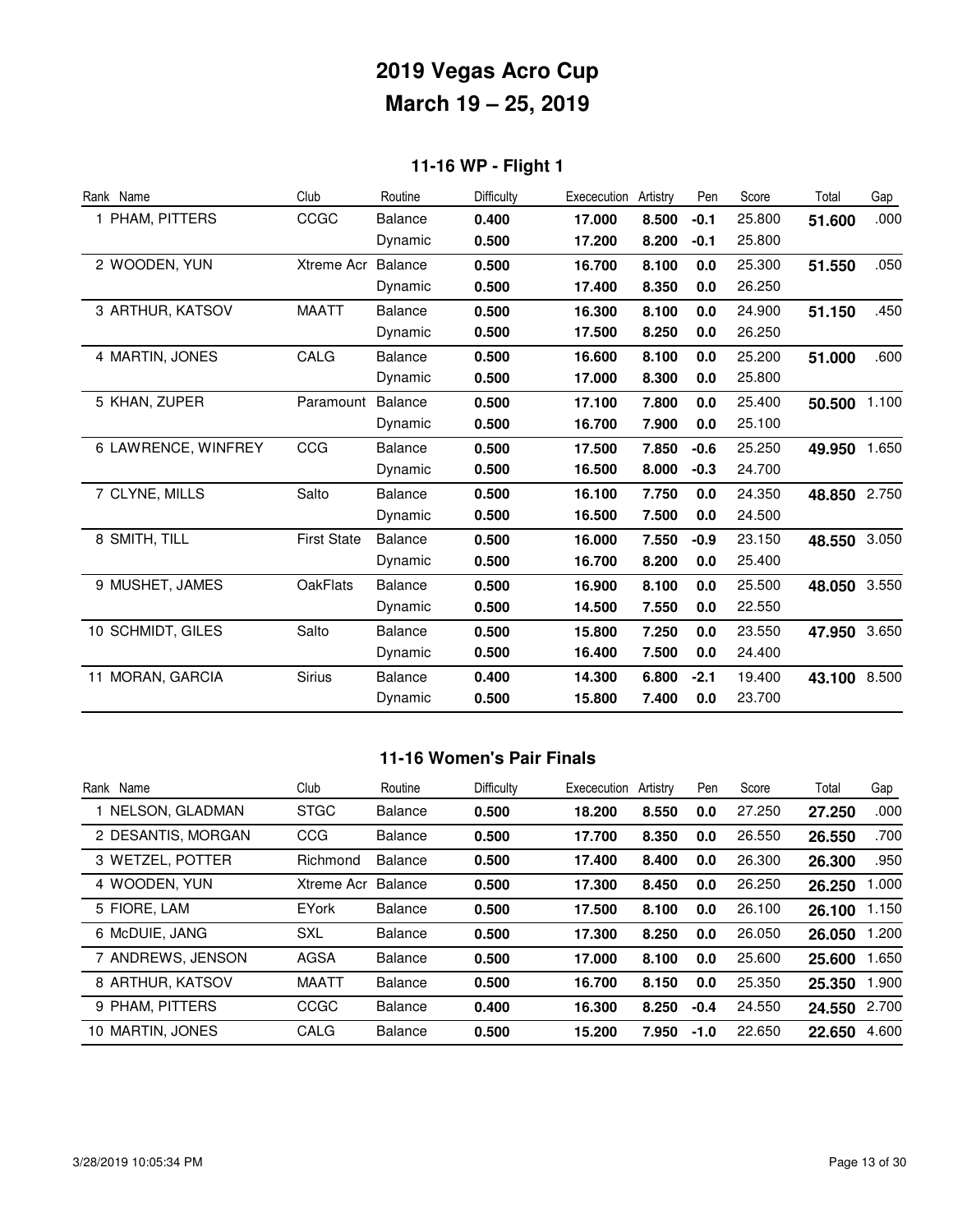## **Youth Women's Group**

| Name<br>Rank                           | Club        | Routine  | Difficulty | Exececution | Artistry | Pen | Score  | Total  | Gap   |
|----------------------------------------|-------------|----------|------------|-------------|----------|-----|--------|--------|-------|
| MAGNO, SILVEIRA,<br><b>WOSIACH</b>     | Akros-SET   | Combined | 0.500      | 17.400      | 8.600    | 0.0 | 26.500 | 26.500 | .000  |
| 2 DIAS, OLIVEIRA, MAIA                 | Akros-SET   | Combined | 0.500      | 17.400      | 8.200    | 0.0 | 26.100 | 26.100 | .400  |
| 3 LEMAY, AARON,<br><b>MEKHAEIL</b>     | <b>OAKV</b> | Combined | 0.500      | 17.300      | 8.150    | 0.0 | 25.950 | 25.950 | .550  |
| 4 LACERDA, BRASILEIRO,<br><b>VERAS</b> | Akros-SET   | Combined | 0.500      | 16.800      | 8.050    | 0.0 | 25.350 | 25.350 | 1.150 |
| 5 BASISTY, RUSSELL,<br><b>ERICKSON</b> | CCGC        | Combined | 0.400      | 16.700      | 8.050    | 0.0 | 25.150 | 25.150 | 1.350 |
| 6 KOPEC, SWAN, MENESES                 | <b>OAKV</b> | Combined | 0.500      | 16.800      | 7.650    | 0.0 | 24.950 | 24.950 | 1.550 |
| 7 KHALIL, LILKO, FORSTER               | CCGC        | Combined | 0.500      | 17.000      | 7.350    | 0.0 | 24.850 | 24.850 | 1.650 |
| 8 SALTEZ-LEWIS.<br>PALOMBI, LANE       | CALG        | Combined | 0.500      | 16.600      | 7.500    | 0.0 | 24.600 | 24.600 | 1.900 |

#### **Youth Mixed Pair**

| Rank<br>Name               | Club | Routine  | Difficulty | Exececution | Artistry | Pen | Score  | Total  | Gac  |
|----------------------------|------|----------|------------|-------------|----------|-----|--------|--------|------|
| MAGDICH<br><b>GOKIERT.</b> | CALG | Combined | 0.400      | 16.600      | 8.200    | 0.0 | 25,200 | 25.200 | .000 |

#### **Youth Men's Pair**

| Rank<br>Name          | Club        | Routine  | Difficulty | <b>EXECAL</b><br>cecution | Artistry | Pen | Score            | Total  | Gar  |
|-----------------------|-------------|----------|------------|---------------------------|----------|-----|------------------|--------|------|
| _OWSKY<br>WONG.<br>GL | <b>JAKV</b> | Combined | 0.500      | 14.900                    | '.500    | 0.0 | 22.900<br>$\sim$ | 22.900 | .000 |

#### **Youth Women's Pair**

| Rank Name                               | Club        | Routine  | Difficulty | Exececution | Artistry | Pen    | Score  | Total  | Gap   |
|-----------------------------------------|-------------|----------|------------|-------------|----------|--------|--------|--------|-------|
| BRANDÃO, VARGUES                        | Akros-SET   | Combined | 0.500      | 16.300      | 8.000    | 0.0    | 24.800 | 24.800 | .000  |
| 2 LAZARO, SILVA                         | CALG        | Combined | 0.500      | 16.400      | 7.800    | $-0.3$ | 24.400 | 24.400 | .400  |
| 3 VANSPANKEREN, BEACH                   | CALG        | Combined | 0.400      | 16.400      | 7.550    | 0.0    | 24.350 | 24.350 | .450  |
| 4 YAZDIANI, MOHAMED                     | <b>OAKV</b> | Combined | 0.500      | 16.400      | 7.400    | 0.0    | 24.300 | 24.300 | .500  |
| 5 RONNEBERG, DYCK                       | CALG        | Combined | 0.500      | 16.100      | 7.500    | 0.0    | 24.100 | 24.100 | .700  |
| 6 STIRLING, GETTMAN-<br><b>CAMPBELL</b> | CCGC        | Combined | 0.400      | 16.000      | 7.300    | 0.0    | 23.700 | 23.700 | 1.100 |
| 7 LEONTARIDIS, FAWCETT                  | CALG        | Combined | 0.400      | 15.900      | 7.300    | $-0.3$ | 23.300 | 23.300 | .500  |
| 8 COOPER, DENIS                         | Salto       | Combined | 0.300      | 15.600      | 7.200    | 0.0    | 23.100 | 23.100 | .700  |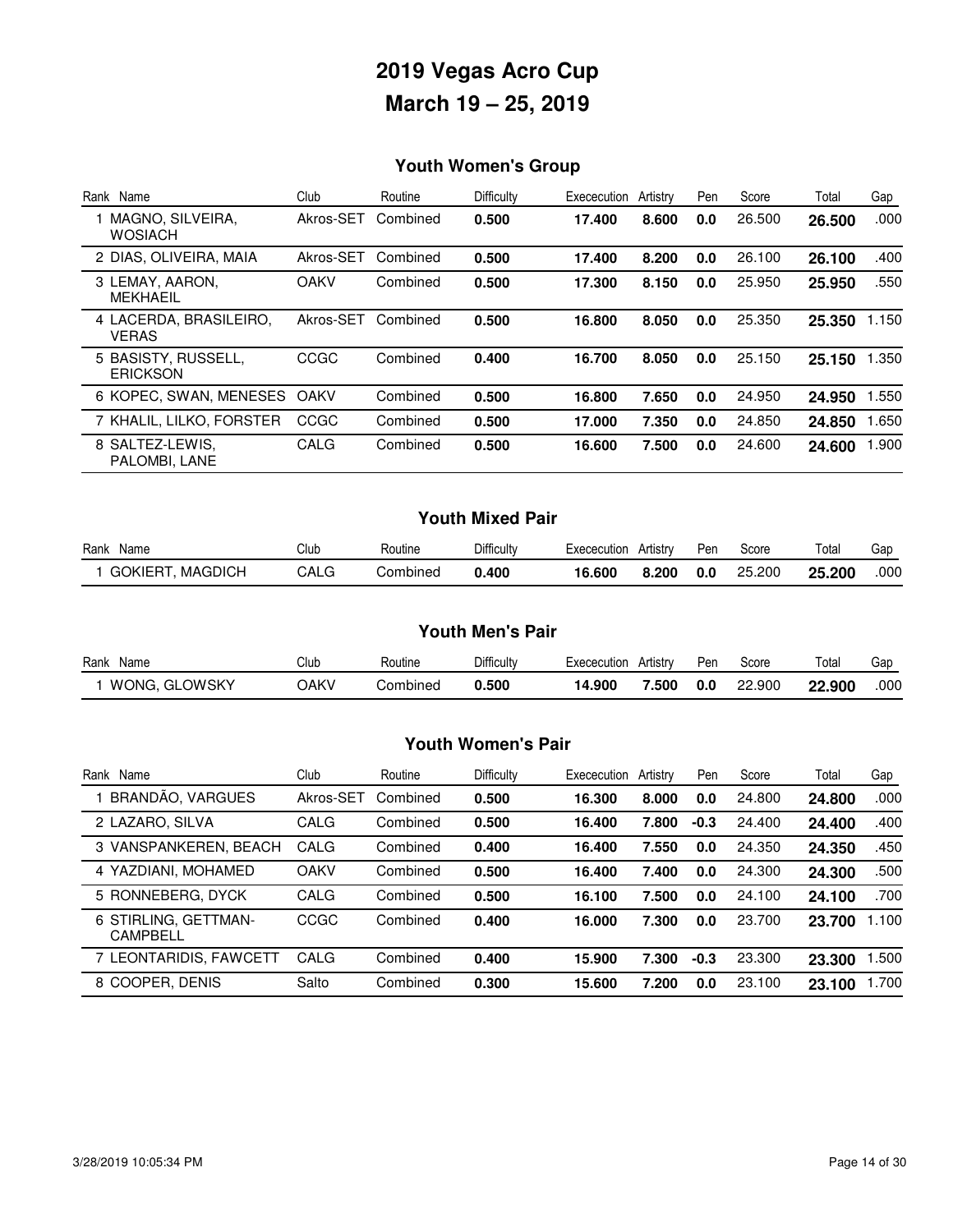## **Level 10 Women's Group**

| Rank Name                | Club            | Routine        | Difficulty |      | Exececution | Artistry | Pen    | Score  | Total         | Gap   |
|--------------------------|-----------------|----------------|------------|------|-------------|----------|--------|--------|---------------|-------|
| 1 POTTS, WOLFOND,        | EYork           | <b>Balance</b> | 10.000     | (75) | 17.200      | 8.300    | 0.0    | 35.500 | 71.450        | .000  |
| MANEL                    |                 | Dynamic        | 10.000     | (72) | 17.500      | 8.450    | 0.0    | 35.950 |               |       |
| 2 McCOSKERY, TAYLOR,     | <b>OakFlats</b> | <b>Balance</b> | 10.000     | (61) | 17.400      | 8.450    | $-0.3$ | 35.550 | 70.450 1.000  |       |
| <b>BROOKFIELD</b>        |                 | Dynamic        | 10.000     | (59) | 16.600      | 8.300    | 0.0    | 34.900 |               |       |
| 3 ROGERS, HALL, GIBSON   | <b>OakFlats</b> | <b>Balance</b> | 10.000     | (62) | 16.900      | 8.000    | 0.0    | 34.900 | 69.900 1.550  |       |
|                          |                 | Dynamic        | 10.000     | (55) | 16.500      | 8.500    | 0.0    | 35.000 |               |       |
| 4 IRISH, EDWARDS, PASS   | <b>OakFlats</b> | <b>Balance</b> | 10.000     | (70) | 16.800      | 8.150    | $-0.6$ | 34.350 | 69.600 1.850  |       |
|                          |                 | Dynamic        | 10.000     | (56) | 16.800      | 8.450    | 0.0    | 35.250 |               |       |
| 5 BOWMAN, COLLORA,       | <b>SMA</b>      | <b>Balance</b> | 10.000     | (59) | 16.600      | 8.150    | 0.0    | 34.750 | 68.400 3.050  |       |
| <b>COROAMA</b>           |                 | Dynamic        | 10.000     | (68) | 15.700      | 7.950    | 0.0    | 33.650 |               |       |
| 6 PAPESCH, O'NEIL,       | <b>OakFlats</b> | <b>Balance</b> | 10.000     | (56) | 16.800      | 7.750    | 0.0    | 34.550 | 67.000 4.450  |       |
| <b>WILLETTS</b>          |                 | Dynamic        | 10.000     | (60) | 14.400      | 8.050    | 0.0    | 32.450 |               |       |
| 7 SCHILLER, GOODWIN.     | <b>Skylark</b>  | <b>Balance</b> | 10.000     | (60) | 14.900      | 7.850    | 0.0    | 32.750 | 66.100 5.350  |       |
| <b>MIKHAYLICHENKO</b>    |                 | Dynamic        | 8.600      | (43) | 16.700      | 8.050    | 0.0    | 33.350 |               |       |
| 8 NOSENCHUCK, RUNYAN,    | Empire          | <b>Balance</b> | 10.000     | (56) | 14.500      | 7.700    | 0.0    | 32.200 | 65.850 5.600  |       |
| <b>TURNER</b>            |                 | Dynamic        | 10.000     | (60) | 15.800      | 7.850    | 0.0    | 33.650 |               |       |
| 9 FLORIO, McKOWN,        | Realis          | <b>Balance</b> | 10.000     | (58) | 13.800      | 7.500    | $-0.3$ | 31.000 | 63.700 7.750  |       |
| <b>SANCHEZ</b>           |                 | Dynamic        | 10.000     | (57) | 14.900      | 7.800    | 0.0    | 32.700 |               |       |
| 10 MARCHBANKS,           | CCoast          | <b>Balance</b> | 10.000     | (62) | 15.600      | 8.150    | $-0.9$ | 32.850 | 63.550        | 7.900 |
| <b>MARCHBANKS, SIEMS</b> |                 | Dynamic        | 9.900      | (54) | 14.400      | 7.500    | $-1.1$ | 30.700 |               |       |
| 11 BALDWIN, HANCOCK,     | <b>CEK</b>      | <b>Balance</b> | 7.000      | (36) | 14.900      | 7.650    | $-1.9$ | 27.650 | 62.150 9.300  |       |
| <b>PARHAM</b>            |                 | Dynamic        | 10.000     | (61) | 16.400      | 8.100    | 0.0    | 34.500 |               |       |
| 12 PIZZINI, VASQUEZ,     | <b>BGC</b>      | <b>Balance</b> | 9.800      | (53) | 13.500      | 7.500    | $-0.9$ | 29.900 | 61.000 10.450 |       |
| <b>WATERS</b>            |                 | Dynamic        | 9.700      | (52) | 15.500      | 7.900    | $-2.0$ | 31.100 |               |       |
| 13 BAUMERT, FLEMING-     | Technique       | <b>Balance</b> | 9.300      | (48) | 12.700      | 6.650    | $-2.2$ | 26.450 | 59.300 12.150 |       |
| MULLINS, ROTHWELL        |                 | Dynamic        | 9.900      | (54) | 15.900      | 7.350    | $-0.3$ | 32.850 |               |       |

### **Level 10 Mixed Pair**

| Rank Name            | Club    | Routine        | <b>Difficulty</b> | Exececution Artistry |       | Pen    | Score  | Total        | Gap  |
|----------------------|---------|----------------|-------------------|----------------------|-------|--------|--------|--------------|------|
| <b>COLEMAN, IVEY</b> | ATA     | <b>Balance</b> | (60)<br>10.000    | 17.400               | 8.700 | 0.0    | 36.100 | 71.950       | .000 |
|                      |         | Dynamic        | 10,000(100)       | 17.300               | 8.550 | 0.0    | 35.850 |              |      |
| 2 FINDLEY, LINK      | Skylark | <b>Balance</b> | (71)<br>10.000    | 14.000               | 8.050 | $-0.3$ | 31.750 | 65.750 6.200 |      |
|                      |         | Dynamic        | 10,000(100)       | 16.000               | 8.000 | 0.0    | 34.000 |              |      |
| 3 GERASYMOVA, QUILES | AGA     | <b>Balance</b> | (62)<br>10.000    | 16.100               | 7.850 | 0.0    | 33.950 | 65.450 6.500 |      |
|                      |         | Dynamic        | 10,000(100)       | 14.500               | 7.300 | $-0.3$ | 31.500 |              |      |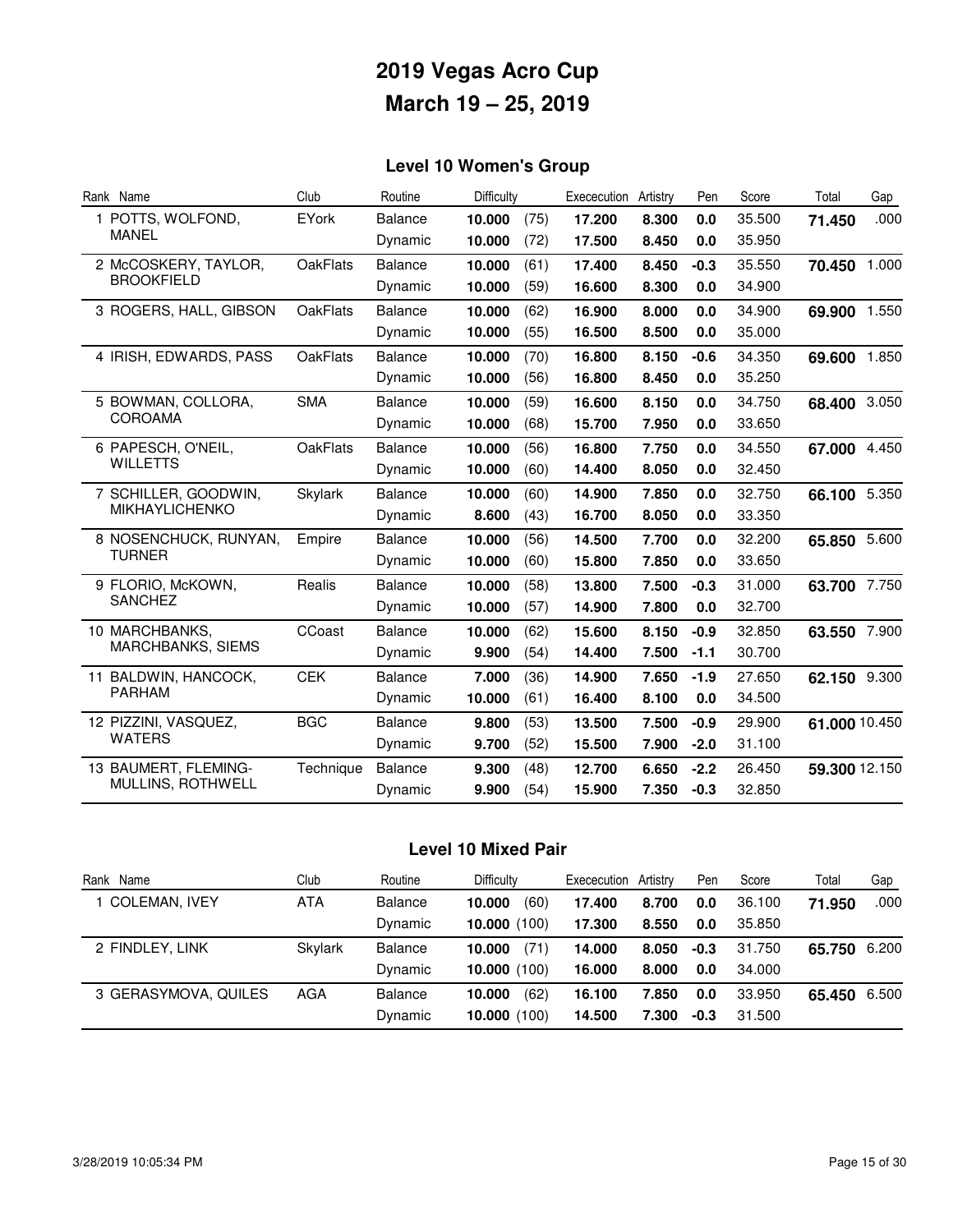### **Level 10 Women's Pair**

| Rank Name             | Club          | Routine        | <b>Difficulty</b> | Exececution | Artistry | Pen    | Score  | Total  | Gap   |
|-----------------------|---------------|----------------|-------------------|-------------|----------|--------|--------|--------|-------|
| 1 CARROLL, GOOTEE     | CCG           | <b>Balance</b> | (63)<br>10.000    | 15.700      | 7.900    | 0.0    | 33,600 | 67.600 | .000  |
|                       |               | Dynamic        | (95)<br>10.000    | 15.900      | 8.100    | 0.0    | 34.000 |        |       |
| 2 KIMURA, IMOTO       | <b>JPNGYM</b> | Balance        | (79)<br>10.000    | 15.900      | 7.800    | $-0.2$ | 33.500 | 65.450 | 2.150 |
|                       |               | Dynamic        | 10.000(725)       | 14.800      | 7.350    | $-0.2$ | 31.950 |        |       |
| 3 MARTINEZ, RODRIGUEZ | Realis        | <b>Balance</b> | (54)<br>9.900     | 15.100      | 7.850    | $-0.3$ | 32.550 | 63.600 | 4.000 |
|                       |               | Dynamic        | $10,000$ (775)    | 13,800      | 7.250    | 0.0    | 31.050 |        |       |
| 4 DORSEY, NISEVICH    | <b>ATA</b>    | <b>Balance</b> | (27)<br>4.500     | 15.600      | 7.800    | $-2.9$ | 25.000 | 58.850 | 8.750 |
|                       |               | Dynamic        | 10,000(100)       | 15.700      | 8.150    | 0.0    | 33,850 |        |       |

### **Level 9 Men's Group**

| Rank Name          | Club   | Routine        | Difficulty     | Artistry<br>Exececution | Pen             | Score  | Total  | Gap  |
|--------------------|--------|----------------|----------------|-------------------------|-----------------|--------|--------|------|
| ANDERSON, KENNEDY, | Realis | <b>Balance</b> | (36)<br>10.000 | 13.900                  | $-0.9$<br>7.200 | 30,200 | 62.150 | .000 |
| McKOWN, PAYNE      |        | Dynamic        | 10,000(100)    | 14.600                  | 7.350<br>0.0    | 31.950 |        |      |

### **Level 9 Women's Group**

| Rank Name              | Club        | Routine        | Difficulty |      | Exececution | Artistry | Pen    | Score  | Total         | Gap   |
|------------------------|-------------|----------------|------------|------|-------------|----------|--------|--------|---------------|-------|
| 1 FELIX, JACKSON,      | <b>ATA</b>  | <b>Balance</b> | 10.000     | (36) | 17.100      | 8.200    | 0.0    | 35.300 | 70.400        | .000  |
| <b>MENESES</b>         |             | Dynamic        | 10.000     | (33) | 17.000      | 8.100    | 0.0    | 35.100 |               |       |
| 2 HALL, JARDINE,       | Okan        | <b>Balance</b> | 10.000     | (49) | 16.200      | 8.250    | 0.0    | 34.450 | 69.200        | 1.200 |
| <b>SARGEANT</b>        |             | Dynamic        | 10,000     | (43) | 16.600      | 8.150    | 0.0    | 34.750 |               |       |
| 3 MAIORANA, TAN,       | Adrenalin   | <b>Balance</b> | 10.000     | (35) | 16.300      | 7.750    | $-0.3$ | 33.750 | 68.750        | 1.650 |
| <b>MULLINS</b>         |             | Dynamic        | 10.000     | (44) | 17.100      | 8.200    | $-0.3$ | 35.000 |               |       |
| 4 CLEMENTS, LAURITZEN, | Empire      | <b>Balance</b> | 10.000     | (30) | 16.500      | 7.600    | $-0.3$ | 33.800 | 67.300        | 3.100 |
| <b>SOSA</b>            |             | Dynamic        | 10.000     | (35) | 15.400      | 8.100    | 0.0    | 33.500 |               |       |
| 5 LIZAMA, LUVISI,      | <b>AGSA</b> | <b>Balance</b> | 9.700      | (29) | 16.600      | 7.700    | 0.0    | 34.000 | 65.700        | 4.700 |
| <b>SPRAGUE</b>         |             | Dynamic        | 10,000     | (31) | 15.000      | 7.000    | $-0.3$ | 31.700 |               |       |
| 6 DUNCAN, GARNTO,      | Technique   | <b>Balance</b> | 10.000     | (45) | 15.400      | 7.250    | $-0.3$ | 32.350 | 65.400        | 5.000 |
| <b>NUBLA</b>           |             | Dynamic        | 10.000     | (31) | 16.100      | 7.950    | $-1.0$ | 33.050 |               |       |
| 7 GANDT, McBRIDE,      | <b>CATT</b> | <b>Balance</b> | 10.000     | (36) | 15.900      | 7.150    | 0.0    | 33.050 | 64.050        | 6.350 |
| <b>SUTTON</b>          |             | Dynamic        | 10.000     | (33) | 14.200      | 6.800    | 0.0    | 31.000 |               |       |
| 8 BIANUCCI, BROWN,     | <b>SMA</b>  | <b>Balance</b> | 10.000     | (34) | 15.200      | 7.050    | $-0.6$ | 31.650 | 63.800        | 6.600 |
| <b>CRABTREE</b>        |             | Dynamic        | 10,000     | (30) | 15.000      | 7.150    | 0.0    | 32.150 |               |       |
| 9 BLUESTEIN, FELLER,   | Xtreme Acr  | Balance        | 10.000     | (30) | 17.300      | 8.050    | 0.0    | 35.350 | 63.450        | 6.950 |
| <b>TAVE</b>            |             | Dynamic        | 9.100      | (27) | 13.900      | 7.100    | $-2.0$ | 28.100 |               |       |
| 10 JOSE RIVAS, PAYNE,  | Edmonton    | <b>Balance</b> | 8.500      | (25) | 13.600      | 6.750    | $-2.2$ | 26.650 | 55.300 15.100 |       |
| <b>JOHNSON</b>         |             | Dynamic        | 10.000     | (30) | 13.800      | 6.850    | $-2.0$ | 28.650 |               |       |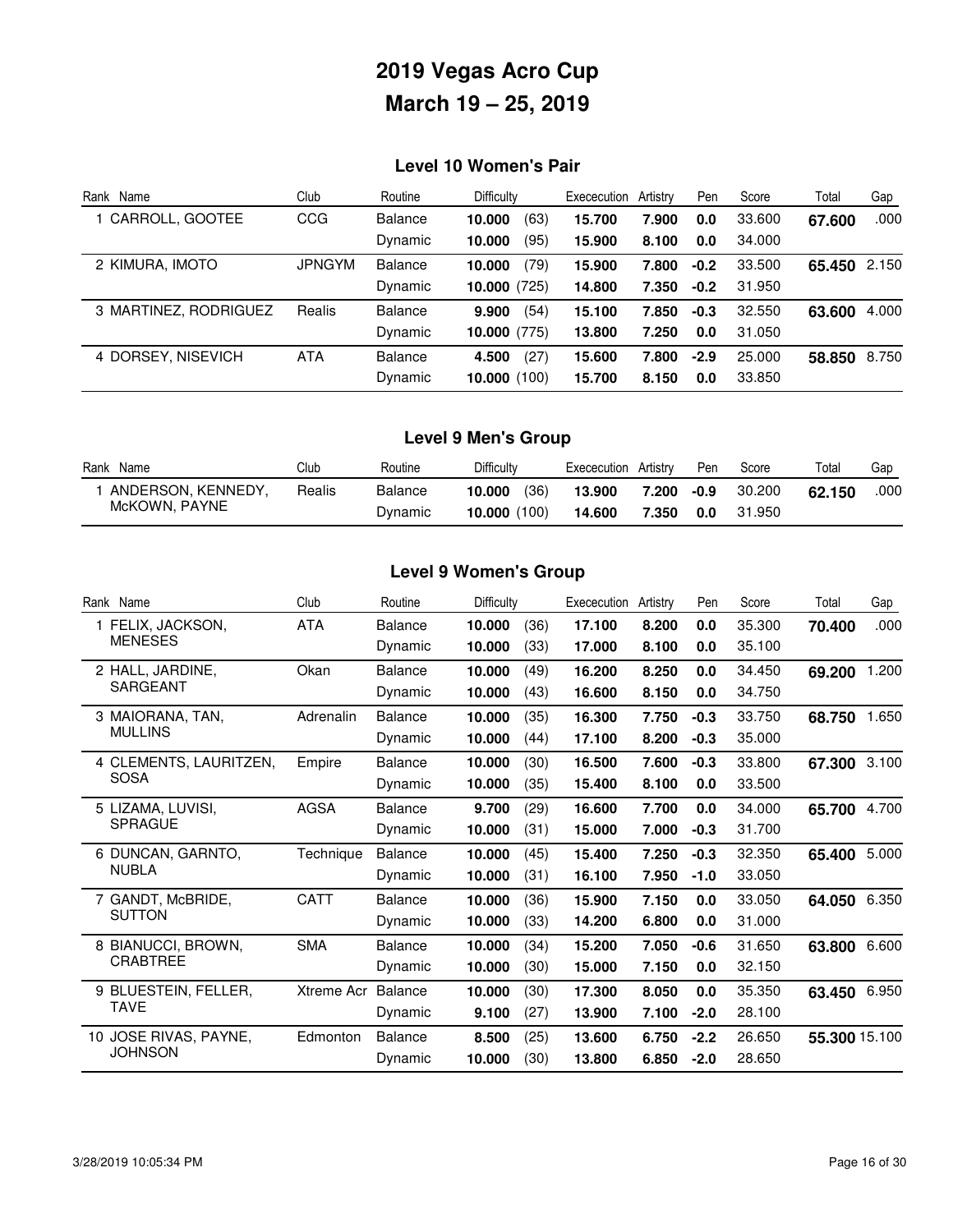### **Level 9 Mixed Pair**

| Rank Name               | Club       | Routine        | Difficultv     | Artistry<br>Exececution | Pen  | Score  | Total  | Gap  |
|-------------------------|------------|----------------|----------------|-------------------------|------|--------|--------|------|
| <b>CRABTREE, VONDER</b> | <b>SMA</b> | <b>Balance</b> | (29)<br>9.700  | 14.000<br>7.000         | -0.6 | 30.100 | 62.600 | .000 |
| HAAR                    |            | Dynamic        | (33)<br>10.000 | 15.400<br>7.100         | 0.0  | 32,500 |        |      |

### **Level 9 Men's Pair**

| Rank<br>Name | Club   | Routine | Difficulty     | Artistry<br>Exececution | Pen    | Score  | Total  | Gap  |
|--------------|--------|---------|----------------|-------------------------|--------|--------|--------|------|
| OSSOLODKOV.  | Realis | Balance | (37)<br>10.000 | 15,800<br>8.100         | $-0.2$ | 33.700 | 68.300 | .000 |
| OSSOLODKOV   |        | Dynamic | (38)<br>10.000 | 16,800<br>8.000         | $-0.2$ | 34.600 |        |      |

#### **Level 9 Women's Pair**

| Rank Name            | Club        | Routine        | Difficulty |      | Exececution | Artistry | Pen    | Score  | Total         | Gap   |
|----------------------|-------------|----------------|------------|------|-------------|----------|--------|--------|---------------|-------|
| PENA, RESER          | <b>ATA</b>  | <b>Balance</b> | 10.000     | (34) | 16.600      | 7.850    | $-0.3$ | 34.150 | 69.100        | .000  |
|                      |             | Dynamic        | 10.000     | (34) | 16.900      | 8.050    | 0.0    | 34.950 |               |       |
| 2 JACOBS, KALCHMAN   | <b>AGSA</b> | <b>Balance</b> | 10.000     | (47) | 17.300      | 8.100    | 0.0    | 35.400 | 69.000        | .100  |
|                      |             | Dynamic        | 10.000     | (34) | 16.200      | 7.400    | 0.0    | 33.600 |               |       |
| 3 LAO, STRAWN        | <b>CEK</b>  | <b>Balance</b> | 10.000     | (35) | 15.800      | 8.000    | -0.6   | 33.200 | 68.300        | .800  |
|                      |             | Dynamic        | 10.000     | (30) | 16.900      | 8.200    | 0.0    | 35.100 |               |       |
| 4 FURRA, PICKINPAUGH | Flip Force  | <b>Balance</b> | 10.000     | (35) | 15.900      | 7.450    | $-0.3$ | 33.050 | 66.800        | 2.300 |
|                      |             | Dynamic        | 10.000     | (31) | 16.100      | 7.650    | 0.0    | 33.750 |               |       |
| 5 ZHANG, ZHANG       | Paramount   | <b>Balance</b> | 10.000     | (35) | 14.800      | 7.000    | $-0.9$ | 30.900 | 64.750        | 4.350 |
|                      |             | Dynamic        | 10.000     | (30) | 16.300      | 7.550    | 0.0    | 33.850 |               |       |
| 6 PETZ, ROTHWELL     | Technique   | <b>Balance</b> | 10.000     | (35) | 14.900      | 7.500    | $-0.3$ | 32.100 | 63.900        | 5.200 |
|                      |             | Dynamic        | 9.100      | (27) | 15.600      | 7.100    | 0.0    | 31.800 |               |       |
| 7 GANDT, McBRIDE     | <b>CATT</b> | <b>Balance</b> | 10.000     | (40) | 15.300      | 7.350    | $-0.8$ | 31.850 | 61.550        | 7.550 |
|                      |             | Dynamic        | 9.400      | (28) | 13.500      | 7.000    | $-0.2$ | 29.700 |               |       |
| 8 GIPSON, SANCHEZ    | <b>TAAG</b> | <b>Balance</b> | 9.700      | (29) | 13.200      | 6.650    | $-3.7$ | 25.850 | 56.050 13.050 |       |
| COLLAZO              |             | Dynamic        | 9.400      | (28) | 13.800      | 7.000    | 0.0    | 30.200 |               |       |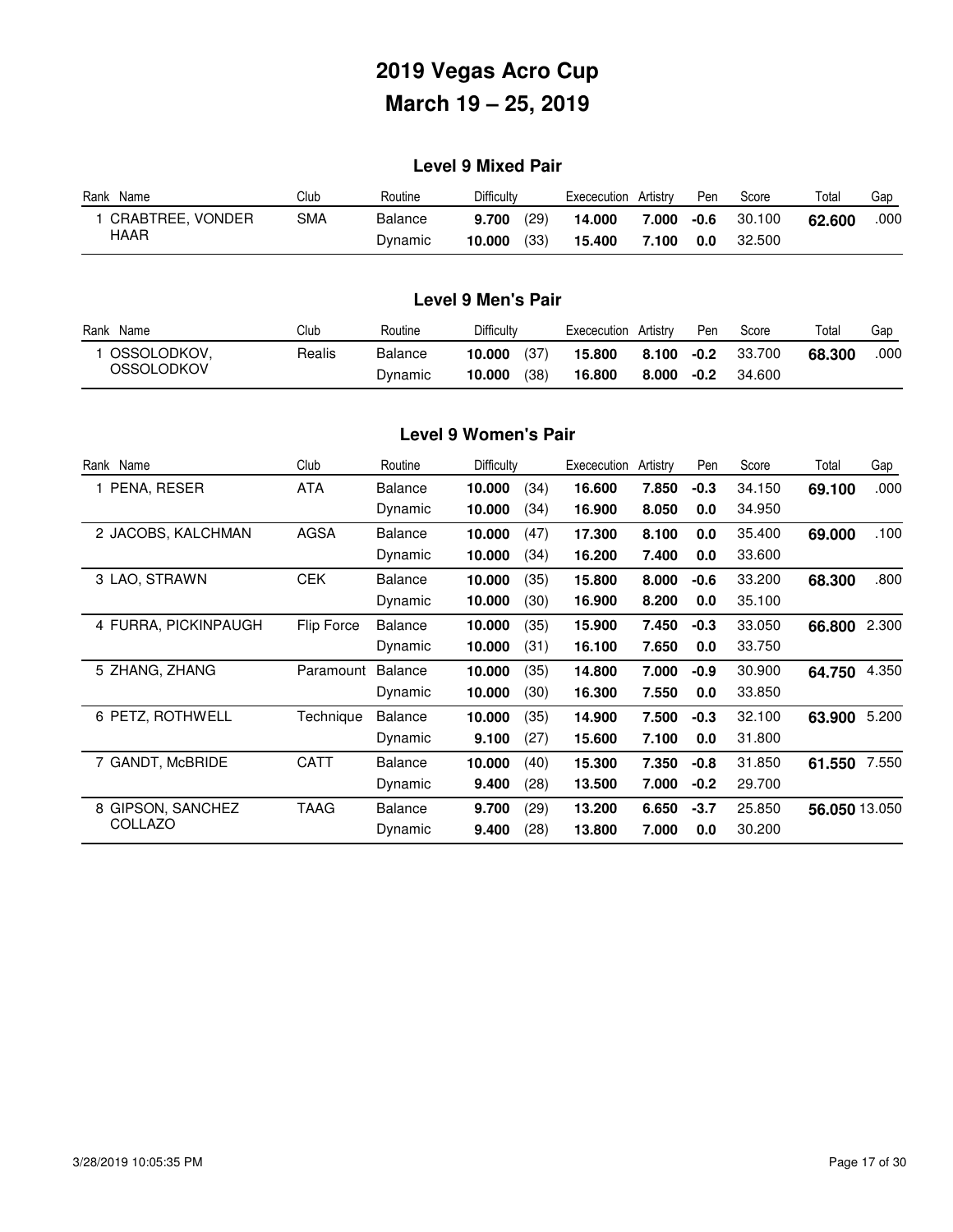## **Level 8 Women's Group 15+**

| Rank Name              | Club               | Routine        | Difficulty | Exececution | Artistry | Pen    | Score  | Total        | Gap   |
|------------------------|--------------------|----------------|------------|-------------|----------|--------|--------|--------------|-------|
| 1 ALVAREZ, FOX, NUIBE  | Flip Force         | <b>Balance</b> | 10.000     | 17.600      | 8.150    | $-0.3$ | 35.450 | 70.700       | .000  |
|                        |                    | Dynamic        | 10.000     | 17.100      | 8.150    | 0.0    | 35.250 |              |       |
| 2 BELLARE, BRIDGES,    | Flip Force         | <b>Balance</b> | 10.000     | 17.600      | 8.200    | 0.0    | 35.800 | 70.300       | .400  |
| <b>GIBSON</b>          |                    | Dynamic        | 10.000     | 16.600      | 7.900    | 0.0    | 34.500 |              |       |
| 3 BROOKS, DOWNS,       | <b>AGA</b>         | <b>Balance</b> | 10.000     | 17.100      | 7.900    | 0.0    | 35.000 | 70.000       | .700  |
| <b>LUCHO</b>           |                    | Dynamic        | 10.000     | 17.000      | 8.000    | 0.0    | 35.000 |              |       |
| 4 BOND, RODRIGUEZ,     | Xtreme Acr Balance |                | 10.000     | 17.200      | 8.500    | 0.0    | 35.700 | 68.900 1.800 |       |
| <b>SCOTT</b>           |                    | Dynamic        | 10.000     | 15.200      | 8.000    | 0.0    | 33.200 |              |       |
| 4 BERGSTROM, CHEN,     | <b>ATA</b>         | <b>Balance</b> | 10.000     | 16.900      | 8.050    | $-0.3$ | 34.650 | 68.900 1.800 |       |
| <b>GONZALEZ</b>        |                    | Dynamic        | 10.000     | 16.500      | 7.750    | 0.0    | 34.250 |              |       |
| 6 COLUNGA, GARCIA,     | <b>AGSA</b>        | <b>Balance</b> | 10.000     | 17.300      | 8.150    | $-0.3$ | 35.150 | 68.600 2.100 |       |
| <b>MARTINEZ</b>        |                    | Dynamic        | 10.000     | 15.900      | 7.550    | 0.0    | 33.450 |              |       |
| 7 ALLEN, FRENCH,       | Xtreme Acr         | Balance        | 10.000     | 16.800      | 8.200    | 0.0    | 35.000 | 68.200 2.500 |       |
| <b>VERGNETTI</b>       |                    | Dynamic        | 10.000     | 15.400      | 7.800    | 0.0    | 33.200 |              |       |
| 8 BERGERON, HENRY,     | <b>NOLA</b>        | <b>Balance</b> | 10.000     | 15.900      | 8.050    | $-0.9$ | 33.050 | 67.250 3.450 |       |
| <b>WUTTKE</b>          |                    | Dynamic        | 10.000     | 16.300      | 7.900    | 0.0    | 34.200 |              |       |
| 9 CHERGEY, CONSTAN,    | <b>CEK</b>         | <b>Balance</b> | 10.000     | 16.300      | 7.300    | 0.0    | 33.600 | 67.200 3.500 |       |
| <b>HEINRICHS</b>       |                    | Dynamic        | 10.000     | 16.100      | 7.500    | 0.0    | 33.600 |              |       |
| 10 ALDIS, BLOOMFIELD,  | <b>BGC</b>         | <b>Balance</b> | 10.000     | 16.400      | 7.850    | 0.0    | 34.250 | 66.700       | 4.000 |
| EARL                   |                    | Dynamic        | 10.000     | 15.000      | 7.450    | 0.0    | 32.450 |              |       |
| 11 BOWMAN, DUNN,       | <b>SMA</b>         | <b>Balance</b> | 10.000     | 15.300      | 7.650    | $-0.6$ | 32.350 | 65.850       | 4.850 |
| WASSALL                |                    | Dynamic        | 10.000     | 15.900      | 7.600    | 0.0    | 33.500 |              |       |
| 12 DUKES, EARLEY,      | AA                 | <b>Balance</b> | 10.000     | 16.400      | 7.250    | $-0.4$ | 33.250 | 65.750 4.950 |       |
| <b>WOODRUFF</b>        |                    | Dynamic        | 10.000     | 15.400      | 7.100    | 0.0    | 32.500 |              |       |
| 13 ALEXANDER, JARRELL, | Leaps              | <b>Balance</b> | 10.000     | 15.900      | 7.800    | $-0.6$ | 33.100 | 65.450 5.250 |       |
| <b>PERRILL</b>         |                    | Dynamic        | 10.000     | 16.000      | 7.350    | $-1.0$ | 32.350 |              |       |
| 14 MOLEA, RODGERS,     | Singularity        | <b>Balance</b> | 10.000     | 15.100      | 7.550    | $-0.3$ | 32.350 | 64.150 6.550 |       |
| <b>TENNIS</b>          |                    | Dynamic        | 10.000     | 14.500      | 7.300    | 0.0    | 31.800 |              |       |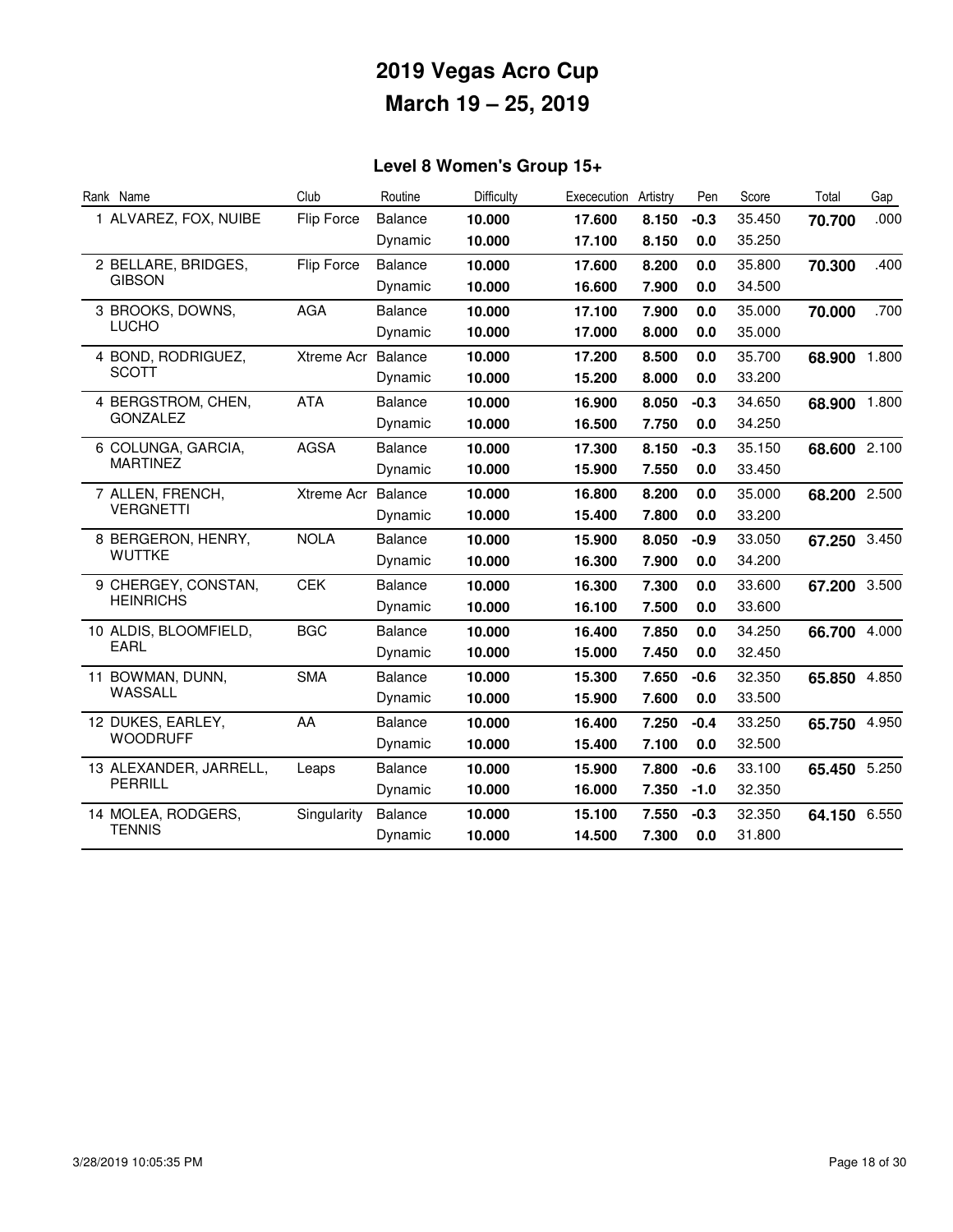## **Level 8 Women's Group 14 Under**

| Rank Name                 | Club        | Routine        | Difficulty | Exececution | Artistry | Pen    | Score  | Total        | Gap   |
|---------------------------|-------------|----------------|------------|-------------|----------|--------|--------|--------------|-------|
| 1 ANIMA, GRAVINK,         | <b>ATA</b>  | <b>Balance</b> | 10.000     | 17.700      | 8.400    | 0.0    | 36.100 | 70.800       | .000  |
| <b>REDDICK</b>            |             | Dynamic        | 10.000     | 16.900      | 7.800    | 0.0    | 34.700 |              |       |
| 2 GIACOMAZZI, JACKSON     | <b>WCTC</b> | <b>Balance</b> | 10.000     | 17.900      | 8.550    | 0.0    | 36.450 | 69.550 1.250 |       |
| KIMBALL, SAHN             |             | Dynamic        | 9.000      | 16.300      | 7.800    | 0.0    | 33.100 |              |       |
| 3 HASTEER, PATIBANDA,     | <b>ATA</b>  | <b>Balance</b> | 10.000     | 17.100      | 8.600    | 0.0    | 35.700 | 69.400 1.400 |       |
| <b>ROGERS</b>             |             | Dynamic        | 10.000     | 16.100      | 7.600    | 0.0    | 33.700 |              |       |
| 4 LAM, OSORIO, PHAM       | <b>ATA</b>  | <b>Balance</b> | 10.000     | 16.800      | 8.350    | $-0.3$ | 34.850 | 69.100 1.700 |       |
|                           |             | Dynamic        | 10.000     | 16.500      | 7.750    | 0.0    | 34.250 |              |       |
| 5 HACKLEY, JONES,         | <b>AE</b>   | Balance        | 10.000     | 16.900      | 8.050    | 0.0    | 34.950 | 68.300 2.500 |       |
| <b>STEGNER</b>            |             | Dynamic        | 10.000     | 15.700      | 7.650    | 0.0    | 33.350 |              |       |
| 6 MARZIALI, MARZIALI, RUP | GM          | <b>Balance</b> | 10.000     | 17.500      | 8.300    | 0.0    | 35.800 | 68.200 2.600 |       |
|                           |             | Dynamic        | 9.000      | 16.000      | 7.700    | $-0.3$ | 32.400 |              |       |
| 7 ROSENBERG,              | Xtreme Acr  | <b>Balance</b> | 10.000     | 17.000      | 8.300    | 0.0    | 35.300 | 67.800 3.000 |       |
| SOLDATOVA, TRIPATHI       |             | Dynamic        | 10.000     | 15.300      | 7.500    | $-0.3$ | 32.500 |              |       |
| 8 BALTHAZAR, GALLO,       | <b>WCTC</b> | <b>Balance</b> | 10.000     | 16.800      | 7.750    | 0.0    | 34.550 | 67.700 3.100 |       |
| <b>GOPIDAS</b>            |             | Dynamic        | 10.000     | 15.600      | 7.550    | 0.0    | 33.150 |              |       |
| 9 INGOLD, KARAKO,         | Empire      | Balance        | 10.000     | 16.600      | 7.750    | 0.0    | 34.350 | 66.850 3.950 |       |
| <b>WOOLWEAVER</b>         |             | Dynamic        | 10.000     | 15.300      | 7.500    | $-0.3$ | 32.500 |              |       |
| 10 JOHNSON, NELSON,       | EAGC        | <b>Balance</b> | 10.000     | 16.400      | 8.100    | 0.0    | 34.500 | 66.700 4.100 |       |
| <b>REED</b>               |             | Dynamic        | 10.000     | 14.800      | 7.400    | 0.0    | 32.200 |              |       |
| 10 HAMER, NEWMAN,         | Aspire      | <b>Balance</b> | 10.000     | 16.100      | 8.000    | 0.0    | 34.100 | 66.700       | 4.100 |
| <b>STANPHILL</b>          |             | Dynamic        | 10.000     | 15.400      | 7.200    | 0.0    | 32.600 |              |       |
| 12 JOKI, ROSENHAFT,       | LATA        | Balance        | 9.000      | 15.400      | 7.550    | 0.0    | 31.950 | 65.800 5.000 |       |
|                           |             | Dynamic        | 10.000     | 16.000      | 7.850    | 0.0    | 33.850 |              |       |
| 13 LEACH, LEACH, SMITH    | LATA        | <b>Balance</b> | 10.000     | 16.400      | 7.400    | 0.0    | 33.800 | 65.400       | 5.400 |
|                           |             | Dynamic        | 10.000     | 15.400      | 7.200    | $-1.0$ | 31.600 |              |       |
| 14 EARLEY, FELDHAUS,      | AA          | <b>Balance</b> | 10.000     | 15.300      | 7.350    | 0.0    | 32.650 | 65.300 5.500 |       |
| <b>GEORGE</b>             |             | Dynamic        | 10.000     | 15.400      | 7.250    | 0.0    | 32.650 |              |       |
| 15 STEWART, VISSER,       | Pegasus     | Balance        | 10.000     | 15.500      | 7.750    | 0.0    | 33.250 | 64.500       | 6.300 |
| <b>PATEL</b>              |             | Dynamic        | 9.000      | 14.500      | 7.750    | 0.0    | 31.250 |              |       |

### **Level 8 Mixed Pair 14+**

| Rank<br>Name    | Club   | Routine | Difficulty | Exececution | Artistrv | Pen    | Score  | Total  | Gap  |
|-----------------|--------|---------|------------|-------------|----------|--------|--------|--------|------|
| GARCIA, KENNEDY | Realis | Balance | 8.000      | 14.300      | 7.100    | $-0.2$ | 29,200 | 62.000 | .000 |
|                 |        | Dynamic | 10.000     | 15.500      | 7.300    | 0.0    | 32.800 |        |      |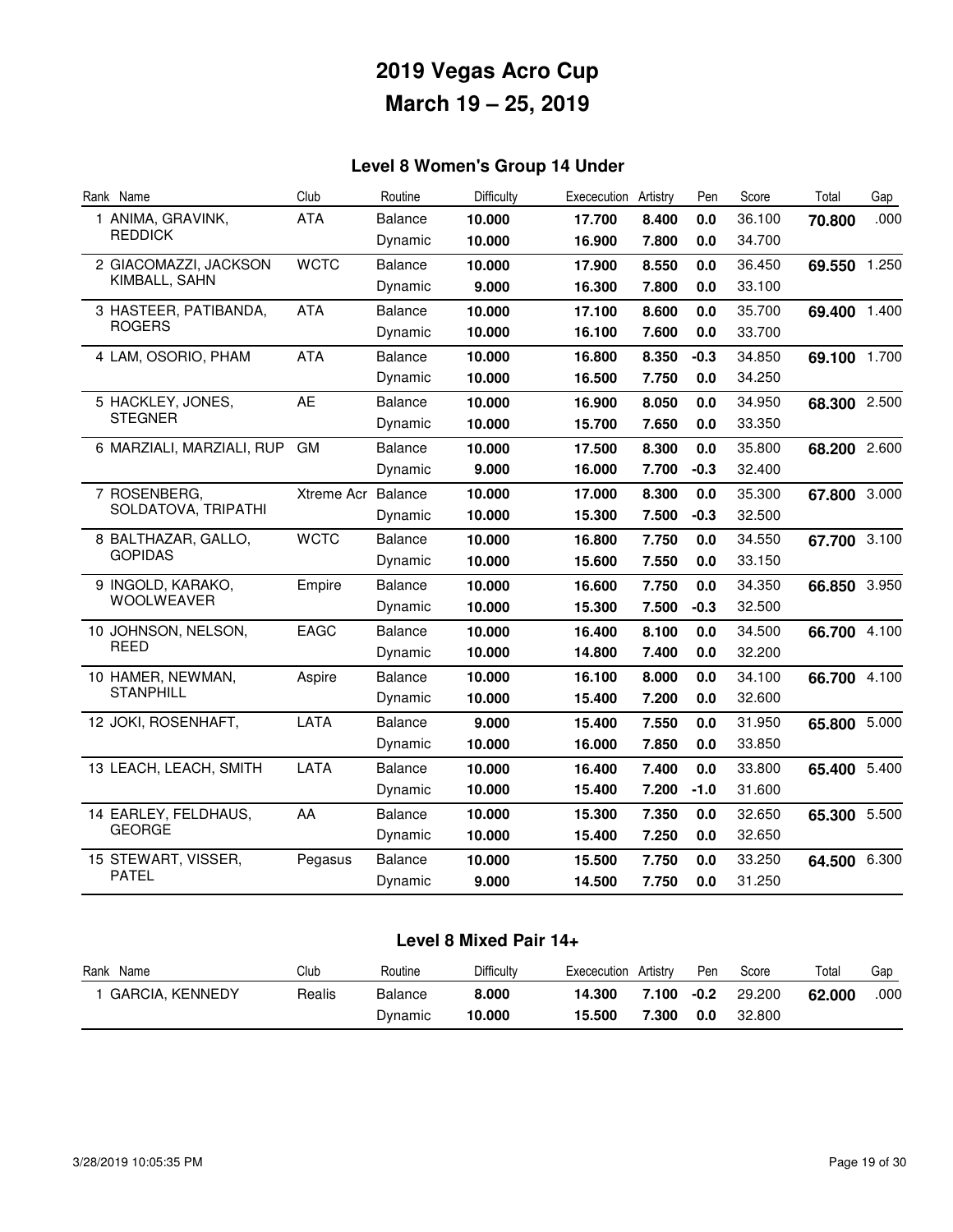### **Level 8 Mixed Pair 13 Under**

| Rank Name        | Club              | Routine        | <b>Difficulty</b> | Exececution | Artistrv | Pen    | Score  | Total  | Gap   |
|------------------|-------------------|----------------|-------------------|-------------|----------|--------|--------|--------|-------|
| SANDRINI, VALKIN | Paramount Balance |                | 10.000            | 15.900      | 7.550    | 0.0    | 33.450 | 66.800 | .000  |
|                  |                   | Dynamic        | 10.000            | 16.500      | 6.850    | 0.0    | 33.350 |        |       |
| 2 KIPP. SEDLAK   | <b>BGC</b>        | <b>Balance</b> | 10.000            | 15.600      | 7.650    | $-0.6$ | 32.650 | 65.900 | .900  |
|                  |                   | Dynamic        | 10.000            | 16.000      | 7.250    | 0.0    | 33.250 |        |       |
| 3 BERG, ROBERTS  | Aspire            | Balance        | 9.000             | 13.900      | 7.450    | $-0.9$ | 29.450 | 61.450 | 5.350 |
|                  |                   | Dynamic        | 10.000            | 14.800      | 7.200    | 0.0    | 32,000 |        |       |

#### **Level 8 Women's Pair 15+**

| Rank Name            | Club               | Routine        | Difficulty | Exececution | Artistry | Pen    | Score  | Total         | Gap   |
|----------------------|--------------------|----------------|------------|-------------|----------|--------|--------|---------------|-------|
| 1 BELLAMY, DINGJAN   | <b>AGC</b>         | Balance        | 10.000     | 16.800      | 7.850    | $-0.2$ | 34.450 | 69.350        | .000  |
|                      |                    | Dynamic        | 10.000     | 17.500      | 7.600    | $-0.2$ | 34.900 |               |       |
| 2 ARDANTZ, JACOBSON  | CCoast             | <b>Balance</b> | 10.000     | 16.700      | 7.950    | 0.0    | 34.650 | 69.300        | .050  |
|                      |                    | Dynamic        | 10.000     | 17.000      | 7.650    | 0.0    | 34.650 |               |       |
| 3 BURGESS, TRIMMING  | CCGC               | <b>Balance</b> | 10.000     | 15.600      | 7.800    | 0.0    | 33.400 | 68.400        | .950  |
|                      |                    | Dynamic        | 10.000     | 17.000      | 8.000    | 0.0    | 35.000 |               |       |
| 4 WILLIAMS, BRITT    | CCGC               | <b>Balance</b> | 10.000     | 15.900      | 8.000    | 0.0    | 33.900 | 68.200        | 1.150 |
|                      |                    | Dynamic        | 10.000     | 16.900      | 7.400    | 0.0    | 34.300 |               |       |
| 5 BAUGHMAN, PLUMMER  | Xtreme Acr         | <b>Balance</b> | 10.000     | 16.500      | 8.050    | $-0.3$ | 34.250 | 68.000        | 1.350 |
|                      |                    | Dynamic        | 10.000     | 15.900      | 7.850    | 0.0    | 33.750 |               |       |
| 6 BIANUCCI, WASSALL  | <b>SMA</b>         | <b>Balance</b> | 10.000     | 16.400      | 7.400    | 0.0    | 33.800 | 67.450        | 1.900 |
|                      |                    | Dynamic        | 10.000     | 16.400      | 7.250    | 0.0    | 33.650 |               |       |
| 7 KENNEDY, RAMIREZ   | Paramount          | <b>Balance</b> | 10.000     | 16.200      | 7.350    | 0.0    | 33.550 | 67.100        | 2.250 |
|                      |                    | Dynamic        | 10.000     | 16.600      | 6.950    | 0.0    | 33.550 |               |       |
| 8 EDGERLY, TRIMMING  | CCGC               | <b>Balance</b> | 10.000     | 15.700      | 8.250    | 0.0    | 33.950 | 66.000        | 3.350 |
|                      |                    | Dynamic        | 9.000      | 15.800      | 7.250    | 0.0    | 32.050 |               |       |
| 9 COLLINS, HOFFMAN   | <b>First State</b> | <b>Balance</b> | 9.000      | 14.500      | 7.700    | $-1.2$ | 30.000 | 64.150 5.200  |       |
|                      |                    | Dynamic        | 10.000     | 16.700      | 7.750    | $-0.3$ | 34.150 |               |       |
| 10 MOSQUEDA, NEWBERG | <b>ATA</b>         | <b>Balance</b> | 10.000     | 14.700      | 7.350    | $-0.9$ | 31.150 | 63.200        | 6.150 |
|                      |                    | Dynamic        | 10.000     | 15.600      | 6.750    | $-0.3$ | 32.050 |               |       |
| 11 BOBROVA, LI       | Paramount          | Balance        | 10.000     | 14.400      | 7.100    | $-0.5$ | 31.000 | 61.550 7.800  |       |
|                      |                    | Dynamic        | 10.000     | 14.200      | 6.550    | $-0.2$ | 30.550 |               |       |
| 12 PEREZ, ROBERTS    | Aspire             | <b>Balance</b> | 9.000      | 13.700      | 6.950    | $-1.5$ | 28.150 | 57.200 12.150 |       |
|                      |                    | Dynamic        | 9.000      | 13.500      | 6.850    | $-0.3$ | 29.050 |               |       |
| 13 PERRY, WILLIAMS   | <b>GOSA</b>        | <b>Balance</b> | 8.000      | 13.700      | 6.750    | $-2.7$ | 25.750 | 57.150 12.200 |       |
|                      |                    | Dynamic        | 10.000     | 15.000      | 6.400    | 0.0    | 31.400 |               |       |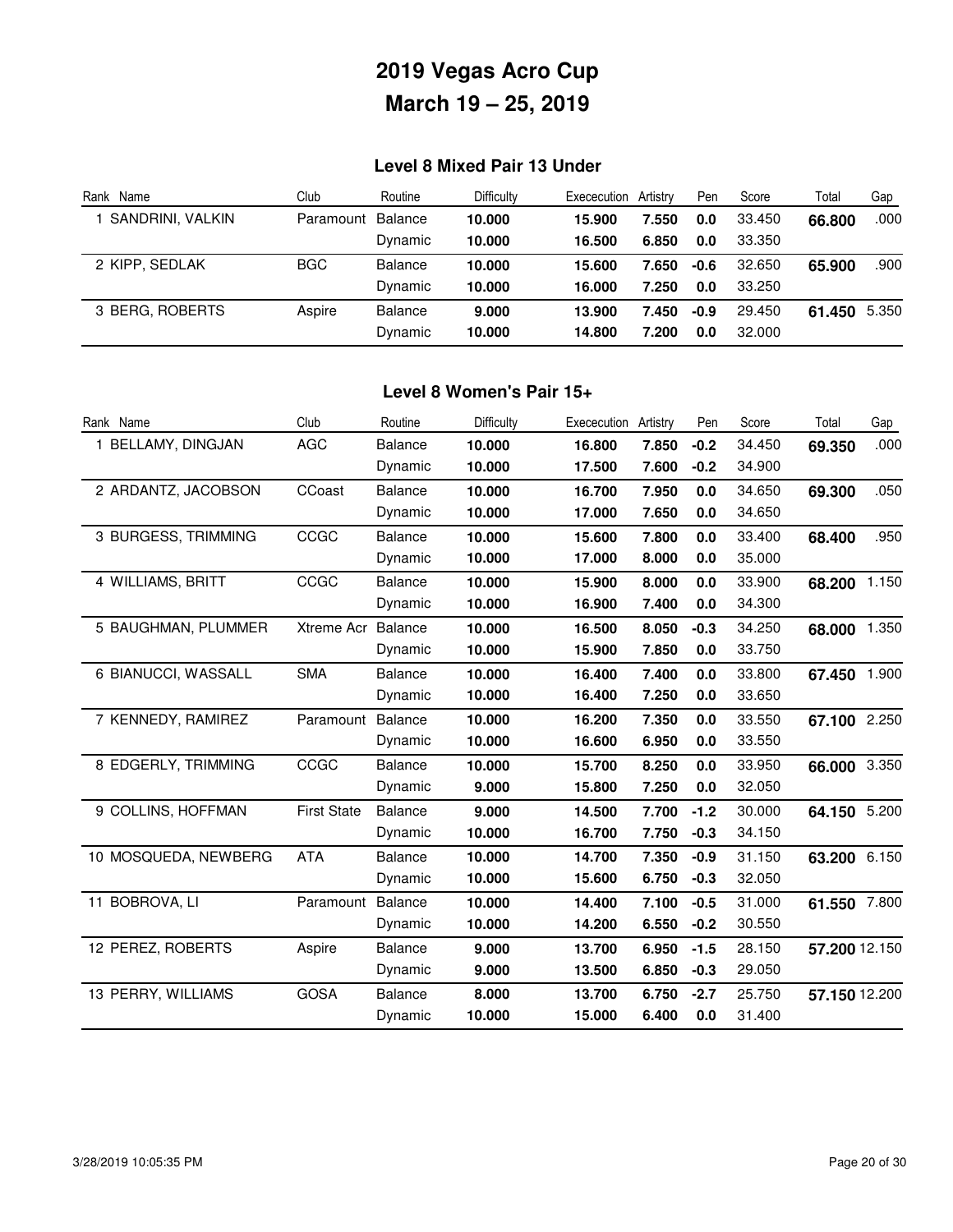### **Level 8 Women's Pair 14 Under**

| Rank Name              | Club               | Routine        | Difficulty | Exececution | Artistry | Pen    | Score  | Total         | Gap   |
|------------------------|--------------------|----------------|------------|-------------|----------|--------|--------|---------------|-------|
| 1 HEINRICH, ZUBIATE    | <b>AGSA</b>        | <b>Balance</b> | 10.000     | 16.800      | 8.100    | 0.0    | 34.900 | 69.600        | .000  |
|                        |                    | Dynamic        | 10.000     | 17.000      | 7.700    | 0.0    | 34.700 |               |       |
| 2 NUGENT, FLETCHER     | GM                 | <b>Balance</b> | 10.000     | 16.600      | 7.800    | 0.0    | 34.400 | 68.300 1.300  |       |
|                        |                    | Dynamic        | 10.000     | 16.800      | 7.100    | 0.0    | 33.900 |               |       |
| 3 AZAR, PASAD          | Paramount          | Balance        | 10.000     | 16.800      | 7.450    | 0.0    | 34.250 | 67.950 1.650  |       |
|                        |                    | Dynamic        | 10.000     | 16.400      | 7.300    | 0.0    | 33.700 |               |       |
| 4 GLOVER, NOBLE        | Realis             | <b>Balance</b> | 10.000     | 16.100      | 7.450    | 0.0    | 33.550 | 67.250 2.350  |       |
|                        |                    | Dynamic        | 10.000     | 16.500      | 7.200    | 0.0    | 33.700 |               |       |
| 5 GIVEN-METCALFE,      | Okan               | <b>Balance</b> | 10.000     | 16.200      | 7.600    | 0.0    | 33.800 | 66.600 3.000  |       |
| <b>SUTTON</b>          |                    | Dynamic        | 10.000     | 15.500      | 7.300    | 0.0    | 32.800 |               |       |
| 6 KLURE, THOMPSON      | Empire             | <b>Balance</b> | 10.000     | 16.500      | 7.350    | $-0.3$ | 33.550 | 66.350 3.250  |       |
|                        |                    | Dynamic        | 10.000     | 15.400      | 7.400    | 0.0    | 32.800 |               |       |
| 7 MARTIN, WITTMEYER    | <b>First State</b> | Balance        | 10.000     | 14.600      | 7.350    | $-0.6$ | 31.350 | 65.050        | 4.550 |
|                        |                    | Dynamic        | 10.000     | 16.200      | 7.500    | 0.0    | 33.700 |               |       |
| 8 D'ANGELO-JONES, WEBB | <b>SMA</b>         | <b>Balance</b> | 10.000     | 15.900      | 7.350    | 0.0    | 33.250 | 65.000        | 4.600 |
|                        |                    | Dynamic        | 10.000     | 15.100      | 6.650    | 0.0    | 31.750 |               |       |
| 9 WOLFF, LAWLESS       | Okan               | <b>Balance</b> | 10.000     | 15.800      | 7.200    | 0.0    | 33.000 | 64.800 4.800  |       |
|                        |                    | Dynamic        | 10.000     | 15.100      | 6.700    | 0.0    | 31.800 |               |       |
| 10 HUNT, WATSON        | <b>TAAG</b>        | <b>Balance</b> | 10.000     | 15.700      | 7.300    | 0.0    | 33.000 | 64.200        | 5.400 |
|                        |                    | Dynamic        | 10.000     | 14.600      | 6.900    | $-0.3$ | 31.200 |               |       |
| 11 BARNOWSKI, SUTTON   | LATA               | <b>Balance</b> | 10.000     | 15.100      | 7.200    | 0.0    | 32.300 | 63.550 6.050  |       |
|                        |                    | Dynamic        | 10.000     | 14.500      | 6.750    | 0.0    | 31.250 |               |       |
| 12 CALDWELL, ECHOLS    | <b>MAATT</b>       | Balance        | 10.000     | 14.700      | 7.250    | $-0.6$ | 31.350 | 63.200 6.400  |       |
|                        |                    | Dynamic        | 9.000      | 15.700      | 7.150    | 0.0    | 31.850 |               |       |
| 13 JONES, STEGNER      | <b>AE</b>          | <b>Balance</b> | 10.000     | 14.300      | 7.400    | $-1.2$ | 30.500 | 62.150 7.450  |       |
|                        |                    | Dynamic        | 10.000     | 14.600      | 7.050    | 0.0    | 31.650 |               |       |
| 14 POTWIN, TAYLOR      | <b>ATA</b>         | <b>Balance</b> |            | Scratch     |          |        |        | 29.700 39.900 |       |
|                        |                    | Dynamic        | 9.000      | 13.900      | 7.100    | $-0.3$ | 29.700 |               |       |

## **Level 7 Men's Group 14+**

| Rank<br>Name                       | Club  | Routine  | <b>Difficulty</b> | Exececution | Artistry | Pen  | Score  | Total  | Gap  |
|------------------------------------|-------|----------|-------------------|-------------|----------|------|--------|--------|------|
| BRUMFIELD, DUHE,<br>McCANTS, POSEY | Leaps | Combined | 10.000            | 15,000      | 7.250    | -0.3 | 31.950 | 31.950 | .000 |

## **Level 7 Men's Group 13 Under**

| Name<br>Rank                                | Club               | Routine | Difficulty | Exececution | Artistry | Pen | Score  | Total  | Gap  |
|---------------------------------------------|--------------------|---------|------------|-------------|----------|-----|--------|--------|------|
| GODSAY, MOMMER,<br>PANEMANGALORE,<br>VALKIN | Paramount Combined |         | 10.000     | 11.800      | 6.300    | 0.0 | 28.100 | 28.100 | .000 |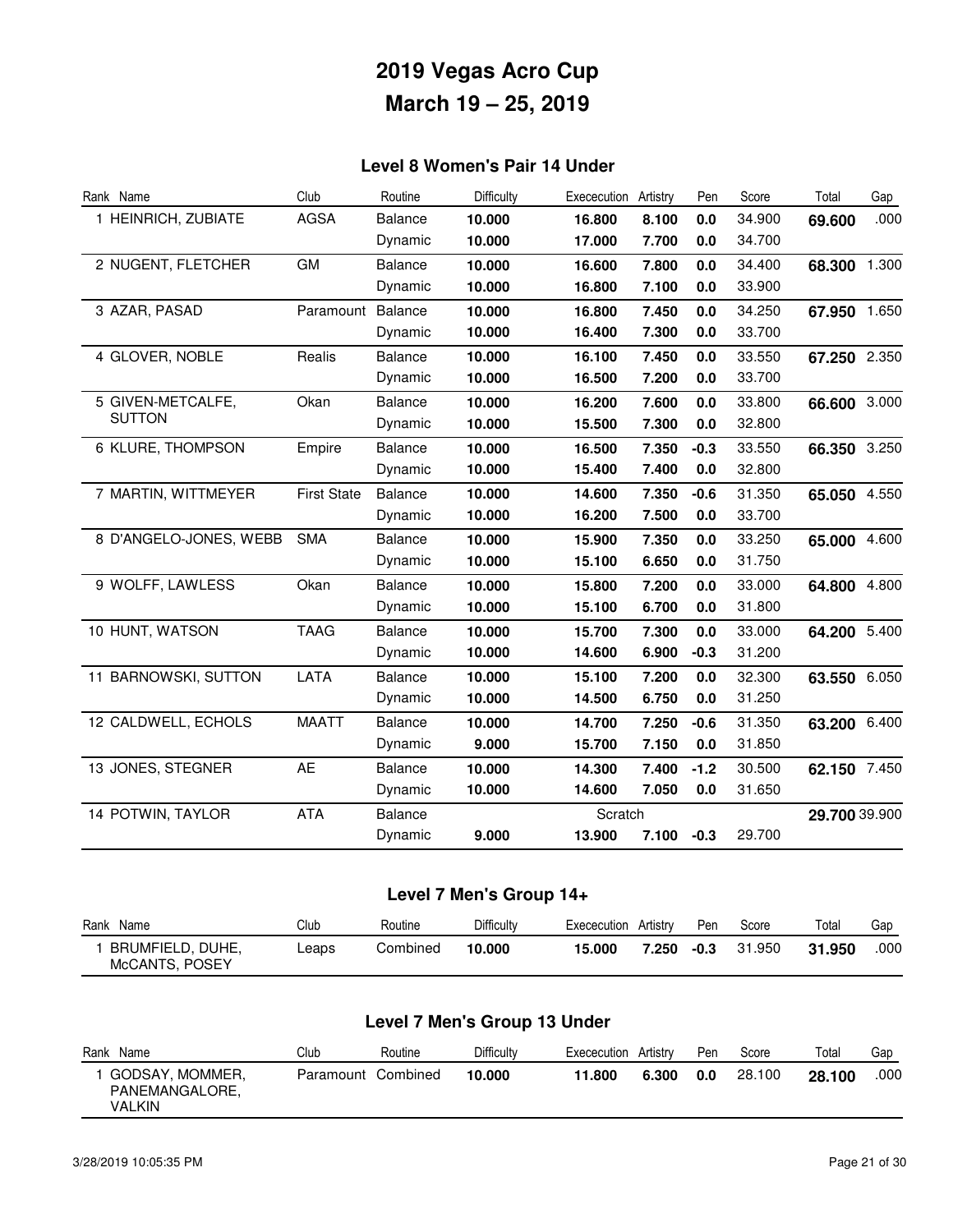## **Level 7 Women's Group 14+**

| Rank Name                                 | Club          | Routine  | <b>Difficulty</b> | Exececution | Artistry | Pen    | Score  | Total        | Gap   |
|-------------------------------------------|---------------|----------|-------------------|-------------|----------|--------|--------|--------------|-------|
| 1 FEDORATION, MOREL,<br><b>BORG</b>       | <b>GYMONT</b> | Combined | 10.000            | 17.500      | 8.100    | 0.0    | 35.600 | 35,600       | .000  |
| 2 PINTO, SERDYUKOVA.<br><b>SERDYUKOVA</b> | <b>AGC</b>    | Combined | 10.000            | 17.400      | 8.200    | $-0.2$ | 35.400 | 35.400       | .200  |
| 3 BAJDARVANOV.<br>VIGLOTTI, YANAGIHARA    | Flip Force    | Combined | 10.000            | 16.400      | 7.500    | 0.0    | 33.900 | 33.900       | 1.700 |
| 4 ARNOLD, LIU, TRUJILLO                   | CCoast        | Combined | 10.000            | 15.200      | 7.850    | $-0.3$ | 32.750 | 32.750       | 2.850 |
| 5 BARRELLO, BEN-<br>SHIMON, GECHEVA       | <b>AGC</b>    | Combined | 10.000            | 16.000      | 6.900    | $-0.3$ | 32.600 | 32.600       | 3.000 |
| 6 HILL, HULSEY.<br><b>SNODGRASS</b>       | <b>MAATT</b>  | Combined | 10.000            | 15.100      | 7.300    | 0.0    | 32.400 | 32.400       | 3.200 |
| 7 AKUFFO, BEAVERS,<br><b>WILLIAMS</b>     | <b>EAGC</b>   | Combined | 10.000            | 15.000      | 7.300    | 0.0    | 32,300 | 32.300 3.300 |       |
| 8 GONZALEZ, NUNEZ,<br><b>POWERS</b>       | Empire        | Combined | 10.000            | 14.700      | 6.750    | $-0.3$ | 31.150 | 31.150       | 4.450 |
| 9 BELANGER, BOYCE,<br><b>DRAKE</b>        | Aspire        | Combined | 10.000            | 14.000      | 6.950    | 0.0    | 30.950 | 30.950       | 4.650 |
| 10 BROOKS, CRULL, WALLIN                  | AGA           | Combined | 10.000            | 13.600      | 6.800    | 0.0    | 30.400 | 30.400       | 5.200 |
| 11 ADAMS, HARNESS,<br><b>RASMUSSEN</b>    | <b>MAATT</b>  | Combined | 10.000            | 12.800      | 7.300    | 0.0    | 30.100 | 30.100       | 5.500 |
| 12 HATCHARD, FEARNS.<br><b>JOHNSTON</b>   | Okan          | Combined | 10.000            | 11.800      | 6.500    | $-0.3$ | 28.000 | 28.000       | 7.600 |
| 12 ANDERSON, FRAILEY,<br><b>PINEDA</b>    | <b>Browns</b> | Combined | 10.000            | 11.300      | 6.700    | 0.0    | 28,000 | 28.000       | 7.600 |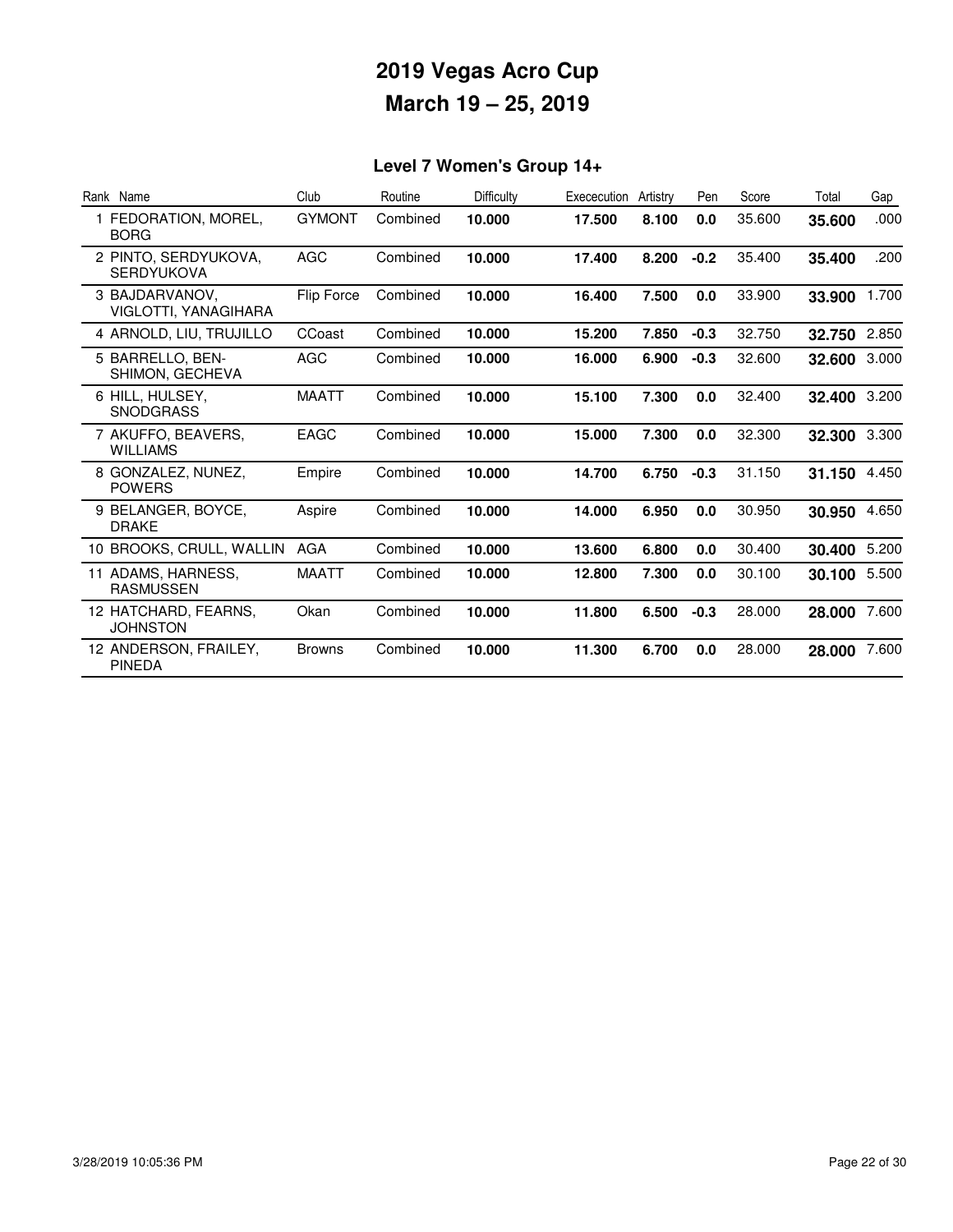### **Level 7 Women's Group 13 Under**

| Rank Name                                 | Club          | Routine  | Difficulty | Exececution | Artistry | Pen    | Score  | Total  | Gap   |
|-------------------------------------------|---------------|----------|------------|-------------|----------|--------|--------|--------|-------|
| 1 ADAMOPOULOS, LEE,<br><b>LAMBE</b>       | EYork         | Combined | 10.000     | 17.500      | 7.900    | 0.0    | 35.400 | 35.400 | .000  |
| 2 BURDA, DIANA, DAMAD                     | <b>OAKV</b>   | Combined | 10.000     | 17.000      | 7.850    | 0.0    | 34.850 | 34.850 | .550  |
| 3 CASTILLO, HOLLOWAY,<br><b>TOLLIVER</b>  | AA            | Combined | 10.000     | 16.200      | 7.400    | 0.0    | 33.600 | 33.600 | 1.800 |
| 4 MENEZES, ALMEIDA,<br><b>DUARTE</b>      | Akros-SET     | Combined | 9.000      | 16.400      | 8.100    | 0.0    | 33.500 | 33.500 | 1.900 |
| 5 HANS, JEFFERY, SEDLAK                   | <b>BGC</b>    | Combined | 10.000     | 15.600      | 7.800    | 0.0    | 33.400 | 33.400 | 2.000 |
| 6 KNECHT, LAYNE, MOYER                    | AA            | Combined | 10.000     | 15.400      | 7.400    | 0.0    | 32,800 | 32.800 | 2.600 |
| 7 GIACOLETTI, KASHIMA,<br><b>ROMERO</b>   | <b>CEK</b>    | Combined | 10.000     | 15.400      | 7.600    | $-0.3$ | 32.700 | 32.700 | 2.700 |
| 8 BUESSING, MOEGEN.<br><b>OERTEL</b>      | <b>CEK</b>    | Combined | 10.000     | 14.900      | 7.350    | 0.0    | 32.250 | 32.250 | 3.150 |
| 9 PALLIKALA, PEREZ,<br><b>TEPPO</b>       | <b>ATA</b>    | Combined | 10.000     | 15.000      | 7.400    | $-0.6$ | 31.800 | 31.800 | 3.600 |
| 10 DEATON, SLAGLE,<br><b>WEAVER</b>       | AA            | Combined | 10.000     | 14.300      | 6.900    | 0.0    | 31.200 | 31.200 | 4.200 |
| 11 KEMPF, DALKEITH,<br><b>GERVAIS</b>     | Okan          | Combined | 10.000     | 13.900      | 7.350    | $-0.6$ | 30.650 | 30.650 | 4.750 |
| 12 CALDWELL, DUNN,<br><b>HENRY</b>        | <b>SMA</b>    | Combined | 10.000     | 13.600      | 6.950    | 0.0    | 30.550 | 30.550 | 4.850 |
| 13 INGERSOLL, MARTINEZ,<br><b>MUTAFOV</b> | <b>Browns</b> | Combined | 10.000     | 13.400      | 6.700    | $-0.6$ | 29.500 | 29.500 | 5.900 |
| 13* LAI, SU, TRUONG                       | ATA           | Combined | 10.000     | 13.700      | 6.950    | $-0.4$ | 30.250 | 30.250 | 5.150 |

#### **Level 7 Mixed Pair 14+**

| Rank Name          | Club        | Routine  | <b>Difficulty</b> | Exececution | Artistry | Pen    | Score  | Total  | Gap   |
|--------------------|-------------|----------|-------------------|-------------|----------|--------|--------|--------|-------|
| 1 LEAVITT, VENTURA | AGC         | Combined | 10.000            | 16.300      | 7.600    | $-0.2$ | 33.700 | 33.700 | .000  |
| 2 DELEON, LAM      | ATA         | Combined | 10.000            | 15.600      | 7.650    | $-0.3$ | 32.950 | 32.950 | .750  |
| 3 JOHNSON, LUCHO   | AGA         | Combined | 10.000            | 15.100      | 7.250    | 0.0    | 32.350 | 32.350 | 1.350 |
| 4 LAFORGE, PALOMBI | CALG        | Combined | 10.000            | 14.800      | 7.200    | $-0.9$ | 31.100 | 31.100 | 2.600 |
| 5 RODGERS, TENNIS  | Singularity | Combined | 10.000            | 13.100      | 6.550    | $-0.6$ | 29.050 | 29.050 | 4.650 |

### **Level 7 Mixed Pair 13 Under**

| Rank<br>Name                    | Club  | Routine  | Difficultv | Exececution | Artistrv | Pen  | Score  | Total  | Gap   |
|---------------------------------|-------|----------|------------|-------------|----------|------|--------|--------|-------|
| CODRINGTON,<br><b>HERNANDEZ</b> | GOSA  | Combined | 10.000     | 15.300      | 7.050    | -0.8 | 31.550 | 31.550 | .000  |
| 2 BRUNE, RASMUSSEN              | MAATT | Combined | 9.000      | 13.900      | 6.950    | -0.6 | 29,250 | 29.250 | 2.300 |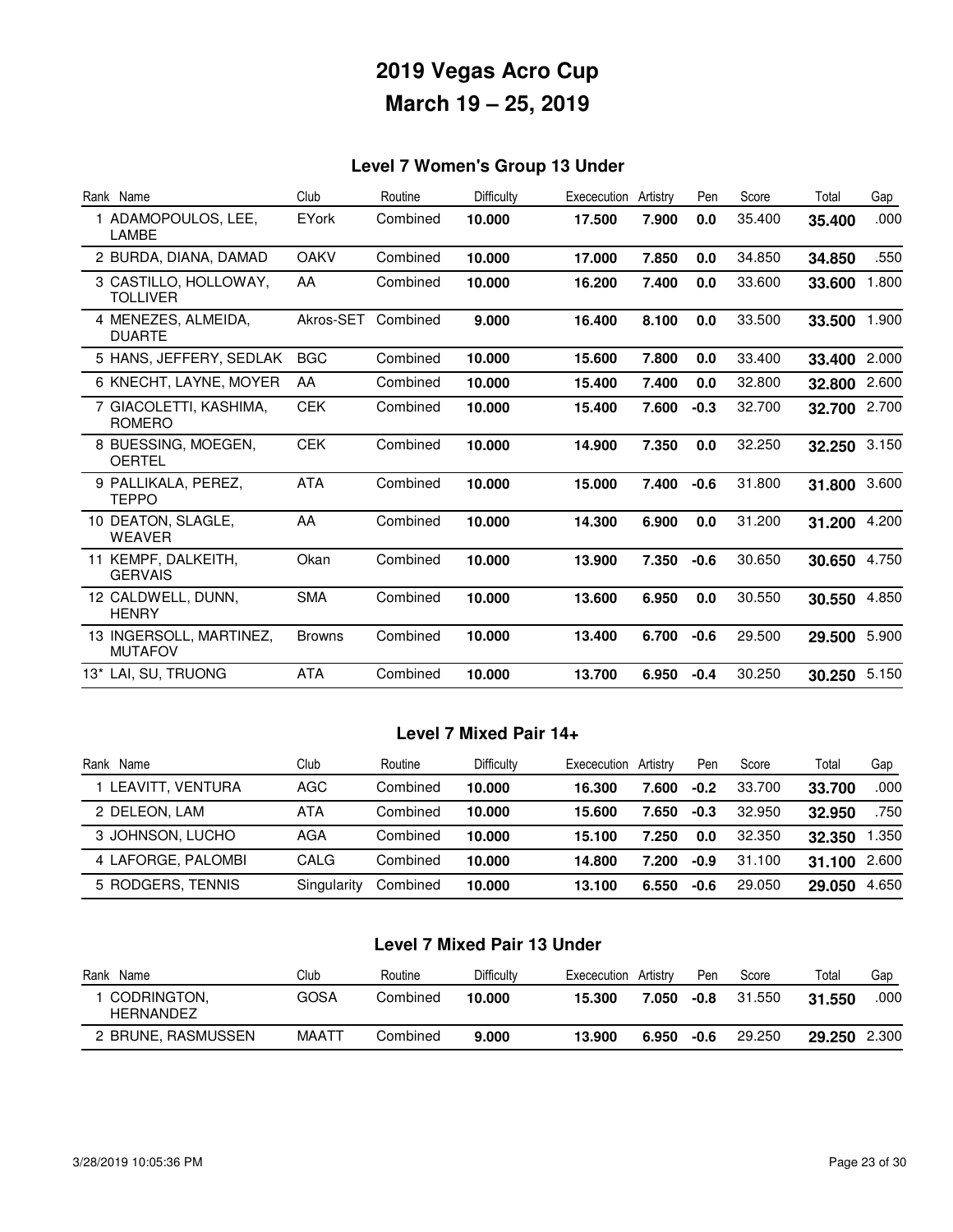### **Level 7 Men's Pair 13 Under**

| Rank<br>Name    | Club | ⊀outine  | Difficulty | Exececution | Artistrv | Pen | Score  | Total  | Gap  |
|-----------------|------|----------|------------|-------------|----------|-----|--------|--------|------|
| ELBAZ. STUDWELL | AGC  | Combined | 10.000     | 15.500      | .100     | 0.0 | 32.600 | 32.600 | .000 |

#### **Level 7 Women's Pair 14+**

| Rank Name              | Club               | Routine  | Difficulty | Exececution | Artistry | Pen    | Score  | Total  | Gap   |
|------------------------|--------------------|----------|------------|-------------|----------|--------|--------|--------|-------|
| DAVIS-ROSS, LIU        | CCoast             | Combined | 10.000     | 16.300      | 8.000    | 0.0    | 34.300 | 34.300 | .000  |
| 2 LIPMAN, MODHA        | <b>WOGA</b>        | Combined | 10.000     | 16.100      | 7.950    | 0.0    | 34.050 | 34.050 | .250  |
| 3 VINOKUROV, VINOKUROV | Rodina Elit        | Combined | 10.000     | 15.900      | 7.300    | 0.0    | 33.200 | 33.200 | 1.100 |
| 4 NGUYEN, NI           | ATA                | Combined | 10.000     | 15.100      | 7.650    | $-0.6$ | 32.150 | 32.150 | 2.150 |
| 5 GLADU, MILLER        | <b>First State</b> | Combined | 9.000      | 15.600      | 7.450    | 0.0    | 32.050 | 32.050 | 2.250 |
| 6 OLIVER, STRIDER      | AA                 | Combined | 10.000     | 14.400      | 6.900    | 0.0    | 31.300 | 31.300 | 3.000 |
| 7 BARTLETT, MOVASSAGHI | Realis             | Combined | 10.000     | 14.100      | 6.850    | 0.0    | 30.950 | 30.950 | 3.350 |
| 8 ANTOS, HUYNH         | Technique          | Combined | 10.000     | 13.900      | 7.000    | 0.0    | 30.900 | 30.900 | 3.400 |
| 9 HILL, HULSEY         | MAATT              | Combined | 9.000      | 14.700      | 7.000    | 0.0    | 30.700 | 30.700 | 3.600 |
| 10 ADAMS, GREIFE       | <b>MAATT</b>       | Combined | 9.000      | 15.300      | 6.650    | $-0.3$ | 30.650 | 30.650 | 3.650 |
| 11 McELHENNY, MOORE    | <b>WOGA</b>        | Combined | 10.000     | 13.900      | 6.950    | $-0.3$ | 30.550 | 30.550 | 3.750 |
| 12 HIDALGO, TILTON     | <b>Browns</b>      | Combined | 8.000      | 13.400      | 6.650    | $-0.3$ | 27.750 | 27.750 | 6.550 |
| 13 SAMSON, SPANNHAKE   | <b>Browns</b>      | Combined | 10.000     | 12.700      | 6.250    | $-2.4$ | 26.550 | 26,550 | 7.750 |

### **Level 7 Women's Pair 13**

| Rank Name              | Club        | Routine  | Difficulty | Exececution | Artistry | Pen    | Score  | Total        | Gap   |
|------------------------|-------------|----------|------------|-------------|----------|--------|--------|--------------|-------|
| <b>GORMAN, NGUYEN</b>  | <b>WOGA</b> | Combined | 10.000     | 16.500      | 7.650    | 0.0    | 34.150 | 34.150       | .000  |
| 2 AX. SMISHKO          | Rodina Elit | Combined | 10.000     | 16.700      | 7.600    | $-0.2$ | 34.100 | 34.100       | .050  |
| 3 FUJIKADO, LEDEE      | Flip Force  | Combined | 10.000     | 14.900      | 7.350    | $-0.3$ | 31.950 | 31.950       | 2.200 |
| 4 BLAKE, JONES-ALLISON | GM          | Combined | 10.000     | 14.100      | 7.000    | $-0.3$ | 30.800 | 30.800       | 3.350 |
| 5 CRUME, RAINWATERS    | AA          | Combined | 10.000     | 14.200      | 6.500    | 0.0    | 30.700 | 30.700 3.450 |       |
| 6 REAL, TILDEN         | Empire      | Combined | 10.000     | 13.200      | 6.800    | $-0.6$ | 29.400 | 29.400       | 4.750 |
| 7 rutkowski, Young     | Kilgore     | Combined | 10.000     | 13.100      | 6.450    | $-0.9$ | 28.650 | 28.650       | 5.500 |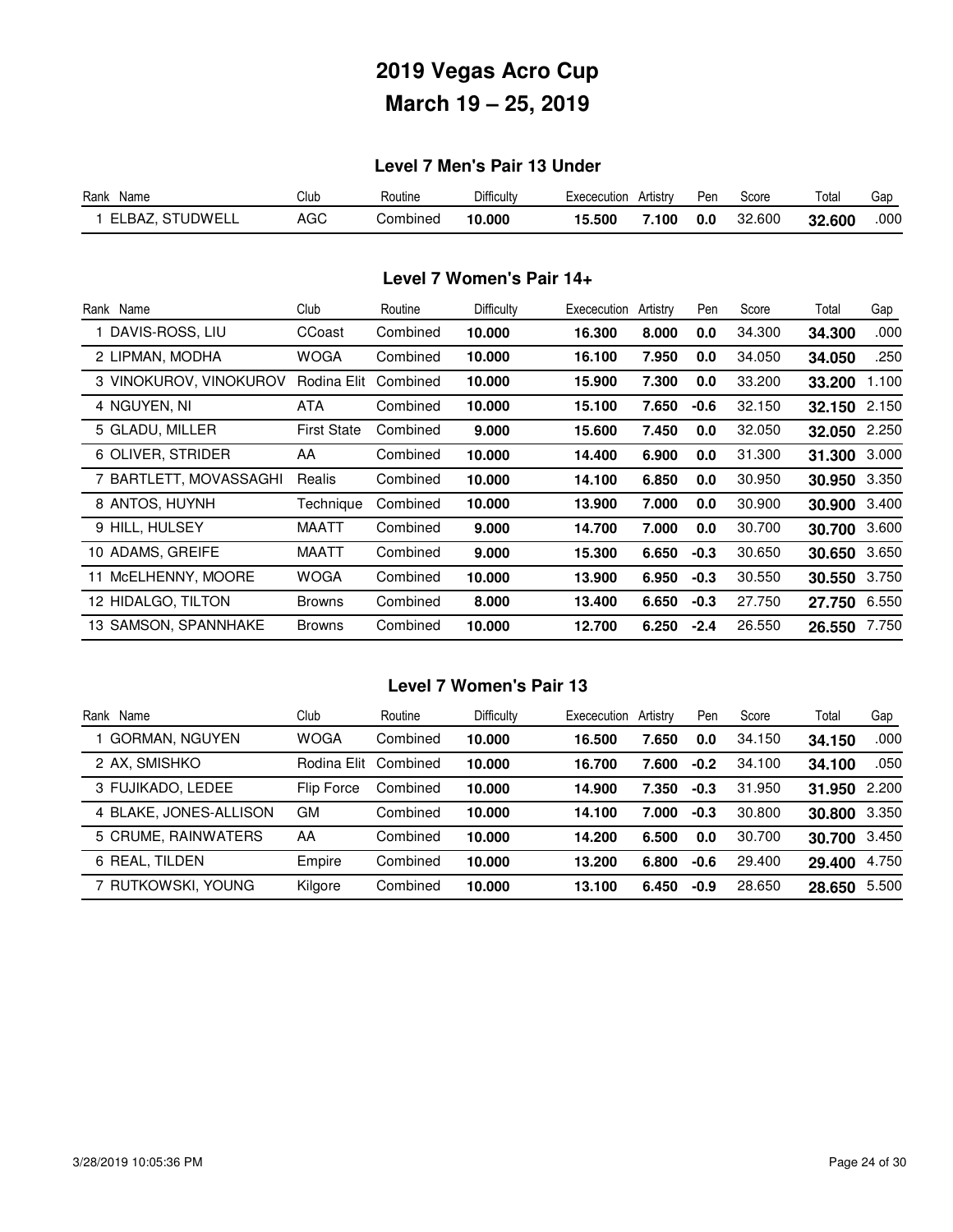### **Level 7 Women's Pair 12 Under**

| Rank Name          | Club        | Routine  | Difficulty | Exececution | Artistry | Pen    | Score  | Total  | Gap   |
|--------------------|-------------|----------|------------|-------------|----------|--------|--------|--------|-------|
| 1 CHU. LOPEZ       | GM          | Combined | 10.000     | 16.400      | 7.650    | 0.0    | 34.050 | 34.050 | .000  |
| 2 CHUTE, FLORES    | Flip Force  | Combined | 10.000     | 16.500      | 7.350    | 0.0    | 33,850 | 33,850 | .200  |
| 3 KNECHT, LAYNE    | AA          | Combined | 10.000     | 16.100      | 7.100    | $-0.8$ | 32.400 | 32.400 | 1.650 |
| 4 DUCOTE, ROBERSON | <b>NOLA</b> | Combined | 10.000     | 14.900      | 7.400    | 0.0    | 32,300 | 32.300 | 1.750 |
| 5 MOYER, SLAGLE    | AA          | Combined | 10.000     | 14.100      | 6.850    | $-0.3$ | 30.650 | 30.650 | 3.400 |
| 6 JACKSON, JOHNSON | Singularity | Combined | 10.000     | 13.700      | 6.850    | $-0.3$ | 30.250 | 30.250 | 3.800 |
| 7 DEATON, WEAVER   | AA          | Combined | 10.000     | 13.600      | 6.600    | 0.0    | 30.200 | 30.200 | 3.850 |
| 8 BOWMAN, DETERS   | <b>SMA</b>  | Combined | 10.000     | 13.500      | 6.850    | $-0.3$ | 30.050 | 30.050 | 4.000 |
| 9 ESCOBAR, CRUZ    | <b>GCK</b>  | Combined | 9.000      | 14.700      | 6.550    | $-0.6$ | 29.650 | 29.650 | 4.400 |

## **Level 6 Women's Group 14+**

| Rank Name                            | Club          | Routine  | <b>Difficulty</b> | Exececution | Artistry | Pen    | Score  | Total  | Gap   |
|--------------------------------------|---------------|----------|-------------------|-------------|----------|--------|--------|--------|-------|
| YANG, AL-TAMEEMI,<br><b>McDONALD</b> | <b>GYMONT</b> | Combined | 10.000            | 17.100      | 0.000    | $-0.2$ | 26.900 | 26.900 | .000  |
| 2 MARTINS, Da SILVEIRA,<br>CASTANHA  | AU            | Combined | 10.000            | 16.100      | 0.000    | 0.0    | 26.100 | 26.100 | .800  |
| 3 HUGGINS, HUGGINS,<br>MARLEY        | EYork         | Combined | 9.000             | 17.000      | 0.000    | $-0.3$ | 25.700 | 25.700 | .200  |
| 4 BOEUN, KHANNA.<br><b>OSORIO</b>    | <b>ATA</b>    | Combined | 10.000            | 15.600      | 0.000    | $-0.2$ | 25.400 | 25.400 | .500  |
| 5 BOYCE, DRAKE, TRAN                 | Aspire        | Combined | 10.000            | 13.700      | 0.000    | 0.0    | 23.700 | 23.700 | 3.200 |
| 6 JUAREZ, RIDER,<br>TOMASETTI        | <b>VEGA</b>   | Combined | 10.000            | 11.900      | 0.000    | $-0.3$ | 21.600 | 21.600 | 5.300 |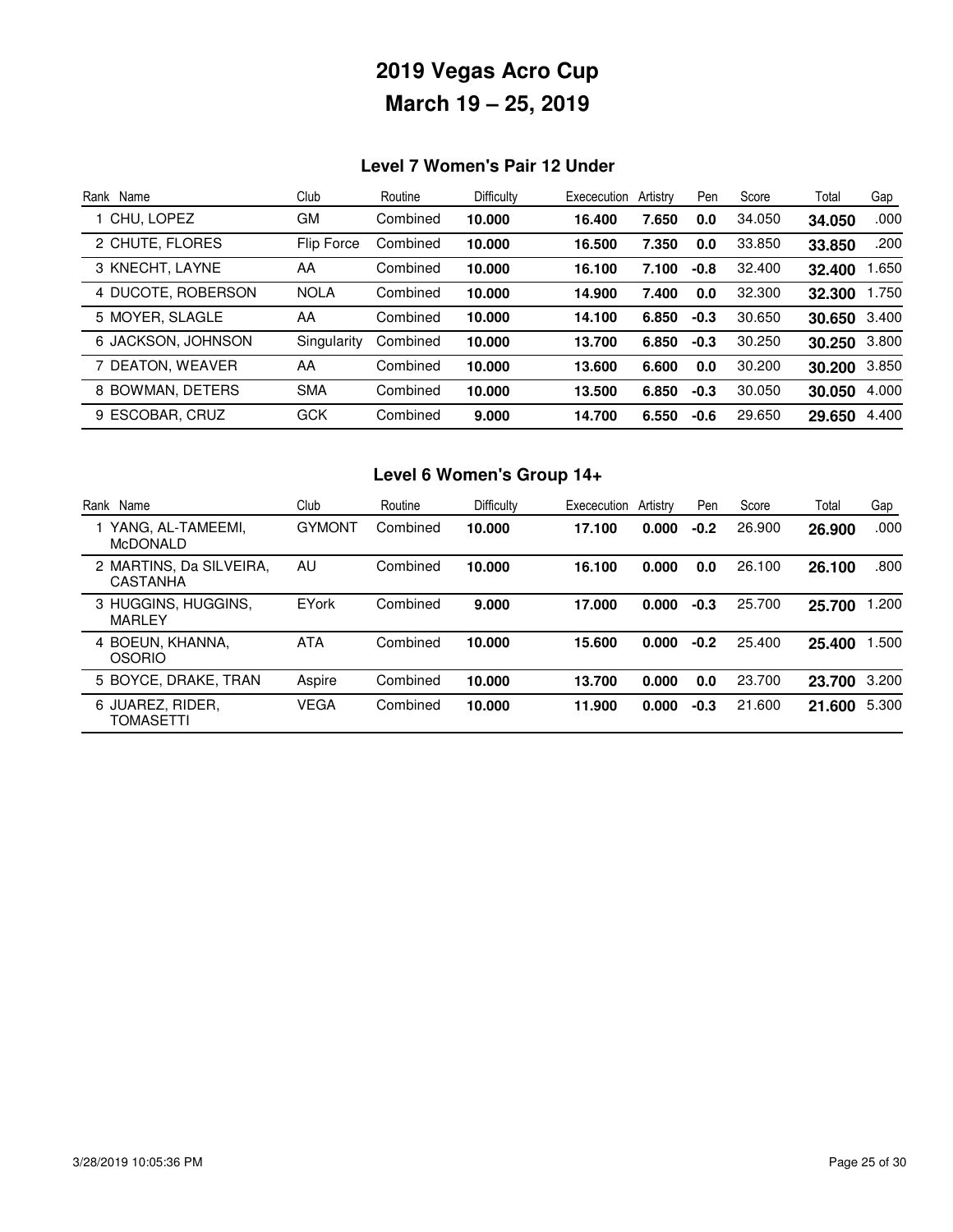## **Level 6 Women's Group 12-13**

| Rank Name                               | Club          | Routine  | Difficulty | Exececution | Artistry | Pen    | Score  | Total  | Gap   |
|-----------------------------------------|---------------|----------|------------|-------------|----------|--------|--------|--------|-------|
| 1 WALKER, EMBERLEY,<br><b>SILVESTRI</b> | <b>EYork</b>  | Combined | 10,000     | 17.400      | 0.000    | 0.0    | 27.400 | 27.400 | .000  |
| 2 BATDORF, BEN-SHIMON,<br>VAZQUEZ       | AGC           | Combined | 10.000     | 16.700      | 0.000    | 0.0    | 26.700 | 26.700 | .700  |
| 2 AVERY, OREGEL,<br><b>STOKER</b>       | AGSA          | Combined | 10,000     | 16.700      | 0.000    | 0.0    | 26.700 | 26.700 | .700  |
| 4 GARMA, GENOVESE,<br>VALLEZ            | <b>ATA</b>    | Combined | 10.000     | 16.600      | 0.000    | 0.0    | 26.600 | 26.600 | .800  |
| 5 BERTINO, CONNELLY,<br><b>SCHANNA</b>  | <b>CEK</b>    | Combined | 10,000     | 16.500      | 0.000    | $-0.3$ | 26,200 | 26.200 | 1.200 |
| 6 KRASKOVIC, MAYBEE,<br><b>MILLER</b>   | Flip Force    | Combined | 10,000     | 15.900      | 0.000    | 0.0    | 25.900 | 25.900 | 1.500 |
| 7 BRADLEY, LANGE,<br><b>SEGUNDO</b>     | Flip Force    | Combined | 10.000     | 15.400      | 0.000    | 0.0    | 25.400 | 25.400 | 2.000 |
| 8 RUDOLPH, DEVRIES, LE                  | Okan          | Combined | 10.000     | 15.200      | 0.000    | $-0.3$ | 24.900 | 24.900 | 2.500 |
| 9 ARONOVA, HAMBARIAN,<br><b>MOSHOS</b>  | <b>AGC</b>    | Combined | 10.000     | 14.600      | 0.000    | $-0.6$ | 24.000 | 24.000 | 3.400 |
| 10 ALBIN, JACKSON,<br><b>MOULDER</b>    | Singularity   | Combined | 10.000     | 13.800      | 0.000    | 0.0    | 23,800 | 23.800 | 3.600 |
| 11 GASCA, BANDIN,<br><b>GUZMAN</b>      | <b>Sirius</b> | Combined | 10,000     | 13.800      | 0.000    | $-0.9$ | 22,900 | 22.900 | 4.500 |

### **Level 6 Women's Group 11 Under**

| Rank<br>Name                          | Club        | Routine  | Difficulty | Exececution | Artistry | Pen    | Score  | Total  | Gap   |
|---------------------------------------|-------------|----------|------------|-------------|----------|--------|--------|--------|-------|
| CABRAL, BARRETO.<br><b>WOSIACH</b>    | Akros-SET   | Combined | 10.000     | 16.900      | 0.000    | 0.0    | 26,900 | 26,900 | .000  |
| 2 KENNEY, SHYH,<br>YANOVICH           | Paramount   | Combined | 10.000     | 16.800      | 0.000    | 0.0    | 26,800 | 26.800 | .100  |
| 3 JUAREZ, LAI, NGUYEN                 | <b>ATA</b>  | Combined | 10.000     | 16.100      | 0.000    | 0.0    | 26.100 | 26.100 | .800  |
| 4 SIOU, BASISTY,<br><b>SOCHACKI</b>   | CCGC        | Combined | 10.000     | 16.000      | 0.000    | 0.0    | 26,000 | 26.000 | .900  |
| 5 GUTIERREZ, KIM, LIPSKI              | Paramount   | Combined | 10.000     | 15.700      | 0.000    | 0.0    | 25.700 | 25.700 | .200  |
| 6 GARCIA, GERMANO<br>TANASI. PRUMANOV | <b>WOGA</b> | Combined | 10.000     | 15.400      | 0.000    | 0.0    | 25.400 | 25.400 | .500  |
| 7 ALVAREZ, MATEO, MATTA               | GCK         | Combined | 10.000     | 14.100      | 0.000    | $-0.3$ | 23,800 | 23.800 | 3.100 |
| 8 BOISVERT, CABLES,<br><b>PLOUFFE</b> | CCGC        | Combined | 9.000      | 13.000      | 0.000    | $-0.7$ | 21.300 | 21.300 | 5.600 |

#### **Level 6 Mixed Pair 14+**

| Name<br>Rank         | Club               | Routine  | Difficulty | Exececution | Artistry | Pen    | Score  | Total  | Gap   |
|----------------------|--------------------|----------|------------|-------------|----------|--------|--------|--------|-------|
| GLAZER, KNUTH        | Paramount Combined |          | 10.000     | 15.000      | 0.000    | $-0.3$ | 24.700 | 24,700 | .000  |
| 2 CARVALHO, De SOUZA | AU                 | Combined | 10.000     | 14.200      | 0.000    | $-0.5$ | 23.700 | 23.700 | 1.000 |
| 3 PARKER, MALONE     | CALG               | Combined | 10.000     | 13.800      | 0.000    | -0.5   | 23,300 | 23.300 | .400  |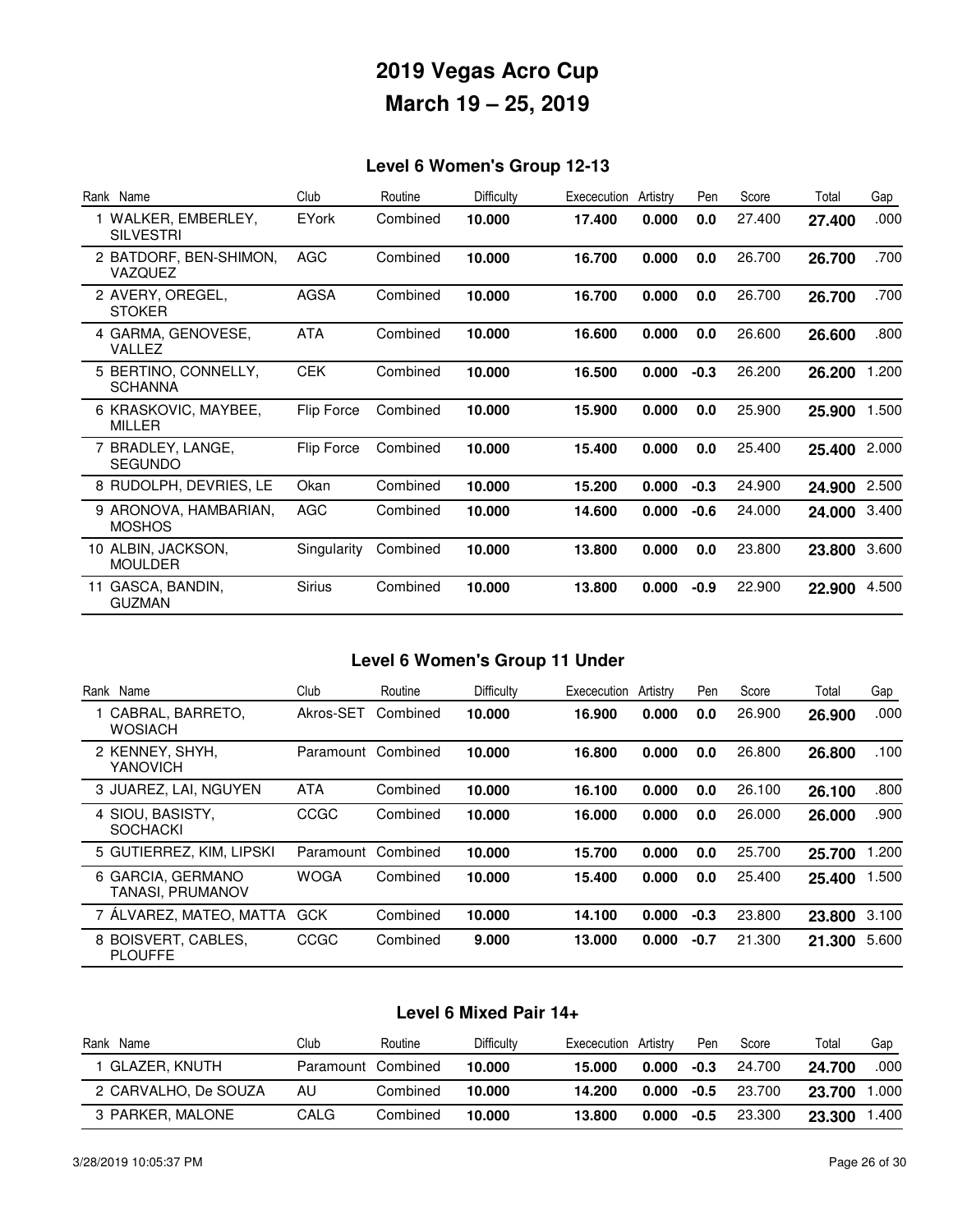### **Level 6 Mixed Pair 13 Under**

| Rank Name             | Club        | Routine  | Difficulty | Exececution | Artistry | Pen    | Score  | Total  | Gap   |
|-----------------------|-------------|----------|------------|-------------|----------|--------|--------|--------|-------|
| MARTTILA, GLOWSKY     | <b>OAKV</b> | Combined | 10.000     | 16.800      | 0.000    | 0.0    | 26.800 | 26.800 | .000  |
| 2 DUNCAN, GARNTO      | Techniaue   | Combined | 10.000     | 15.300      | 0.000    | 0.0    | 25.300 | 25,300 | .500  |
| 3 CORPIN, SATISHKUMAR | <b>ATA</b>  | Combined | 10.000     | 15.400      | 0.000    | $-0.2$ | 25.200 | 25.200 | .600  |
| 4 JONES, McCANTS      | Leaps       | Combined | 10.000     | 14.600      | 0.000    | $-0.2$ | 24.400 | 24.400 | 2.400 |
| 5 ANNECONE, HSU       | <b>ATA</b>  | Combined | 10.000     | 14.300      | 0.000    | $-0.2$ | 24.100 | 24.100 | 2.700 |
| 6 STOCK, WEBER        | <b>CCGC</b> | Combined | 10.000     | 14.400      | 0.000    | $-0.6$ | 23.800 | 23.800 | 3.000 |
| 7 KAYAT, MOMMER       | Paramount   | Combined | 10.000     | 12.400      | 0.000    | 0.0    | 22.400 | 22.400 | 4.400 |

#### **Level 6 Men's Pair 14+**

| Rank<br>Name              | Club   | Routine  | Difficulty | Exececution | Artistrv | Pen    | Score      | Total       | Gar  |
|---------------------------|--------|----------|------------|-------------|----------|--------|------------|-------------|------|
| <b>OSSOLODKOV</b><br>OPE7 | Realis | Combined | 10.000     | 15.300      | 0.000    | $-0.2$ | 100<br>25. | .100<br>25. | .000 |

#### **Level 6 Men's Pair 13 Under**

| Rank | Name                     | Club      | Routine  | Difficulty | Exececution | Artistry | Pen | Score  | Total  | Gap  |
|------|--------------------------|-----------|----------|------------|-------------|----------|-----|--------|--------|------|
|      | GODSAY,<br>PANEMANGALORE | Paramount | Combined | 10.000     | 14.100      | 0.000    | 0.0 | 24.100 | 24.100 | .000 |

### **Level 6 Women's Pair 13+**

| Rank Name            | Club          | Routine  | Difficulty | Exececution | Artistry | Pen    | Score  | Total  | Gap   |
|----------------------|---------------|----------|------------|-------------|----------|--------|--------|--------|-------|
| ARSICH, CHEKRYGIN    | Rodina Elit   | Combined | 10.000     | 16.500      | 0.000    | $-0.3$ | 26,200 | 26,200 | .000  |
| 2 DUFOUR, LOMBARDO   | <b>EYork</b>  | Combined | 9.000      | 16.900      | 0.000    | 0.0    | 25.900 | 25.900 | .300  |
| 3 AVILA, SWAMINATH   | <b>EYork</b>  | Combined | 10.000     | 16.400      | 0.000    | $-0.6$ | 25.800 | 25.800 | .400  |
| 4 BELANGER, NEWMAN   | Aspire        | Combined | 10.000     | 15.600      | 0.000    | $-0.3$ | 25.300 | 25.300 | .900  |
| 5 ARNOLD, BALDWIN    | CCoast        | Combined | 10.000     | 14.500      | 0.000    | 0.0    | 24.500 | 24,500 | 1.700 |
| 6 BAKULA, EDMONSTONE | CALG          | Combined | 10.000     | 14.200      | 0.000    | 0.0    | 24.200 | 24.200 | 2.000 |
| 7 KAISER, LEWIS      | CCoast        | Combined | 10.000     | 14.500      | 0.000    | $-0.6$ | 23,900 | 23.900 | 2.300 |
| 8 RODRIGUEZ, PEREZ   | <b>Sirius</b> | Combined | 10.000     | 14.500      | 0.000    | $-1.1$ | 23.400 | 23.400 | 2.800 |
| 9 BOEUN, OSORIO      | <b>ATA</b>    | Combined | 9.000      | 13.800      | 0.000    | $-0.2$ | 22.600 | 22.600 | 3.600 |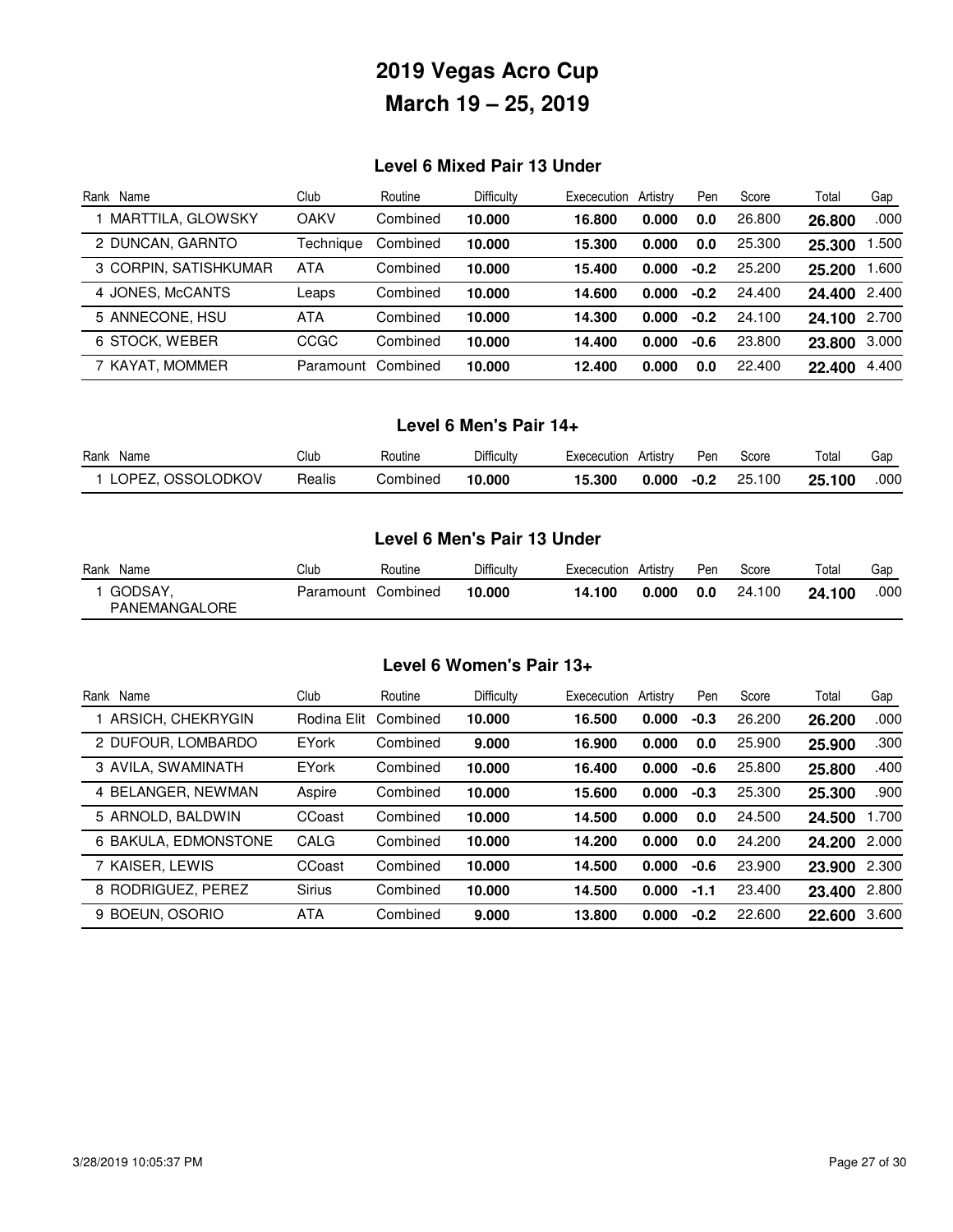### **Level 6 Women's Pair 12**

| Rank Name                      | Club          | Routine  | Difficulty | Exececution | Artistry | Pen    | Score  | Total  | Gap   |
|--------------------------------|---------------|----------|------------|-------------|----------|--------|--------|--------|-------|
| NUNEZ, GONG                    | <b>OAKV</b>   | Combined | 10.000     | 17.600      | 0.000    | 0.0    | 27.600 | 27.600 | .000  |
| 2 NASCIMENTO, OLIVEIRA<br>LIMA | Akros-SET     | Combined | 10.000     | 17.100      | 0.000    | $-0.3$ | 26,800 | 26.800 | .800  |
| 3 MURRAY, RADOSH               | Salto         | Combined | 10.000     | 15.500      | 0.000    | 0.0    | 25.500 | 25.500 | 2.100 |
| 4 GARNICA RIOS, MORENO         | Paramount     | Combined | 10.000     | 15.400      | 0.000    | 0.0    | 25.400 | 25.400 | 2.200 |
| 4 GARCIA, LARA                 | <b>Sirius</b> | Combined | 10.000     | 15.700      | 0.000    | $-0.3$ | 25.400 | 25.400 | 2.200 |
| 6 CHUTE, SAVAGE                | Flip Force    | Combined | 10.000     | 15.000      | 0.000    | 0.0    | 25,000 | 25.000 | 2.600 |
| 7 HINSON, PALADINO             | <b>NOLA</b>   | Combined | 10.000     | 14.300      | 0.000    | $-0.3$ | 24.000 | 24.000 | 3.600 |
| 7 BROOKS, GARCIA               | AGA           | Combined | 10.000     | 14.200      | 0.000    | $-0.2$ | 24.000 | 24.000 | 3.600 |
| 9 ESTES, HOFFMAN               | <b>NOLA</b>   | Combined | 9.000      | 13.600      | 0.000    | $-0.3$ | 22,300 | 22.300 | 5.300 |
| 10 ORTIZ, SAROYA               | <b>Browns</b> | Combined | 10.000     | 11.000      | 0.000    | $-0.9$ | 20.100 | 20.100 | 7.500 |

### **Level 6 Women's Pair 11 Under**

| Name<br>Rank                         | Club        | Routine  | Difficulty | Exececution | Artistry | Pen    | Score  | Total  | Gap   |
|--------------------------------------|-------------|----------|------------|-------------|----------|--------|--------|--------|-------|
| THOMAS, AZEVEDO                      | Akros-SET   | Combined | 10.000     | 17.700      | 0.000    | $-0.5$ | 27.200 | 27.200 | .000  |
| 2 SIBIRYAKOVA,<br><b>SIBIRYAKOVA</b> | <b>WOGA</b> | Combined | 10.000     | 16.600      | 0.000    | 0.0    | 26,600 | 26.600 | .600  |
| 3 HIEMCKE, VELEZ                     | Flip Force  | Combined | 10.000     | 15.900      | 0.000    | $-0.3$ | 25.600 | 25,600 | .600  |
| 4 McCARSON, SU                       | <b>ATA</b>  | Combined | 10.000     | 15.400      | 0.000    | 0.0    | 25.400 | 25.400 | .800  |
| 5 REED, RODRIGUEZ                    | Realis      | Combined | 10.000     | 15.400      | 0.000    | $-0.6$ | 24.800 | 24.800 | 2.400 |
| 6 CASTILLO, DUKES                    | AA          | Combined | 10.000     | 14.500      | 0.000    | $-0.6$ | 23.900 | 23.900 | 3.300 |
| 7 TAYLOR, TAYLOR                     | Empire      | Combined | 10.000     | 13.300      | 0.000    | $-0.9$ | 22,400 | 22.400 | 4.800 |

### **Level 5 Men's Group 14+**

| Rank Name                              | Club | Routine  | Difficulty | Exececution | Artistry | Pen  | Score  | Total  | Gap  |
|----------------------------------------|------|----------|------------|-------------|----------|------|--------|--------|------|
| MAGDICH, RONNEBERG,<br>PALOMBI, MALONE | CALG | Combined | 10.000     | 15.100      | 0.000    | -0.9 | 24.200 | 24.200 | .000 |

### **Level 5 Women's Group 14+**

| Rank<br>Name                        | Club | Routine  | Difficultv | Exececution | Artistrv | Pen | Score  | Total  | Gap  |
|-------------------------------------|------|----------|------------|-------------|----------|-----|--------|--------|------|
| CARABALLO, BATTISTINI,<br>VELAZQUEZ | GCK  | Combined | 10.000     | 15.100      | 0.000    | 0.0 | 25.100 | 25.100 | .000 |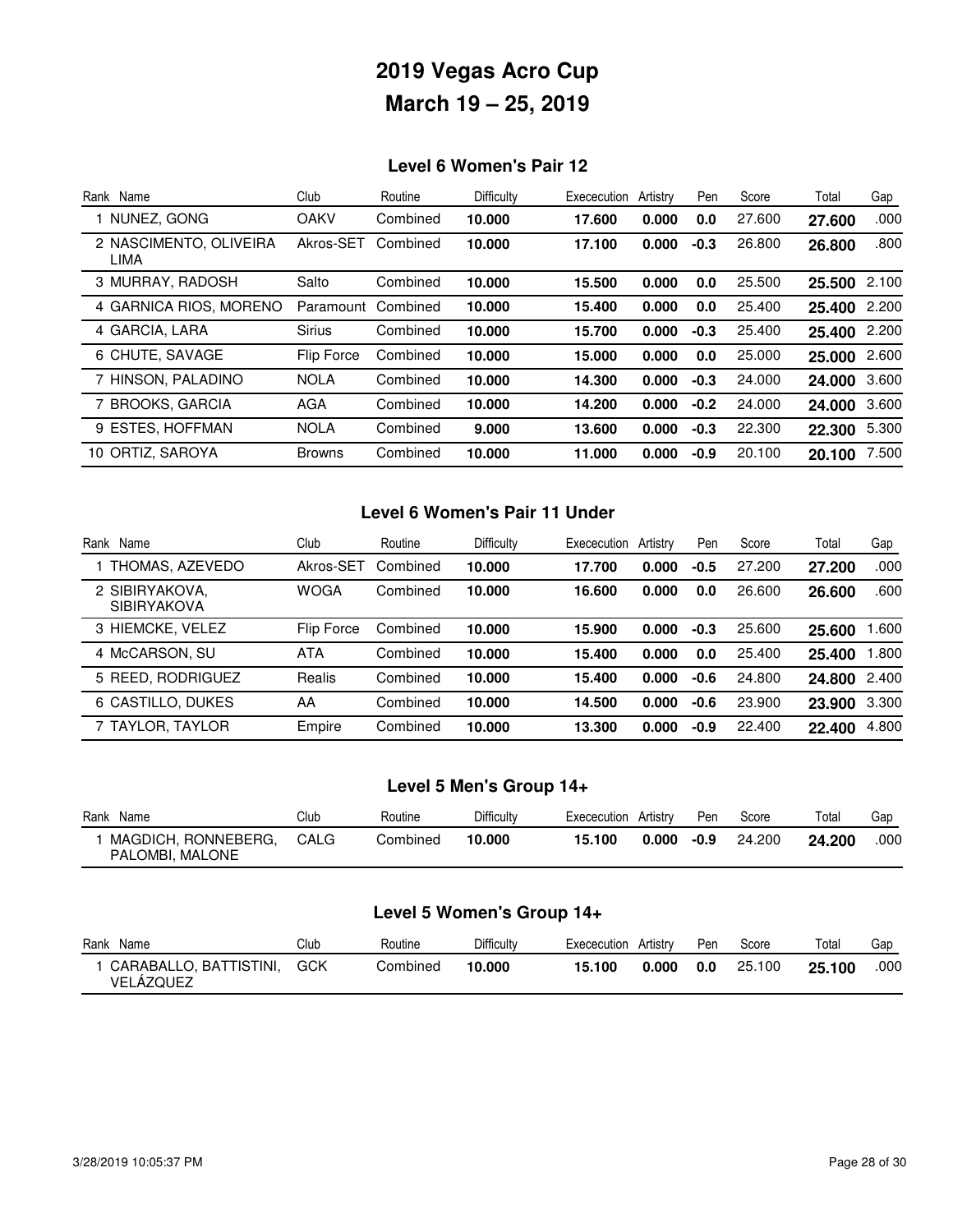### **Level 5 Women's Group 13 Under**

| Rank Name                                | Club          | Routine  | Difficulty | Exececution | Artistry | Pen    | Score  | Total  | Gap   |
|------------------------------------------|---------------|----------|------------|-------------|----------|--------|--------|--------|-------|
| 1 MOLNAR, GILLESPIE,<br><b>SABAPATHY</b> | <b>EYork</b>  | Combined | 10.000     | 17.400      | 0.000    | 0.0    | 27.400 | 27.400 | .000  |
| 2 JONG, VARAHIDIS,<br><b>ACUNA</b>       | <b>EYork</b>  | Combined | 10.000     | 17.300      | 0.000    | 0.0    | 27.300 | 27.300 | .100  |
| 3 BELAL, O'KEEFE,<br>SHERIDAN-JONAH      | <b>GYMONT</b> | Combined | 10.000     | 17.000      | 0.000    | $-0.3$ | 26.700 | 26.700 | .700  |
| 4 TESSAROLO, CECONI,<br>LOEFFLER         | <b>OAKV</b>   | Combined | 10.000     | 15.800      | 0.000    | 0.0    | 25,800 | 25.800 | 1.600 |
| 5 ROSS, LATTY, FU                        | <b>EYork</b>  | Combined | 10.000     | 15.700      | 0.000    | 0.0    | 25.700 | 25.700 | 1.700 |
| 6 MANGUAL, TORRES,<br>RODRÍGUEZ          | <b>GCK</b>    | Combined | 10.000     | 14.800      | 0.000    | 0.0    | 24.800 | 24.800 | 2.600 |
| 7 COMBS, LOPEZ, PERKINS                  | <b>Browns</b> | Combined | 10.000     | 14.900      | 0.000    | $-0.3$ | 24.600 | 24.600 | 2.800 |
| 8 RIVERA, MARTINEZ,<br><b>MARTINEZ</b>   | <b>GCK</b>    | Combined | 10.000     | 14.500      | 0.000    | 0.0    | 24.500 | 24.500 | 2.900 |
| 9 HELASH, PATINO, CLARK                  | CALG          | Combined | 10.000     | 14.400      | 0.000    | 0.0    | 24.400 | 24.400 | 3.000 |
| 10 BROWN, NEWSOME,<br><b>PATINO</b>      | CALG          | Combined | 10.000     | 13.500      | 0.000    | 0.0    | 23.500 | 23.500 | 3.900 |
| 11 NEWSOME, BAKULA,<br>LANE              | CALG          | Combined | 9.000      | 14.300      | 0.000    | 0.0    | 23.300 | 23.300 | 4.100 |

#### **Level 5 Mixed Pair 13 Under**

| Rank Name            | Club                 | Routine  | Difficulty | Exececution Artistry |       | Pen    | Score  | Total  | Gap  |
|----------------------|----------------------|----------|------------|----------------------|-------|--------|--------|--------|------|
| 1 AX. CHEKRYGIN      | Rodina Elit Combined |          | 10.000     | 16.100               | 0.000 | 0.0    | 26.100 | 26.100 | .000 |
| 2 PALOMBI, RONNEBERG | CALG                 | Combined | 10.000     | 15.600               | 0.000 | $-0.2$ | 25.400 | 25.400 | .700 |
| 3 AKYUREK, REIART    | EYork                | Combined | 10.000     | 15.600               | 0.000 | $-0.3$ | 25.300 | 25.300 | .800 |

#### **Level 5 Men's Pair 13 Under**

| Rank<br>Name          | Club | ⊀outıne  | Difficulty | Exececution | Artistrv | Per  | Score      | Total       | Gar  |
|-----------------------|------|----------|------------|-------------|----------|------|------------|-------------|------|
| TANNER<br>METCHKAROV. | AGC  | Combined | 9.000      | 14.100      | .000     | -1.3 | .800<br>21 | 1.800<br>01 | .000 |

### **Level 5 Women's Pair 14+**

| Rank<br>Name         | Club   | Routine  | <b>Difficulty</b> | Exececution | Artistrv | Dor<br>-er | Score       | Total      | Gar  |
|----------------------|--------|----------|-------------------|-------------|----------|------------|-------------|------------|------|
| YATAGAWA<br>YATAGAWA | JPNGYM | Combined | 10.000            | 000./       | .000     | 0.0        | 000.'<br>27 | .00C<br>דה | .000 |